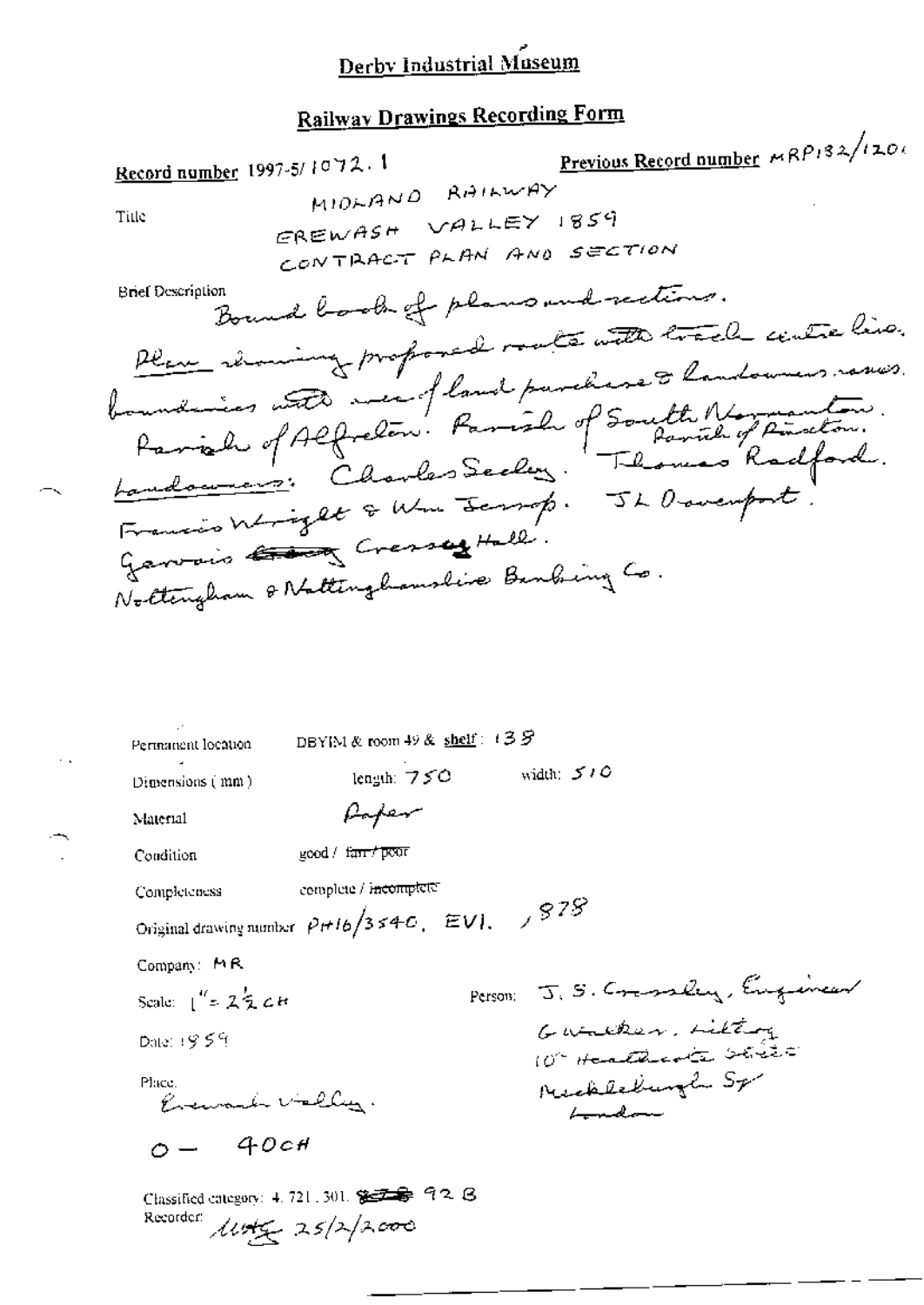## **Railway Drawings Recording Form**

Previous Record number  $MRP/32/1206$ Record number 1997-5/1072.2 MIORAND RAILWAY EREWASH VALLEY 1859 Title CONTRACT PLAN AND SECTION Bound book of plans and rections. **Brief Description** Section channel entitelle cutter de endemand volumes, details of true bonetiles given of DBYIM & room 49 & shelf :  $13\overline{S}$ Permanent location width:  $570$ length:  $750$ Dimensions (mm) poper Material good / fair / poor Condition complete / incomplete Completeness Original drawing number  $P$ Hi  $b/3$   $540$   $EVEI$ Company: MR . JSC-maring Engineer.

Person:

GWalker, Lilton

Landonne

10 Henthorite Street

Medillaringen Sq.

Scale:  $H^{\sigma R}(Z)$ :  $I^{\prime\prime} = 2\frac{1}{2}$ c $H$ <br> $V^{\sigma}R$ T:  $I^{\prime\prime} = 25$ FEET

 $Date = 135'i$ 

Place

Ensuine Valley

 $0 - 40c +$ 

Classified category: 4-721-301, 92B Recorder  $\mu u$  25/2/2000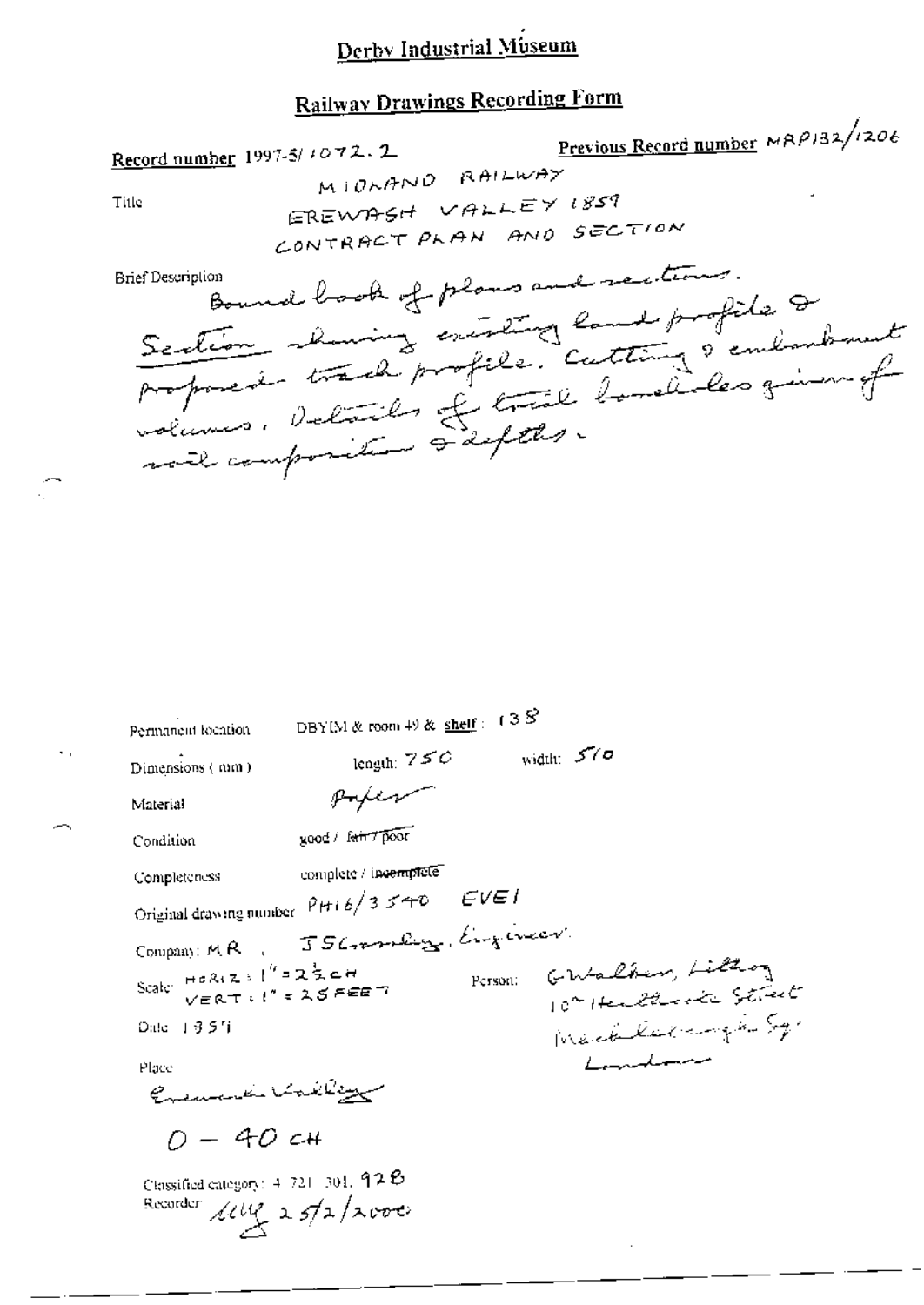## **Railway Drawings Recording Form**

Previous Record number MRP132/1200 Record number 1997-5/1072.3 MIDLAND RAILWAY EREWASH VALLEY 1859 Title CONTRACT PLAN AND SECTION Bound book of plans and rections. **Brief Description** Place channing proposed rate with track centre line. boundaries notes miselfland parchase & landowners raves. Farial of Alfred . Paral of South Normanton. Landonness: Genvere Gersy Hell. Thomas Radford. John Henry Barber. End of Contract No 1 about M 5 cm. Start of Contract No2. Alfreton Funnel. DBYIM & room 49 &  $\frac{\text{shell}}{2}$ : 4 3  $\frac{5}{2}$ Permanent location width:  $510$ length: 750 Dimensions (nint) Poper Material good / first poor Condition complete / incomplete" Completeness Onginal drawing number  $P_H$ 16/3540, EVE 2,  $/$   $978$ Company: MR Parson: J. S Crassley, Engineer Scale:  $\int_{0}^{\pi} 2 \frac{1}{2} \mathcal{L} \pi$ Gualkin. Litting Date: 1959 10° Harthurts state Michleburgh Sp Place: Evenant vieller. Landon OM  $40c + - 1M$   $30c$ Classified category:  $4.721.301.92B$ Recorder: 11945 25/2/2000

 $\sim$  .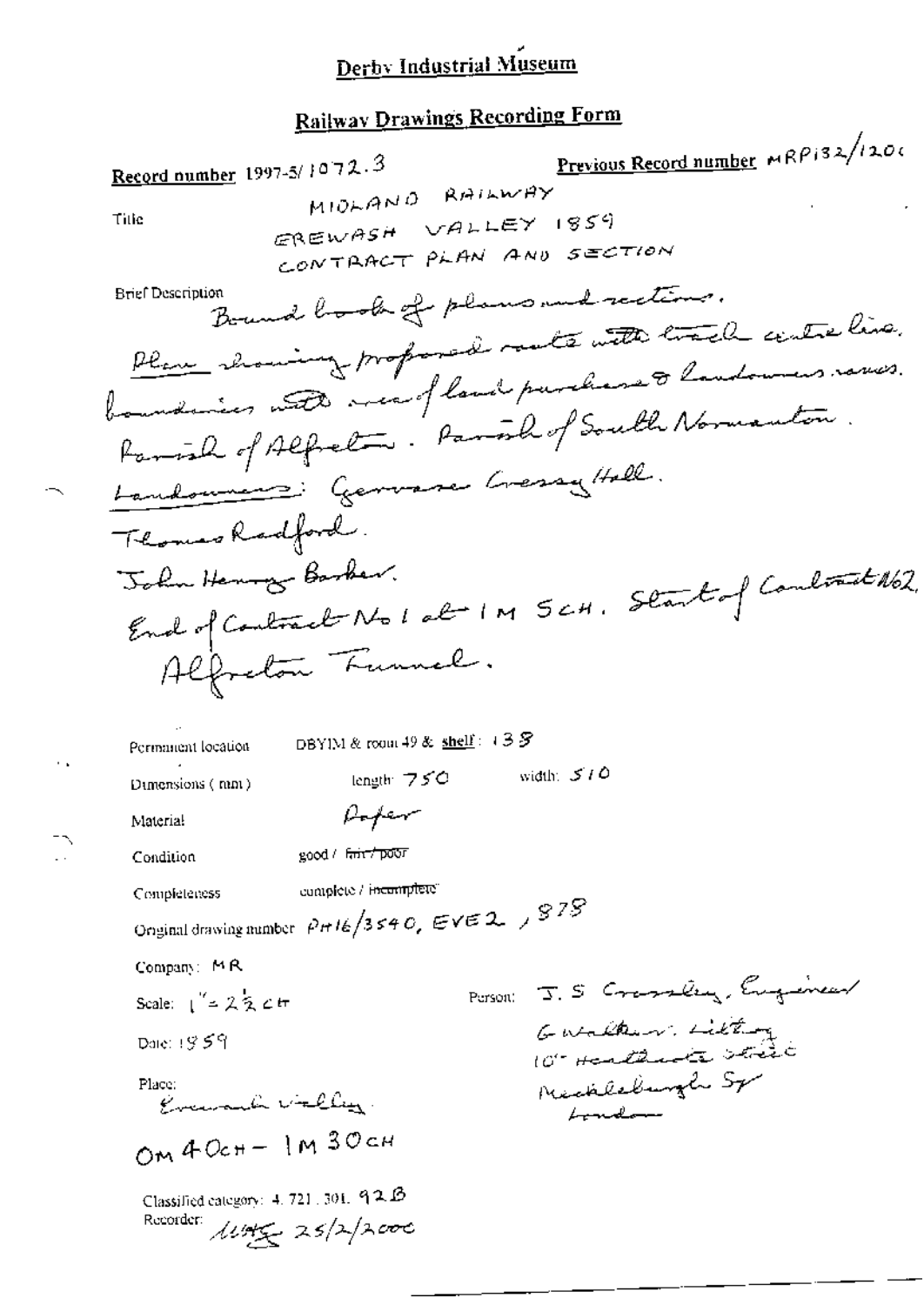### **Railway Drawings Recording Form**

Previous Record number MAP132/1206 Record number 1997-5/1072.4-MIDLAND RAILWAY EREWASH VALLEY 1859 Title CONTRACT PLAN AND SECTION Bound book of plans and rections. **Brief Description** Section showing existing land profile & proposed track profile. Cutting I embarbant volumes. Details of true Imalides given of will composition à defths. Alfredom Tunnel with 3 shafts 82 trial horings. DBYIM & room 49 &  $\frac{\text{shelf}}{2}$  = 13  $S$ Permanent location width:  $570$ length:  $750$ Dimensions (mm) poper Material good / ferr 7 poor Condition complete / incomplete Completeness Original drawing number  $P(t + k/3 \leq t > 0$ , EVEZ Company MR, JSGroothy, Engineer GWalker, Litting Person: 10th Headlington Street Merkeleringe Sp Date: 1854 Laudan Place. Enemand Valley  $OM4OCH - Im3OCH$ 

Classified category: 4, 721, 301, 92B Recorder:  $\mu v$  25/2/2000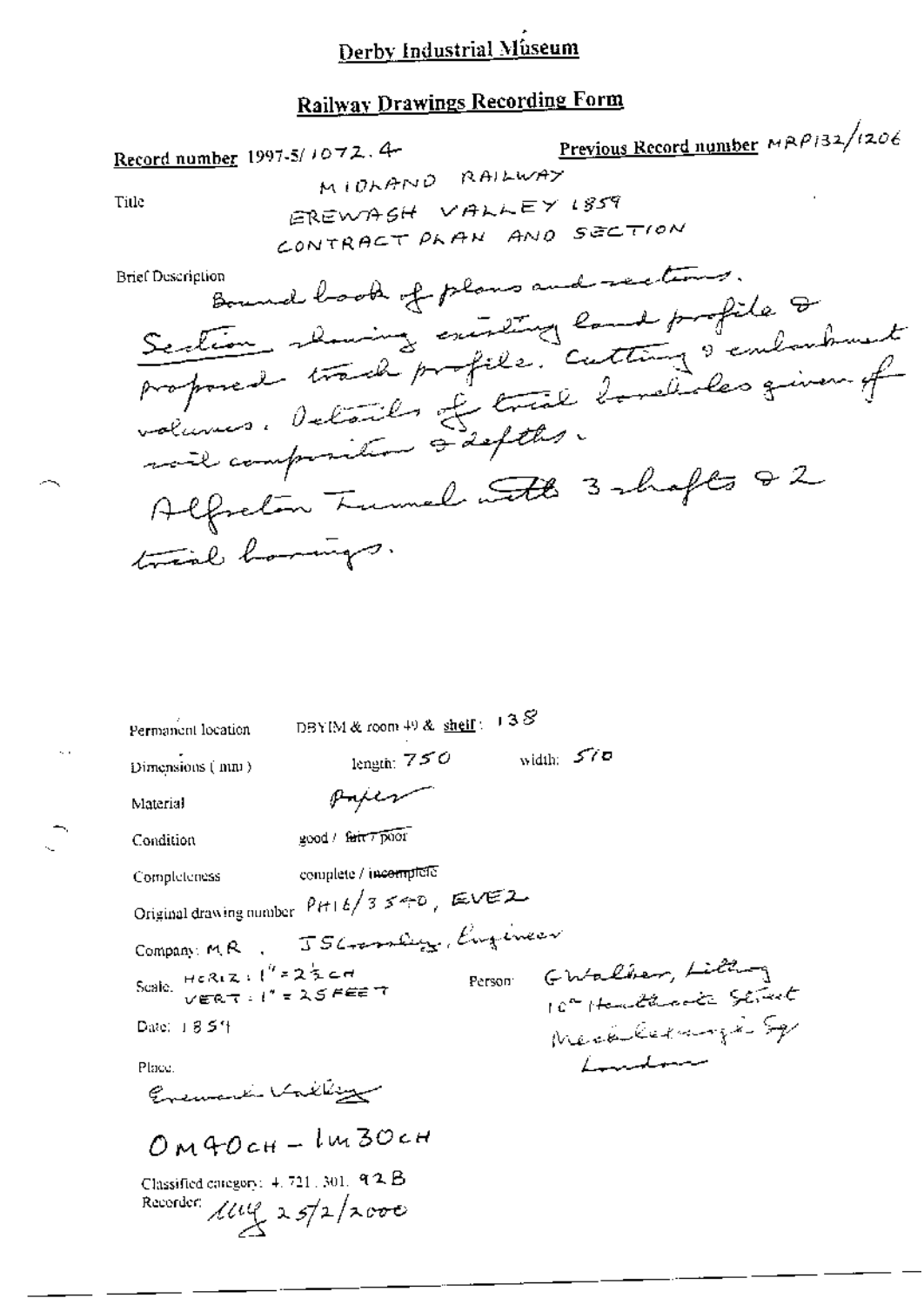Previous Record number  $\kappa R \rho$ 132/1201 Record number 1997-5/1072.5 MIDLAND RAILWAY EREWASH VALLEY 1859 Title CONTRACT PLAN AND SECTION Bound book of plans and rections. **Brief Description** Plan mining proposal matemate track centre live. boundaries with mea of land purchase to landowners resurs. Famial of Alfreton. Family of Shirland. boundowners! WmWilson QWPMorewood. Thomas Sneyd Kynnerslag. Thomas Radford.<br>John Milson. Revel F borclin & William Mec. John Sexter Wilbinson DBYIM & room 49 & shelf . 13 F Permanent location width:  $510$ length:  $750$ Dimensions (mm)  $\beta$ oper Material good / fair / poor Condition complete / incomplete Completeness Original drawing number  $p_H/\epsilon/3$  s 4 G,  $EVE3$  /  $975$ Company: MR POTSON: J.S. Cransley, Eugene Scale:  $1'' = 2\frac{1}{2}$  c tr Gunder, Litty Date: 19.59 Mecklechungh Sp Place: Evenante vallen. London  $1<sub>m</sub>$ 30ch - 2 $m$ 20ch Classified cologory: 4, 721, 501, 9 2.B Recorder: 14045 25/2/2000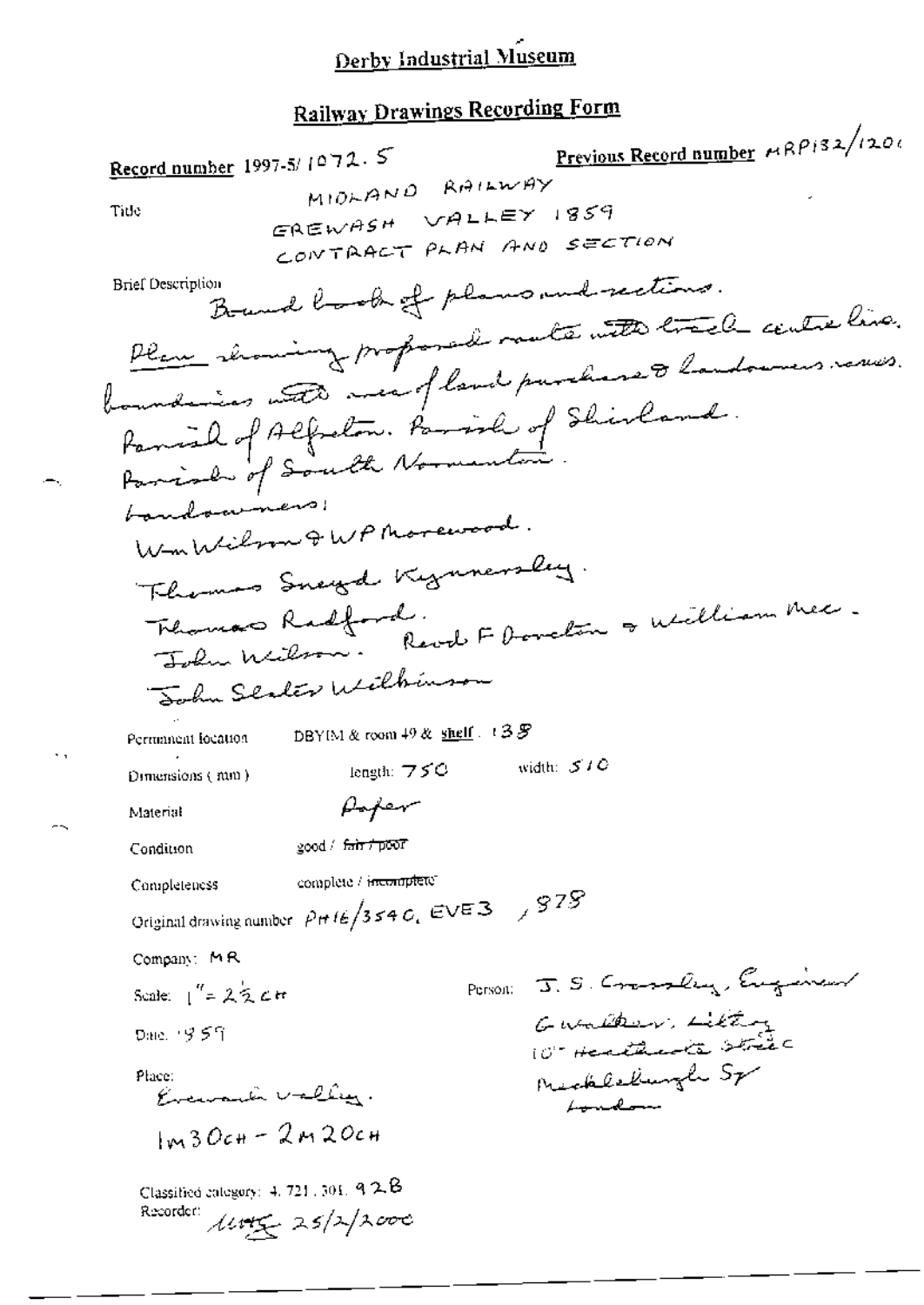### **Railway Drawings Recording Form**

Previous Record number MRP132/1206 Record number 1997-5/1072. 6 MIORAND RAILWAY EREWASH VALLEY 1859 Title CONTRACT PLAN AND SECTION Bound book of plans and sections. **Erief Description** Section showing existing land profile. & volumes. Details of trail bordicles given of will composition is defter. DBYIM & room 49 & shelf :  $13S$ Permanent lecation length:  $75C$  width:  $57D$ Dimensions (mm) paper Material good / Grit7poor Condition complete / incomplete Completeness Original drawing number  $PH + E/3 \le 40$ , EVE 3 Company MR J 5 Granding, Engineer GWalter, Lilling Scale:  $HOR(2, 1^h = 2^h)$  c  $HOR(2, 1^h) = 2.5$  Fee T Person: 10" Herberita Street West lehungh Sp Daie 1859 Landonne Place: في مستخصص المستخدمة المستخدمة

 $1<sub>M</sub>$  30cm - 2m 20cm

Classified category: 4, 721, 301, 92.B Recorder  $\mu v_1$  25/2/2000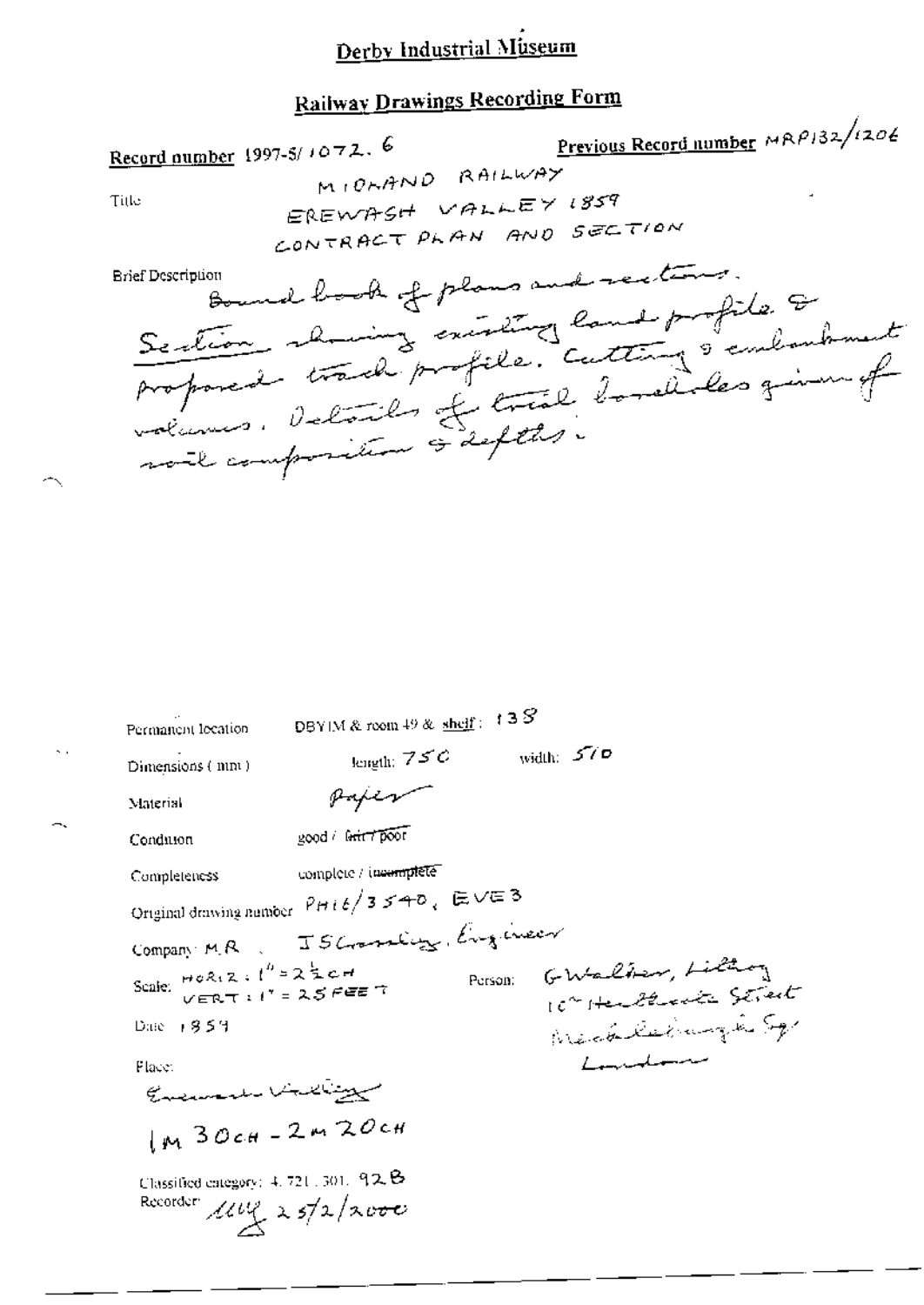## **Railway Drawings Recording Form**

Previous Record number  $MRP/32/120$ Record number 1997-5/1072.7 MIDLAND RAILWAY EREWASH VALLEY 1859 Title CONTRACT PLAN AND SECTION Bound book of plans und rections. **Brief Description** Plan channing proposed rate with track until line. boundaries auto avec fland purchase dendouses varis. Parish of Blackwell, Parish of Tilshelf. Landowness: Edward Sampson. John Slaker Wilbinson. Lady Carnervan. Samuel Wetton. Dake of Devoumbure DBYIM & room 49 &  $shelf: 138$ Permanent location width:  $510$ length:  $750$ Dimensions (mm)  $\beta$ mper Material good / fair/poor Condition complete / incomplete Completeness<sup>1</sup> Original drawing number  $p$ rt 16/3540. EVE4 / 978 Company: MR Person. J. S. Crassley, Engineer Scale:  $1'' = 2\frac{1}{2} cH$ Gunder Litting Date: 19.5 9 Mechlechungle Sp Place: Evenant Valley. Landon  $2m20cm-3m10cm$ Classified entegory: 4, 721, 301, 92B Recorder library 25/2/2000

 $\ddot{a}$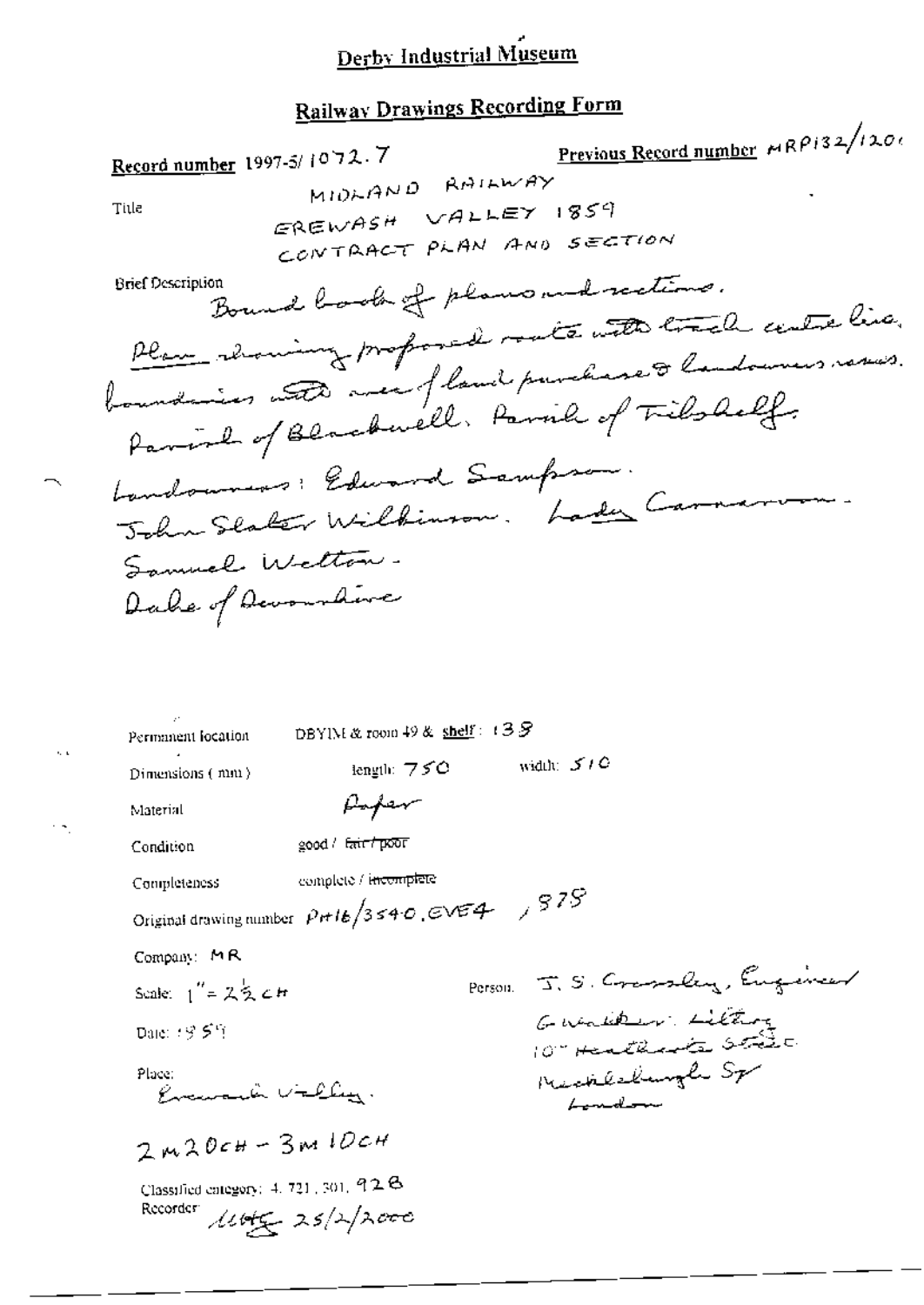## **Railway Drawings Recording Form**

Previous Record number MRP132/1206 Record number 1997-5/1072.8 MIOLAND RAILWAY EREWASH VALLEY 1859 Title CONTRACT PLAN AND SECTION Bound book of plans and rections. Section showing existing land profile 8 **Brief Description** 

| Permanent iocation                                                                      | DBYIM & room 49 & shelf : | 138 |                                                   |  |
|-----------------------------------------------------------------------------------------|---------------------------|-----|---------------------------------------------------|--|
| Dimensions (mm)                                                                         | length: $750$             |     | width: $570$                                      |  |
| Material                                                                                | $\mu$ ryen                |     |                                                   |  |
| Condition                                                                               | good / fair / poor        |     |                                                   |  |
| Completeness                                                                            | complete / incemplete     |     |                                                   |  |
| Original drawing number $P_H + \epsilon/3 \leq +\epsilon$ , $\epsilon \vee \epsilon$ 4- |                           |     |                                                   |  |
| Company MR JSC-on-leg, Evgineer                                                         |                           |     |                                                   |  |
| Scale: $\frac{\text{Hekz}}{\text{VERT}}$ : $t'' = 25$ FEE 7                             |                           |     | Person: GWalker, Littlery<br>10" Healthack Street |  |
| Date: 1659                                                                              |                           |     | West Echange Sp                                   |  |
| Place                                                                                   |                           |     | Laudenne                                          |  |
| Evening Valley                                                                          |                           |     |                                                   |  |
| $2 \times 2004 - 3 \times 1004$                                                         |                           |     |                                                   |  |
| Classified category: 4, 721, 301, 92 B<br>Recorder: $\mu_{\ell}$ 25/2/2000              |                           |     |                                                   |  |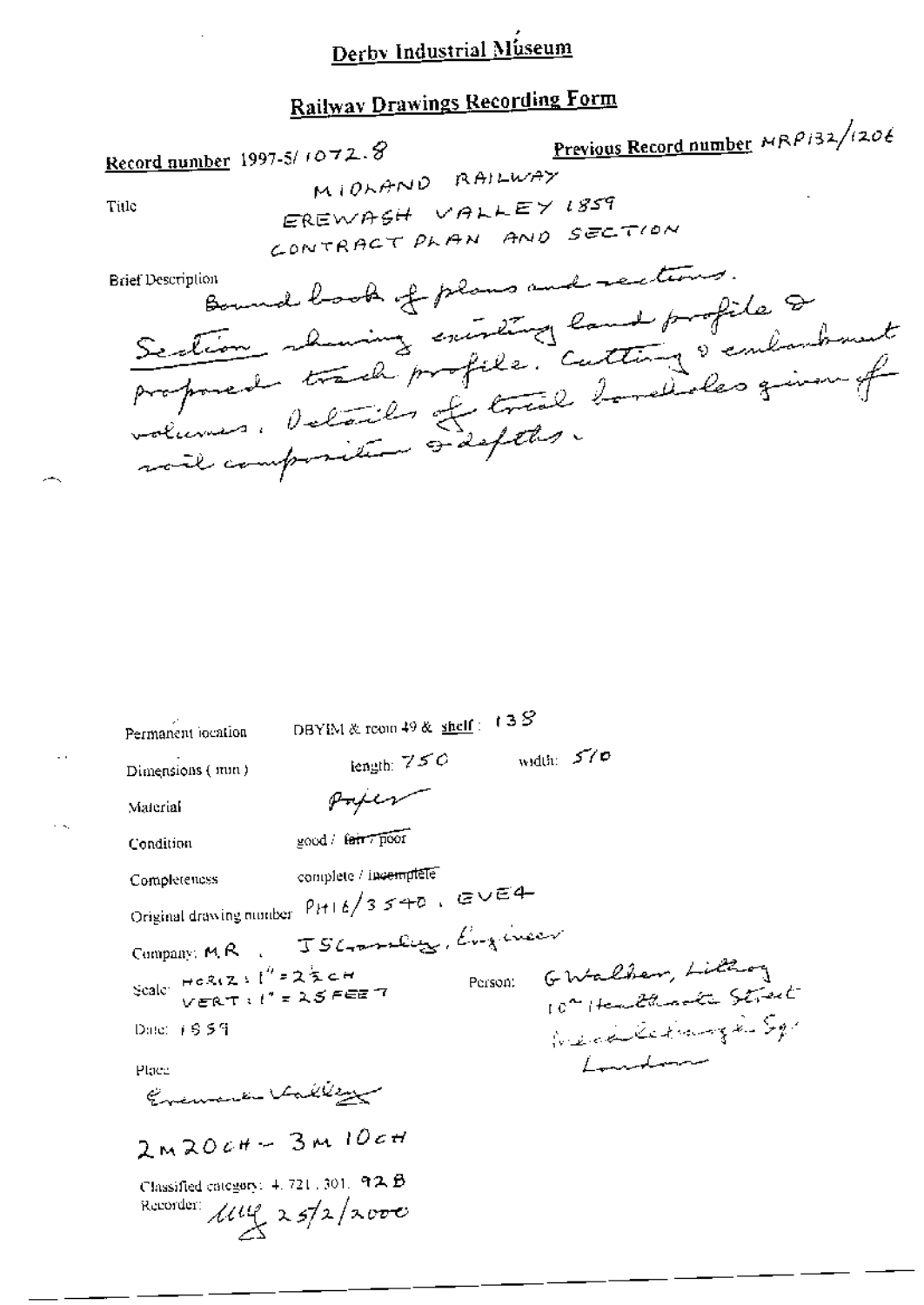Previous Record number MRP132/1200 Record number 1997-5/1072.9 MIOLAND RAILWAY EREWASH VALLEY 1859 Title CONTRACT PLAN AND SECTION Bound book of plans and rections. **Brief Description** Plan showing proposed route with track centre live. boundaries und mei fland purchase à landoures rames. Parish of Fibrally. Landowners. The governors of Saint Thomas Hospital (boundou) Dove Hill House near MP4. DBYIM & room 49 & shelf:  $138$ Permanent iocation length:  $750$  width:  $510$ Dimensions (mm) faper Material good / fair / poor Condition complete / incomplete Complèteness Original drawing number  $p_{H1b}/3$  sq.C, EVE S  $\leftarrow$   $978$ Company: MR Person J.S. Commeley, Engineer Scale:  $1'' = 2\frac{1}{2}$  c H Gunden, Litting Date: 19 59 Mechlechungh Sp Place: Evenanti Valley. Landon  $3MIOCH - 4MIOCH$ Classified category: 4-721, 301, 9, 2, B Recorder  $\text{Lipf}_{\mathcal{L}}$  25/2/2000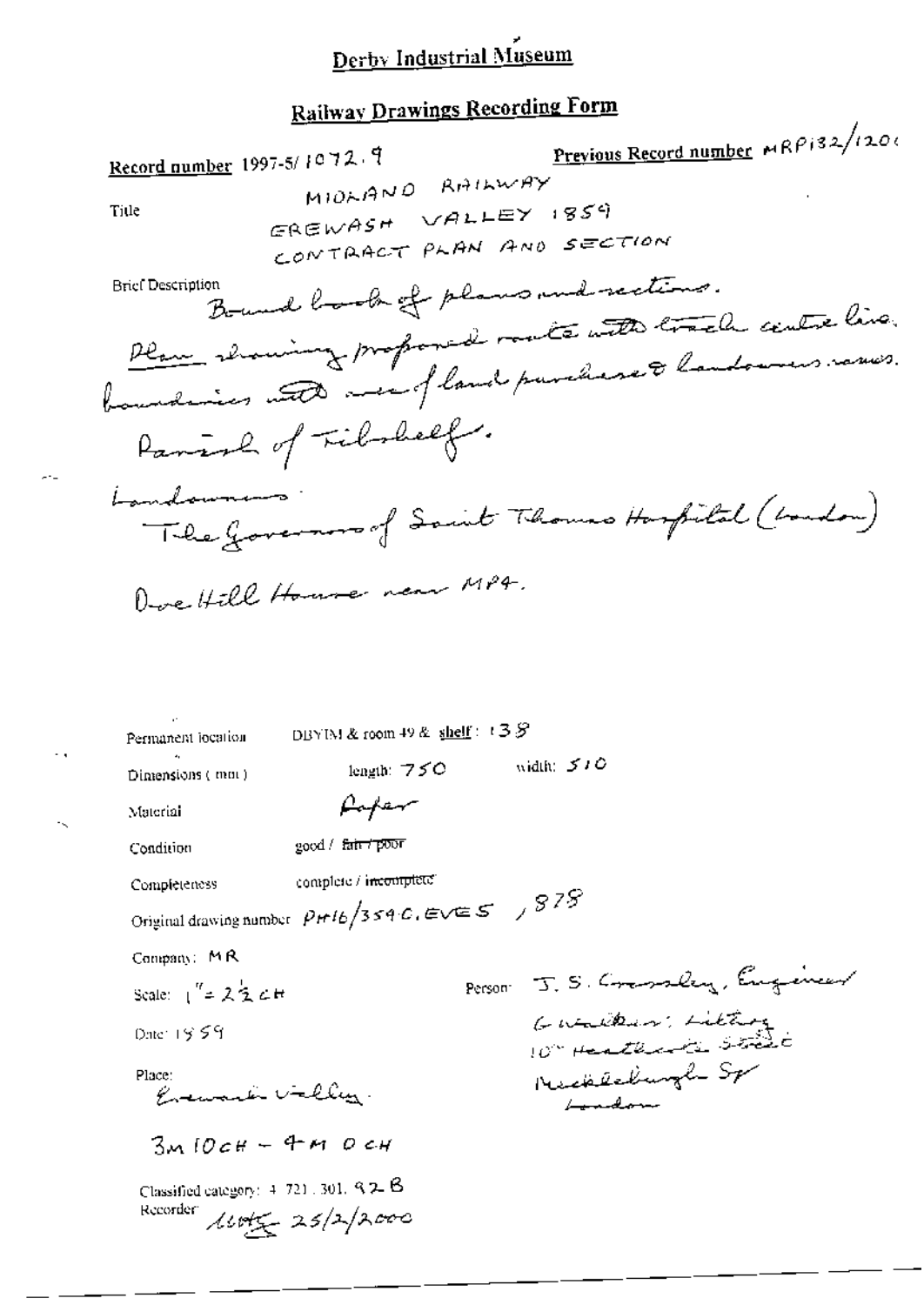Previous Record number MRP132/1206 Record number 1997-5/1072.10 MICHAND RAILWAY Title EREWASH VALLEY 1859 CONTRACT PLAN AND SECTION Bound book of plans and rections. **Brief Description** Section showing existing land profile 2<br>proposed track profile. Cutting & emborshment

| Permanent location                                                            | DBYIM & room 49 & shelf:           | 133     |              |                                         |  |
|-------------------------------------------------------------------------------|------------------------------------|---------|--------------|-----------------------------------------|--|
| Dimensions (mm)                                                               | length: $75^\circ$                 |         | width: $570$ |                                         |  |
| Material                                                                      | orper                              |         |              |                                         |  |
| Condition                                                                     | good / fair / pour                 |         |              |                                         |  |
| Completeness                                                                  | complete / incemplete              |         |              |                                         |  |
| Original drawing number $P(t + b / 3 \leq t + 0$                              |                                    |         |              |                                         |  |
|                                                                               | Company: MR, JSC-ombigg, Engineer. |         |              |                                         |  |
| Scale. Heriz : $\binom{n}{i} = 2$ $\sum c_i$ Here T                           |                                    | Person: |              | GWalker, Litton<br>10 Harlthante Street |  |
| Date: 1859                                                                    |                                    |         |              | President in Sq.                        |  |
| Place.                                                                        |                                    |         |              | Loudon                                  |  |
| Exement Vating                                                                |                                    |         |              |                                         |  |
| $3m10cH - 4M0cH$                                                              |                                    |         |              |                                         |  |
| Classified category: $4, 721, 301, 9, 2, 25$<br>Recorder: $\mu v_1$ 25/2/2000 |                                    |         |              |                                         |  |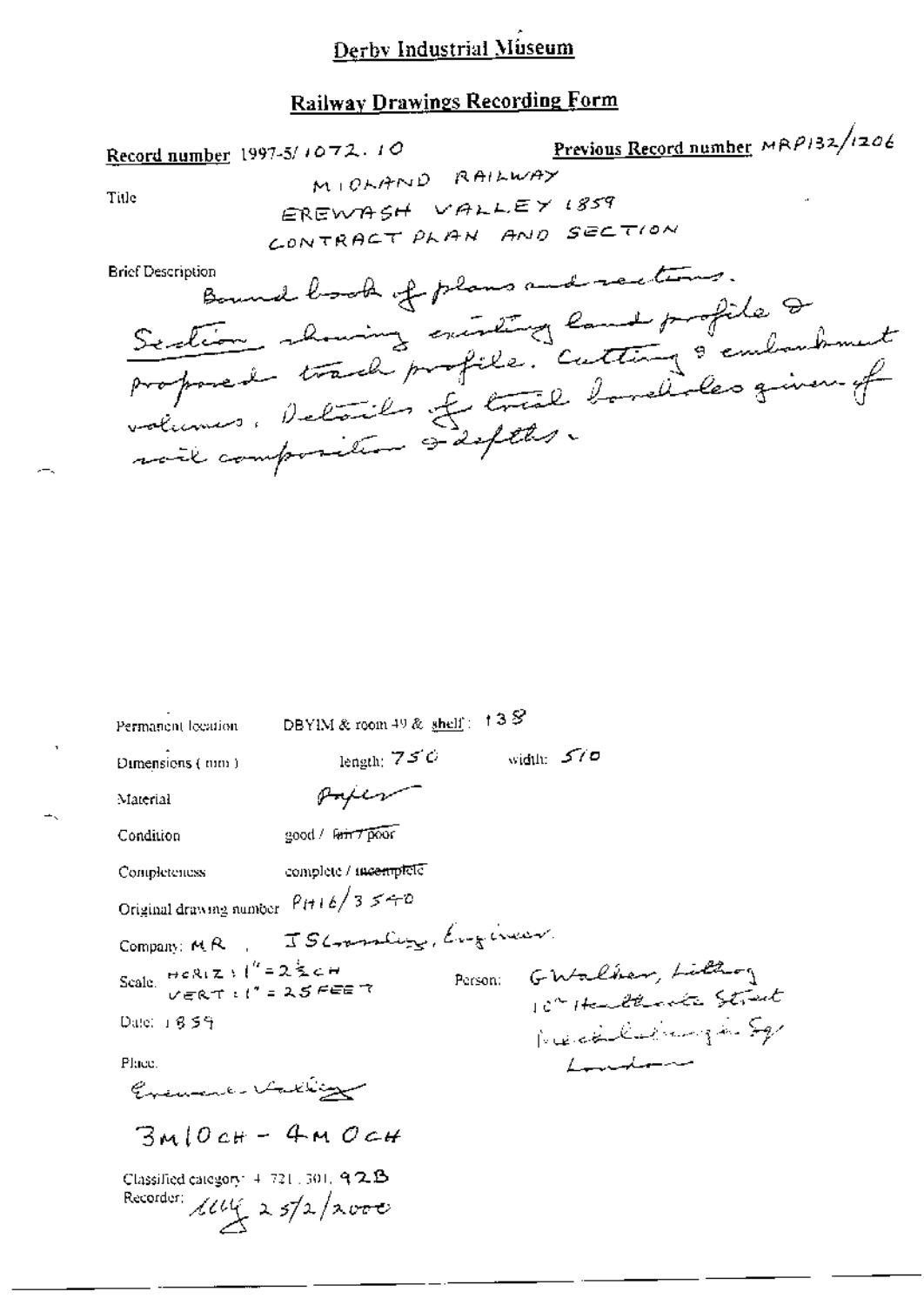## **Railway Drawings Recording Form**

| Record number 1997-5/1072.11 | Previous Record number MRP132/1201   |           |
|------------------------------|--------------------------------------|-----------|
| Title                        | M10119110                            | R11111147 |
| File                         | M101111                              | R1111147  |
| File                         | CP11111                              |           |
| Dirich $965$                 | CP1111                               |           |
| Dirich $065$                 | CP1111                               |           |
| Pric $185$                   |                                      |           |
| First                        | Row TARET                            | PLAM      |
| Parting                      | Row 10                               |           |
| Parting                      | Row 10                               |           |
| Parting                      | Row 10                               |           |
| Quantities                   | Row 10                               |           |
| Quantities                   | Row 10                               |           |
| Quantities                   | Row 10                               |           |
| Formment                     | row 10                               |           |
| Formment                     | New                                  |           |
| Pattern                      | New                                  |           |
| Pattern                      | New                                  |           |
| Formment                     | New                                  |           |
| Formment                     | DS11N&room + 9 & <u>shell</u> : 139  |           |
| Dimension                    | DS11N& room + 9 & <u>shell</u> : 139 |           |
| Dimension                    | Day 10                               |           |
| Material                     | Day 10                               |           |

| Региянски кузапи,                                    | $D$ 5 Y IM & IOOTH + $\theta$ & $\frac{5\pi C H}{2}$ + $\Rightarrow$ $\phi$ |                                                  |
|------------------------------------------------------|-----------------------------------------------------------------------------|--------------------------------------------------|
| Dimensions (mm)                                      | length: $750$                                                               | width: $5/6$                                     |
| Material                                             | سهصتهمهم                                                                    |                                                  |
| Condition                                            | good / fair+poor                                                            |                                                  |
| Completeness                                         | complete / incomplete                                                       |                                                  |
|                                                      | Original drawing number $p_{\text{H}}/3540$ , EV6 $/378$                    |                                                  |
| Company: MR                                          |                                                                             |                                                  |
| Scale: $1'' = 2 \leq cH$                             |                                                                             | Person: J. S. Crassley, Engineer                 |
| Date: $19.59$                                        |                                                                             | Gualdon Litter                                   |
| Place.<br>Evenada Valley.                            |                                                                             | 10" Heathante Street<br>Mechleburgh Sp<br>London |
| $4MOCH - 4M7OCH$                                     |                                                                             |                                                  |
| Classified category: $4, 721, 501, 92B$<br>Recorder: | $\mu v_{\infty}$ 25/2/2000                                                  |                                                  |

Ō,

щ,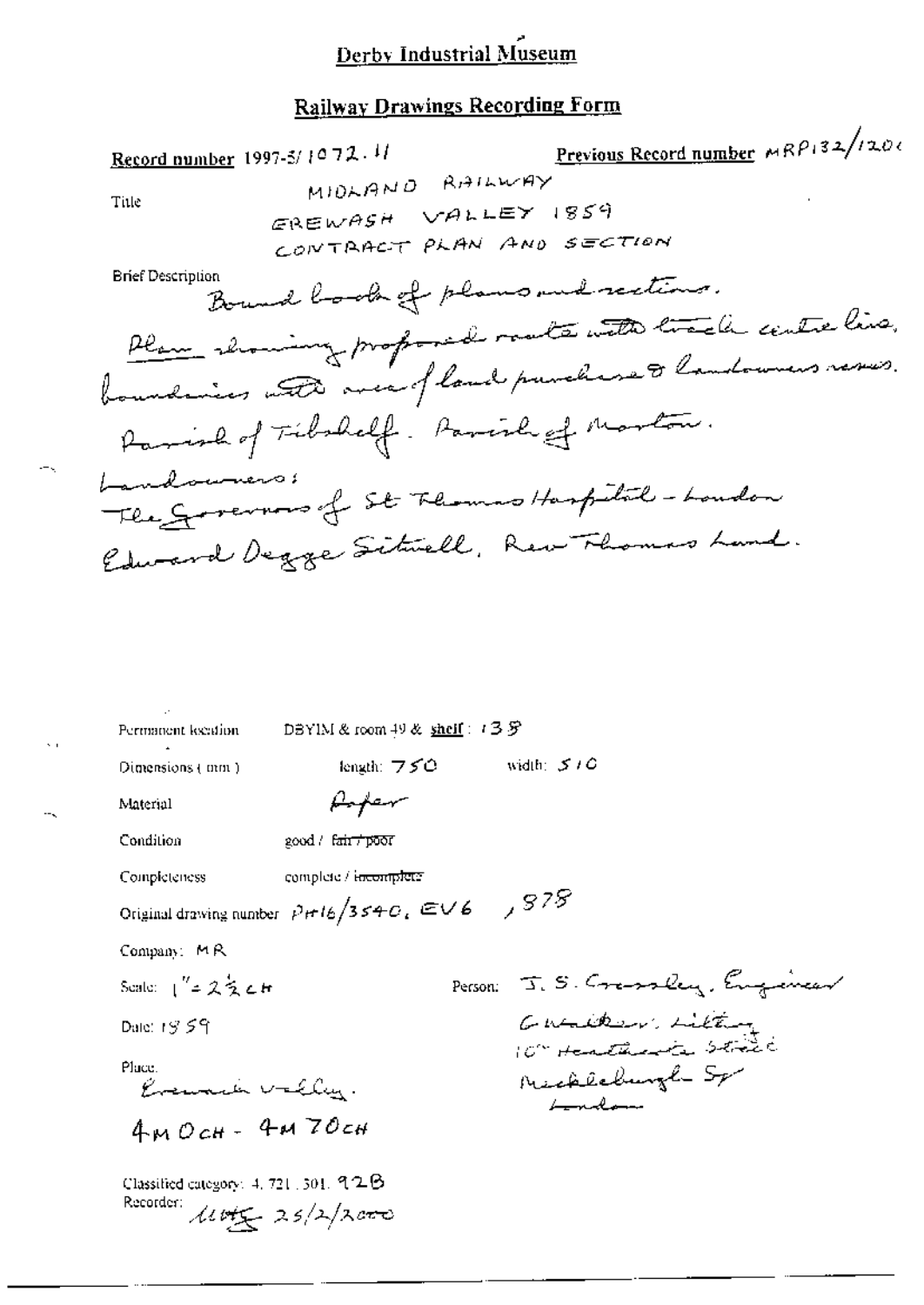Previous Record number MRP132/1206 Record number 1997-5/1072.12 MICLAND RAILWAY Title EREWASH VALLEY 1859 CONTRACT PLAN AND SECTION Bound book of plans and sections. **Brief Description** Section channing existing land profile 2 proposed track profile. Cutting & embouhment volumes. Detoils of trail bondides quen of noil composition sidefits. DBY(M & room 49 &  $\frac{\text{sheff}}{\text{sheff}}$ : 13 $S$ Permanent location length:  $750$  width:  $570$ Dimensions (mm) poper Material good / Grin Tpoor Condition complete / incermitele Completeness Original drawing number  $\frac{\rho_{H+6}}{3}$  540. EVE6 Compan: MR J5 Crambigg, Engineer Scale:  $H \circ \lambda(\mathbf{Z} : \int_0^h \mathbf{1} \mathbf{Z} \leq \mathbf{H}$ <br> $V \in \mathbf{RT} : \int_0^h \mathbf{1} \mathbf{Z} \leq \mathbf{H} \mathbf{E}$ GWalker, Lilloy Person: 10" Hanthack Street Mechleringh Sy Date: 18.57 Place: Lancelonne Guemaka Valliga  $4MOCH - 4M70CH$ Classified category: 4, 721-301, 92B Recorder:  $\mu u$ ,  $\frac{1}{2}$   $\frac{1}{2}$   $\frac{1}{2}$   $\frac{1}{2}$   $\frac{1}{2}$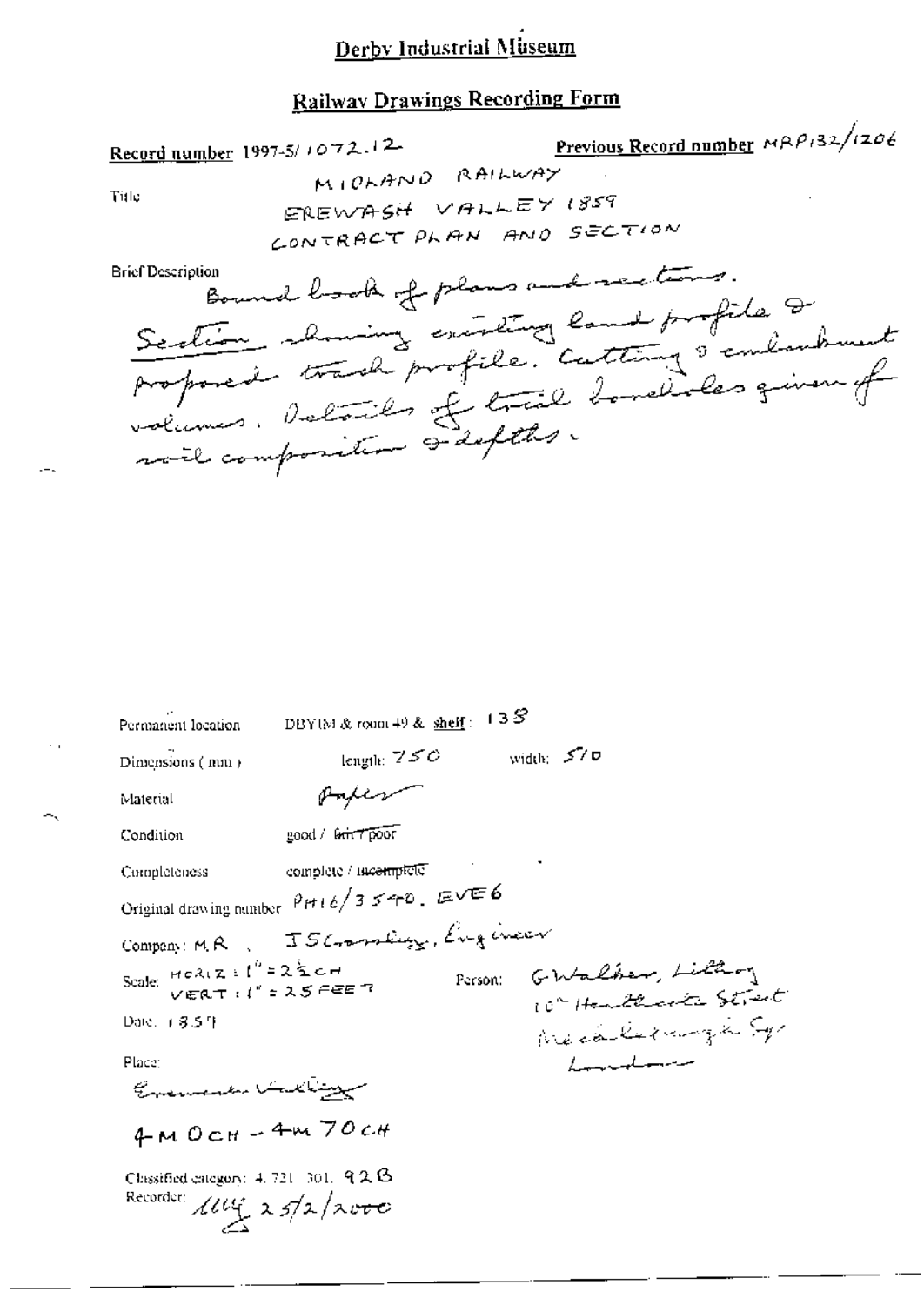## **Railway Drawings Recording Form**

| Record number 1997-5/1072.13    |                                                                           | Previous Record number MRP132/1201                      |
|---------------------------------|---------------------------------------------------------------------------|---------------------------------------------------------|
|                                 | MIDLAND RAILWAY                                                           |                                                         |
| Title                           | EREWASH VALLEY 1859                                                       |                                                         |
|                                 |                                                                           | CONTRACT PLAN AND SECTION                               |
| Brief Description               |                                                                           | Bound book of plans and rections.                       |
|                                 |                                                                           | Plan showing proposed roate with track centre live.     |
|                                 |                                                                           | boundaries and meet fland purchase to landowners rases. |
|                                 |                                                                           | Ranish of Morton. Parish of North Wingfield.            |
| Landonnans!                     |                                                                           |                                                         |
|                                 | Edward Degge Sitwell.                                                     |                                                         |
|                                 | William Arabble                                                           |                                                         |
|                                 |                                                                           |                                                         |
|                                 |                                                                           |                                                         |
|                                 |                                                                           |                                                         |
|                                 |                                                                           |                                                         |
| Permanent lecation              | DBYIM & room $+9$ & shelf: $+3$ $5$                                       |                                                         |
| Dimensions (nun)                | length: $750$                                                             | width: $5/6$                                            |
| Material                        | Paper                                                                     |                                                         |
| Condition                       | good / fair 7 poor                                                        |                                                         |
| Completeness                    | complete / incomplete                                                     |                                                         |
|                                 | Original drawing number $\sqrt{P + 16/3}$ s 4.0, EVY $\rightarrow$ $97\%$ |                                                         |
| Company: MR                     |                                                                           |                                                         |
| Scale: $1'' = 2\frac{1}{2}$ c H |                                                                           | Parson J. S Crassley, Engineer                          |
| Date: $19.5\%$                  |                                                                           | Guailler, Litter                                        |
| Place:<br>Kreward Villey.       |                                                                           | 10th Herethinson strains<br>Neechlechungh Sp<br>Loudon  |
| $4M70c$ tt – 5m 60cH            |                                                                           |                                                         |
|                                 |                                                                           |                                                         |
|                                 | Classified category: $4, 721, 301, 92, 8$                                 |                                                         |

Recorder  $\mu$  $\in$  25/2/2000

 $\overline{a}$ .

k.

 $\ddot{\phantom{a}}$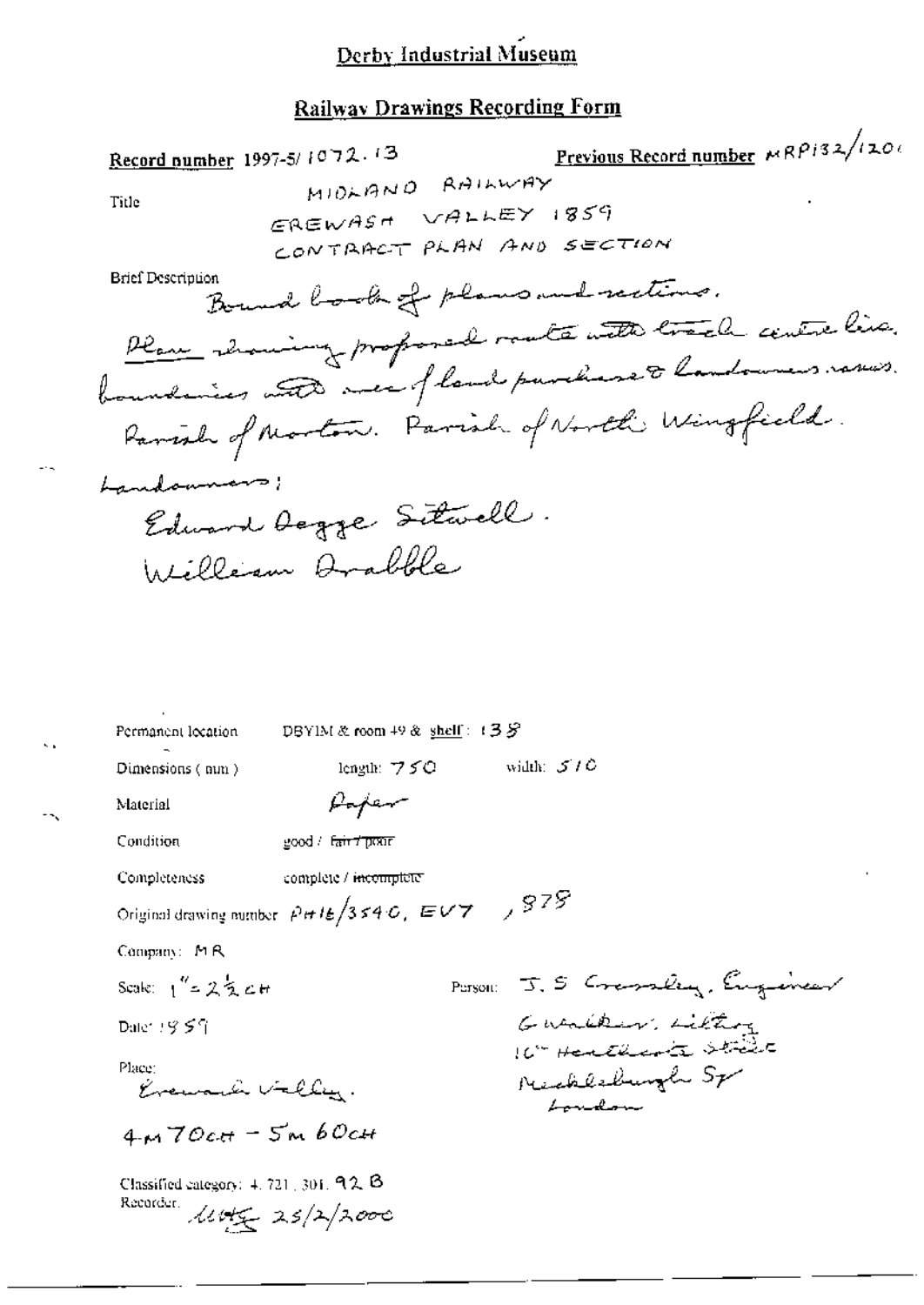#### **Railway Drawings Recording Form**

Previous Record number MRP132/1206 Record number 1997-5/1072.14 MIOLAND RAILWAY Title EREWASH VALLEY 1859 CONTRACT PLAN AND SECTION **Brief Description** Bound book of plans and rections. Section showing existing land profile & proposed track profile. Cutting & embarbanet volumes. Details of true bondiales given of will composition & defter. DBYIM & room 49 &  $\frac{\text{shelf}}{\text{shelf}}$ : 13 $S$ Permanent location length,  $750$  width:  $570$ Dimensions (mm) Paper Material good / fair7 poor Condition complete / incerritete Completeness Original drawing number  $\left| \rho_{H+6} \right/ 3 \leq \mp \sigma$  ,  $\mathbb{E} \cup \mathbb{Z}$ Company: MR JS CrossEuge, Engineer Scale:  $H \in \mathcal{R}$ (2 :  $l'' = 2 \frac{1}{2}$  cm<br> $V \in \mathcal{R}$ T :  $l'' = 25$  FEE T Person Grahalber, Lilling 10ª Handlewitz Street Merchange Sq. Date: 1859 Laudon Place: Evenent Valley  $4m70cm-5m60cm$ Classified category:  $4, 721, 501, 92, 6$ 

Recorder: *Lllie* 25/2/2000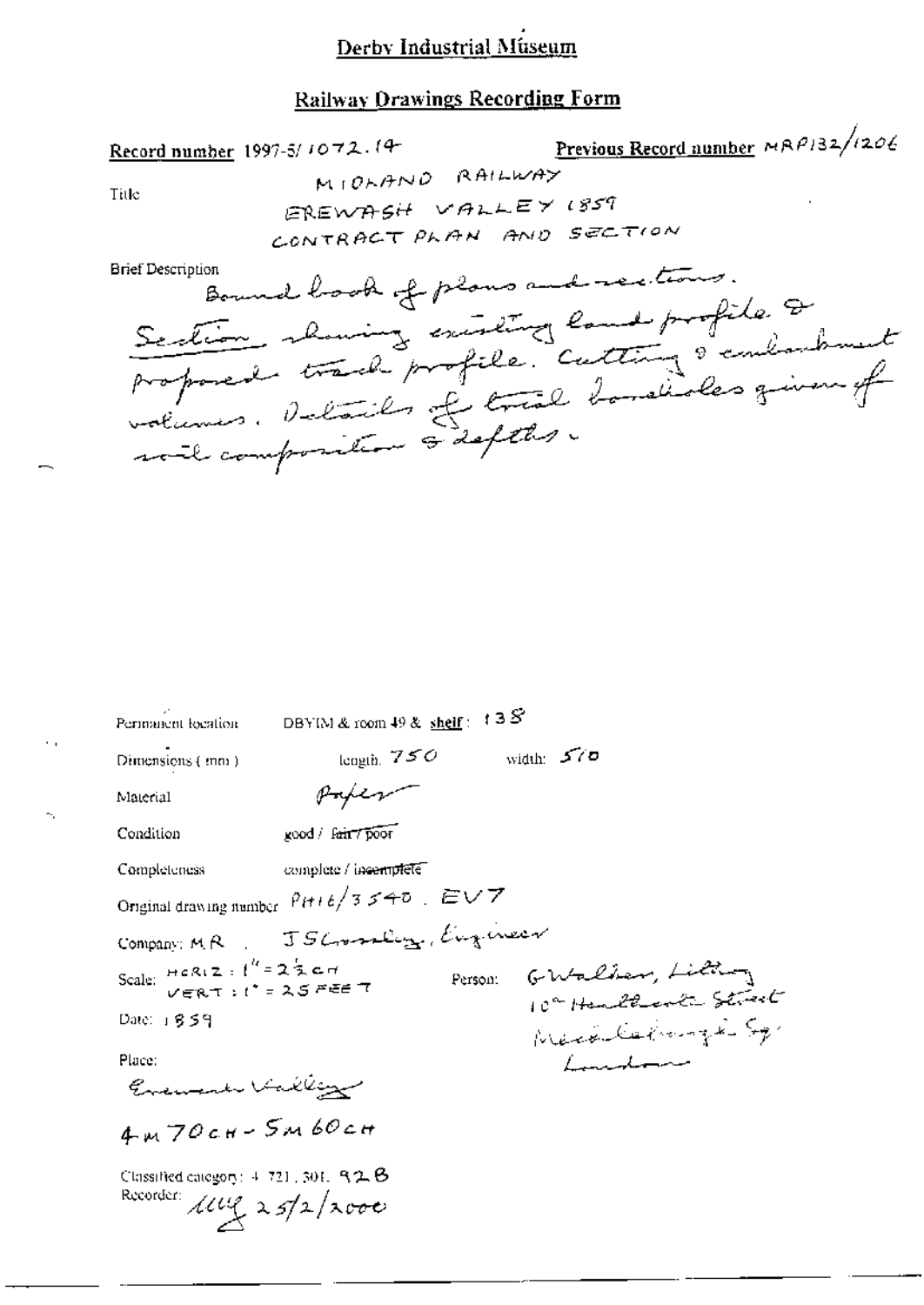Previous Record number MRP132/1200 Record number 1997-5/1072.15 MIDLAND RAILWAY Title EREWASH VALLEY 1859 CONTRACT PLAN AND SECTION **Brief Description** Bound book of plans and rections. Plus showing proposed roate with track autre live. boundaries with mea fland purchase to landowers rases. Parish of North Wingfield. Landowners: William Andble Revel H.J. Goodwin Thomas Wilson  $D$ BYIM & room 49 &  $\frac{\text{shell}}{2}$  (  $3$   $S$ Permanent location length:  $750$ width:  $5/0$ Dimensions (nun) Poper Material Condition good / fair 7 poor Completeness complete / incomplete Original drawing number  $\left| \rho_{H} / b \right| / 3$  54 O, EVE  $\otimes$   $\rightarrow$   $\otimes$  75 Company: MR Person: J. S. Crassley, Engineer Scale:  $1'' = 2Z + 4H$ Gunder Litting Date: 18 59 Place: Mechledwigh Sp Evenanti Villey London  $5460$ ch - 6M $50$ ch Classified category,  $4.721$ ,  $301$ ,  $92.8$ Recorder  $\mu \rightarrow 25/2/2000$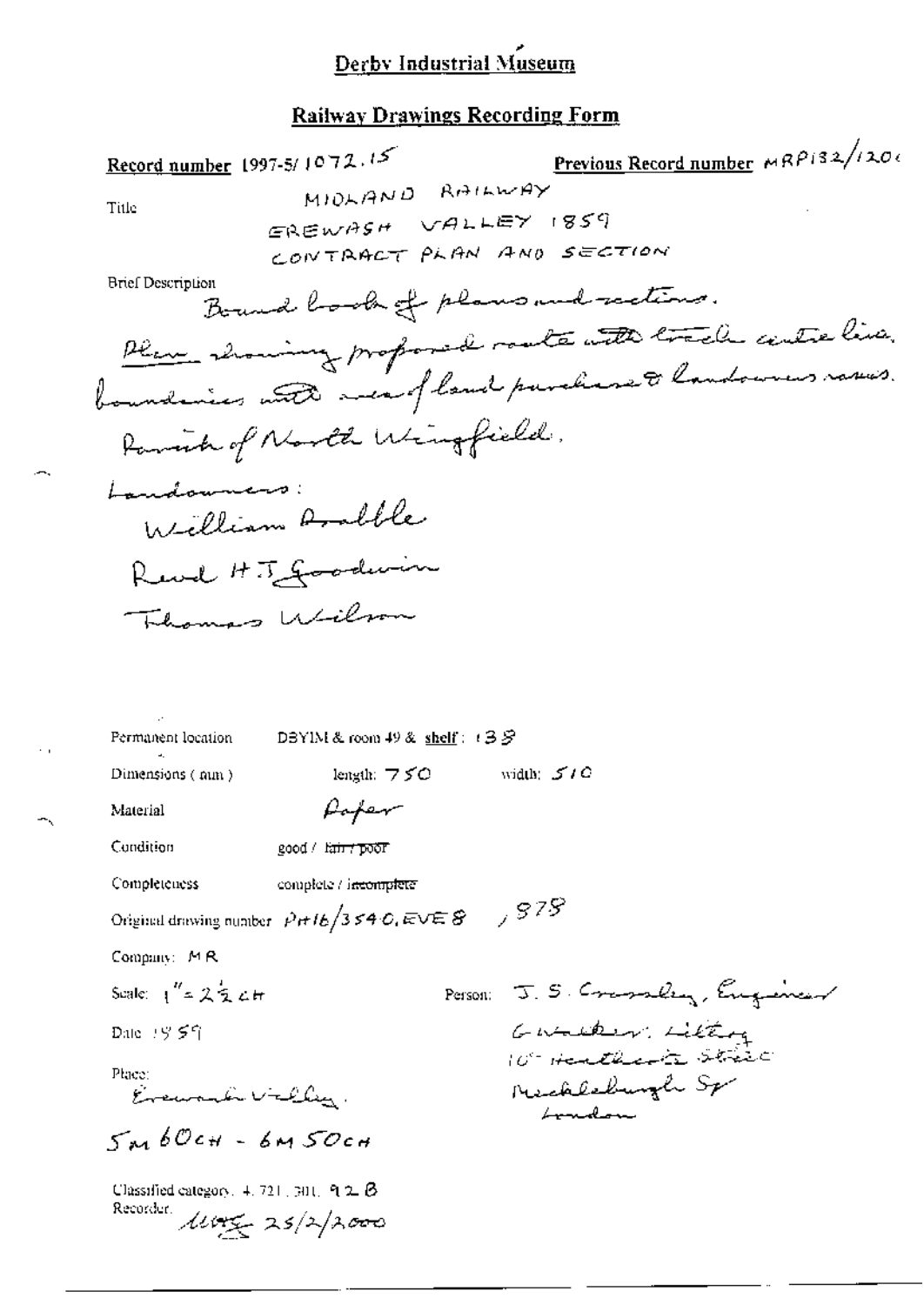### **Railway Drawings Recording Form**

| Permanent location                                                                | DBYIM & room 49 & shelf $\leq$ 1.3 $S$                                  |              |                                                  |
|-----------------------------------------------------------------------------------|-------------------------------------------------------------------------|--------------|--------------------------------------------------|
| Dimensions (mm)                                                                   | length: $750$                                                           | width: $570$ |                                                  |
| Material                                                                          | omper                                                                   |              |                                                  |
| Condition                                                                         | good / Fair 7 poor                                                      |              |                                                  |
| Completeness                                                                      | complete / incomplete                                                   |              |                                                  |
|                                                                                   | Original drawing number $\int P \cdot t \, t \, t / 3 \leq t$ . Eve $g$ |              |                                                  |
|                                                                                   | Company MR JSG on Lug King inser                                        |              |                                                  |
| Scale: $H \circ R(Z : l'' = 2)$ for $C = 2$<br>$V \in R \cap l' = 2$ of $F \in T$ |                                                                         |              | Person Ghalber, Litting<br>10th Hendthood Street |
| Date: $1857$                                                                      |                                                                         |              | Weichelstangen Sq.                               |
| Place:                                                                            |                                                                         |              | Landone                                          |
| Comment Vallig                                                                    |                                                                         |              |                                                  |
| $5m\,b0c$ н - бт $50c$ н                                                          |                                                                         |              |                                                  |
| Classified category: $4, 721, 301, 92, 8$<br>Recurder.                            | $10\frac{u}{x}$ 25/2/2000                                               |              |                                                  |

÷,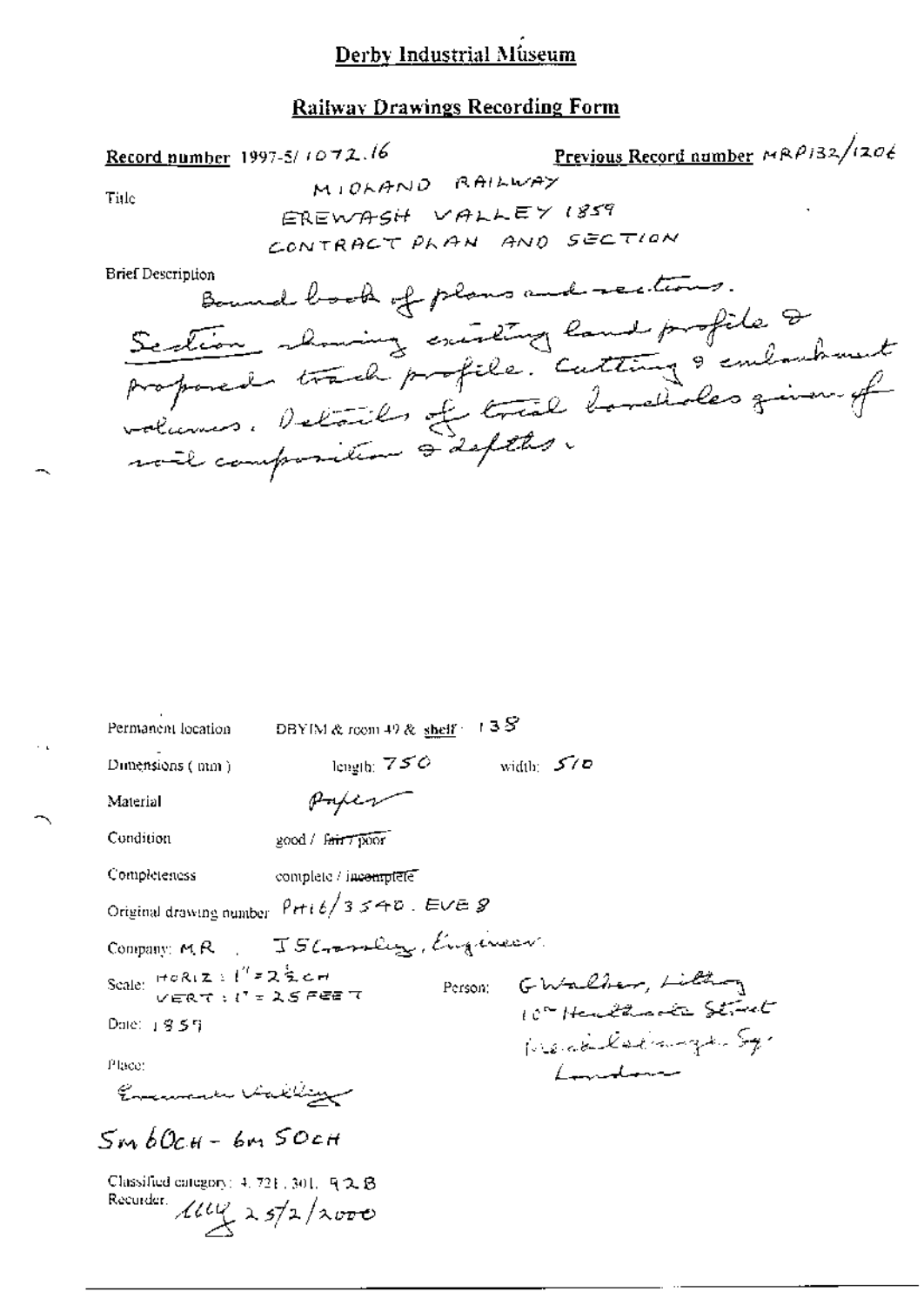Previous Record number MRP132/1200 Record number 1997-5/1072.17 MIDLAND RAILWAY Title EREWASH VALLEY 1859 CONTRACT PLAN AND SECTION **Brief Description** Bound book of plans and rections. Plan showing proformal roate with track centre live. boundaries with men fland purchase & landowners rases. Parcial of North Wingfield, Parish of Morton. Landaumers. Thomas Wilson. Contract No 2 ends JW Clay.  $at$  7 $m$  28 $c$ H Rev EW Lowe Tunction with MR Sir Joshua Walnulay. from Derling at Ann Wilmer  $7\mu$   $342c$ H. Thomas Hopkinson DBYIM & room 49 & shelf  $.13\%$ Permanent location Dimensions (mm) length: 750 width,  $5/0$ Asper Material Condition good / fair / poor Completeness complete / incomplete Original drawing number  $\left| \rho_H / t \right| / 3 \leq \theta \leq C$  (EVE 9 )  $\left| \frac{978}{5} \right|$ Company: MR Scale:  $1^{11}$  = 2 2 c tr Person: J. S. Crassley, Eugeneer Guncher Litting Date: 18,59  $10^{\circ}$  Heath and state Place: Neckleburgh Sp Evenander Vielley. London  $km50$ c+ -  $7m34$ Classified category: 4-721, 301, G 2, B Recorder livery 25/2/2000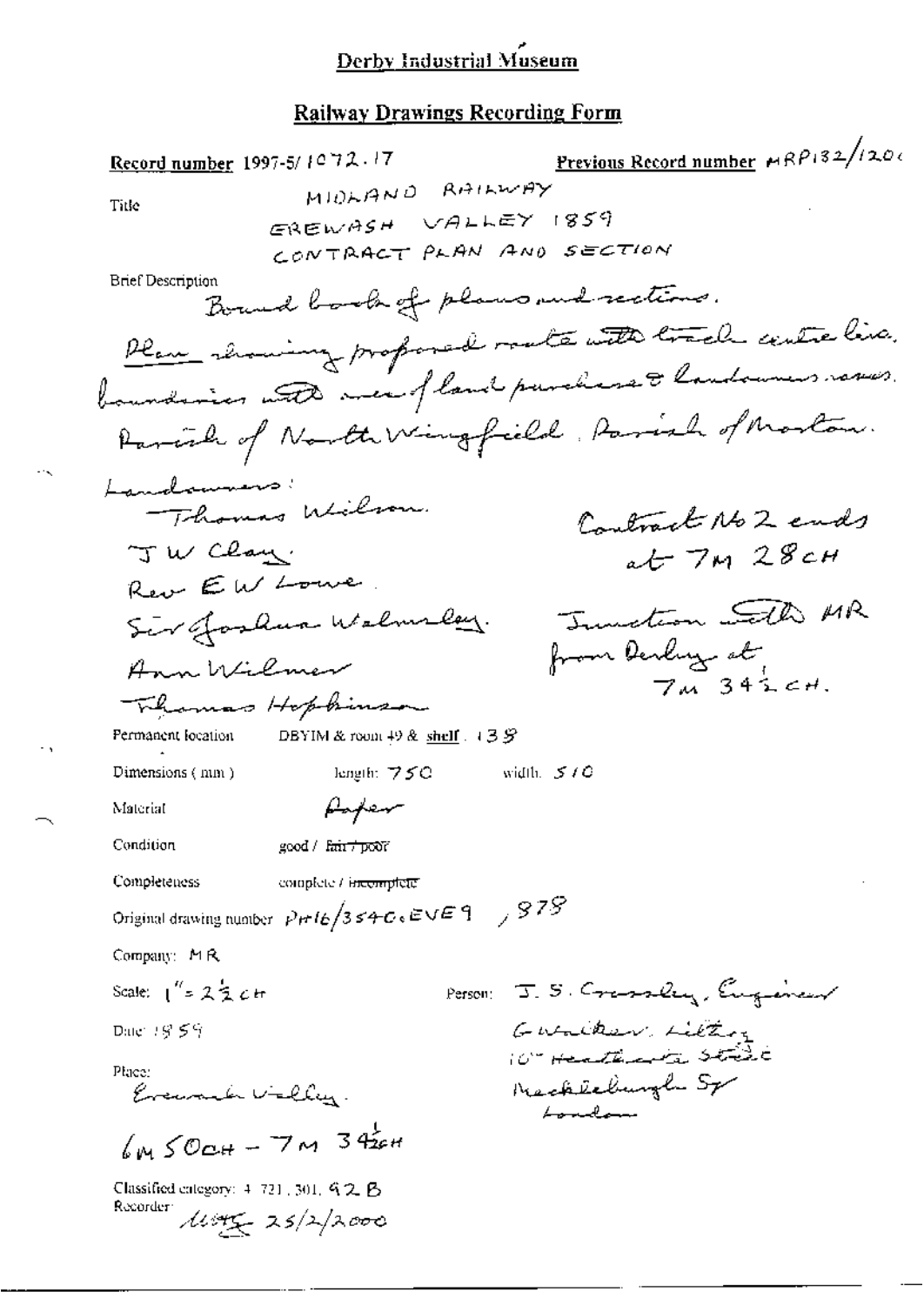#### **Railway Drawings Recording Form**

Previous Record number  $MRP/32/1206$ Record number 1997-5/1072.18 MIOLAND RAILWAY Title EREWASH VALLEY 1859 CONTRACT PLAN AND SECTION **Brief Description** Bound book of plans and rections. Section showing existing land profile & proposed track profile. Cutting & embarbanet volumes. Details of trail bordides given of will composition is defter. Tuncture with MA from Derly at  $7.4342c+1$ Coulmet endoat 7M 28 ct. DBYIM & room  $49$  &  $\frac{\text{shell}}{3}$  = 1.3  $\frac{5}{2}$ Permanent lixation length; 750 width:  $570$ Dimensions (mm) paper Material good / fair 7 poor Condition Completeness complete / inc<del>emple</del>te Original drawing number  $PH + b/3 \le 4\pi$ 0. EVE9 Company: MR . JSCrambig Engineer Scale:  $H \circ R(Z : \frac{1}{2})^k = 2 \frac{1}{2} \subset H$ <br> $V \in R(T : \mathbb{C})^k = 2.5$  FEE 7 Person G-Walker, Little 10th Healthants Street Date: 1859 Mechleburgh Sp Place: Landon Encumenta Valley  $6M50c$ H  $-7M342c$ H Classified category:  $+731$ , 301,  $92.6$ Recorder:  $\mu$ ug 25/2/2000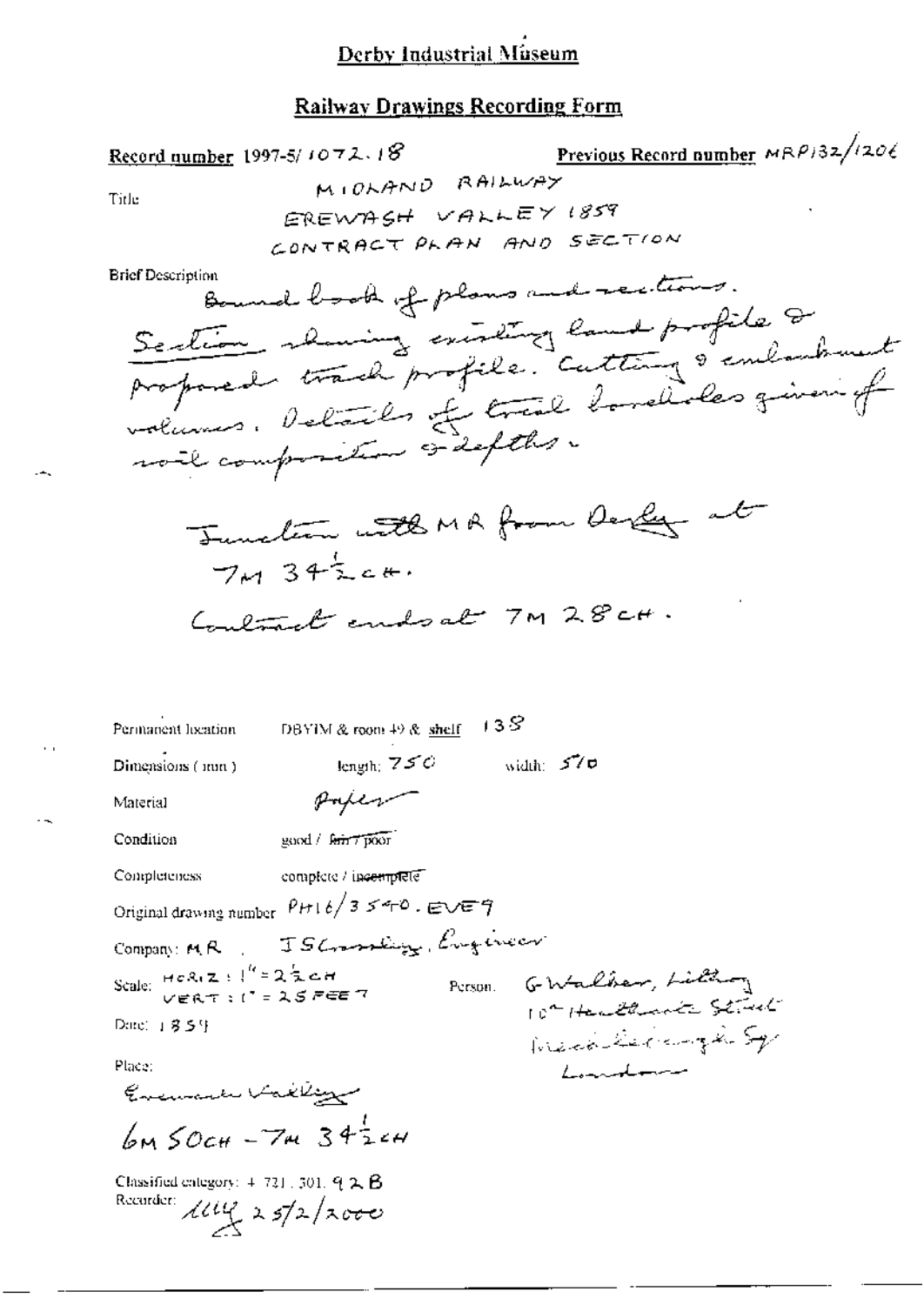Previous Record number et RP132/1201 Record number 1997-5/1072.19 MIDLAND RAILWAY Title EREWASH VALLEY 1859 CONTRACT PLAN AND SECTION **Brief Description** Bound book of plans and rections. Plan showing proposed roate with track centre live. boundaries with area of land parchase & landowers raves. Continuation of main line rhowing function for Clay Gross Co New Colliany & Williamthope Frederical Plane. Parish of Narth Wingfield. Landonness: Am Wilmar Permanent location DBYIM & room 49 & shelf :  $\angle 3$   $\angle$ length: 75C width:  $510$ Dimensions (nun) Paper Material good / fair / poor Condition complete / incomplete Completeness Original drawing number  $\left| \rho_H / 6/3 \right|$  s 4.0, EVET  $\sigma$  /  $\left| 9.7 \right|$ Company: MR Person J. S. Crassley, Engineer Scale:  $1'' = 2\frac{1}{2}cH$ Guaiker: Litting Date:  $18.57$  $10^{\circ}$  Hertholtz strate Place: Mechleburgh Sp "Comment victing."<br>N. Mid Line London tomonds Clay Cross Classified category:  $4.721$ , 301,  $92.8$ Recorder living 25/2/2000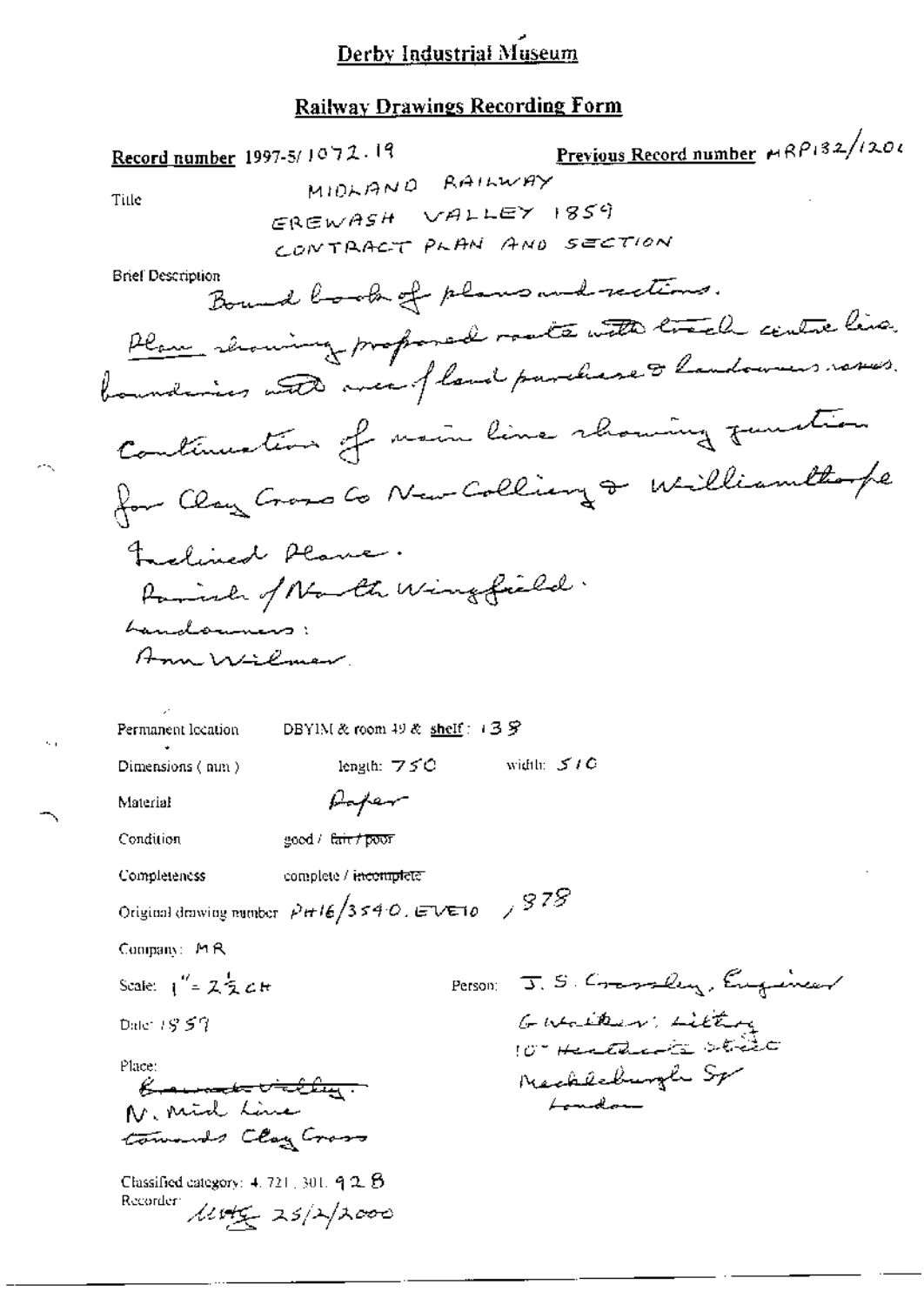Record number 1997-5/1072.20 - .38 (EVEN)<br>Previous Record number MRP132/1200 MIDLAND RAILWAY Title EREWASH VALLEY 1859 CONTRACT PLAN AND SECTION **Brief Description** Bound book of plans and rections.  $\beta$ ook 2 Plan showing proposed rate with track centre live. boundaries with area fland purchase to handowners rasus.  $1997 - 5/1072.20$  $24$ 2 h  $28$  $30<sup>o</sup>$  $32$  $34 -$ 36 38 DBYIM & room  $49$  & shelf :  $\sqrt{3}$   $\mathcal{S}$ Permanent location Dimensions (mm) length: 750 width: 510 Paper Material Condition good / fair 7 poor Completeness complete / incomplete , 878 Original drawing number  $p_{\pi}/k/3 \le 4$  O Company: MR Scale:  $1^{9}$  =  $2^{11}$  cH Person J.S. Crassley, Engineer Guailler Litt Date: 19:55f 10° Heatharts Strict Place: Evenant Valley. Michleburgh Sp London Classified category:  $4.721$ , 301,  $92B$ Recorder little 25/2/2000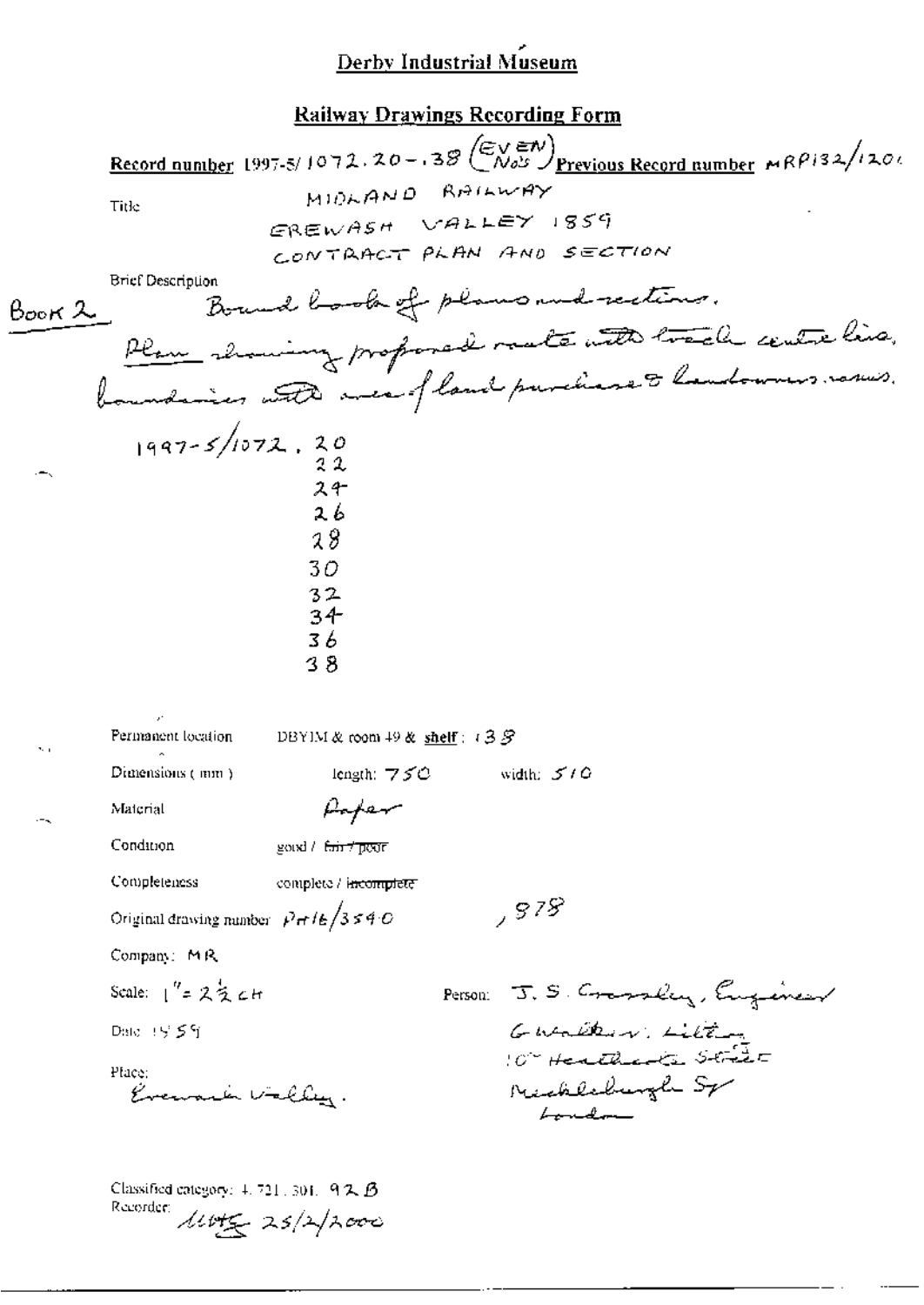Record number 1997-5/1072.21-137  $\begin{pmatrix} \rho \rho \rho \\ \gamma a s \end{pmatrix}$  Previous Record number  $\mu$ RP132/1206 MIOLAND RAILWAY Title EREWASH VALLEY 1859 CONTRACT PLAN AND SECTION **Brief Description** Bound book of plans and restrons.  $8$ ook 2 Section showing existing land profile & proposed track profile. Cutting & embanhouset  $1997 - 5/1072.21$ 23  $27$  $\frac{29}{31}$ 33  $35$ DBYIM & room 49 & shelf:  $13S$ Permanent location length:  $750$ width:  $570$ Dimensions (mm) paper Material Condition good / fair 7 poor **Completeness** complete / incomplete Original drawing number  $P$  H i  $\ell/3 \leq \tau$  O Company MR, JSCramburg, Engineer Scale:  $\frac{max_1 x + 1}{x} = 2\frac{1}{2}$  c H Person: GWalber, Littley Date: 1854 We carled anger Sq. Place: Laundman Encuanto Latilog Classified category, 4, 721, 301, 92.乃 Recorder:  $\mu v_1$  25/2/2000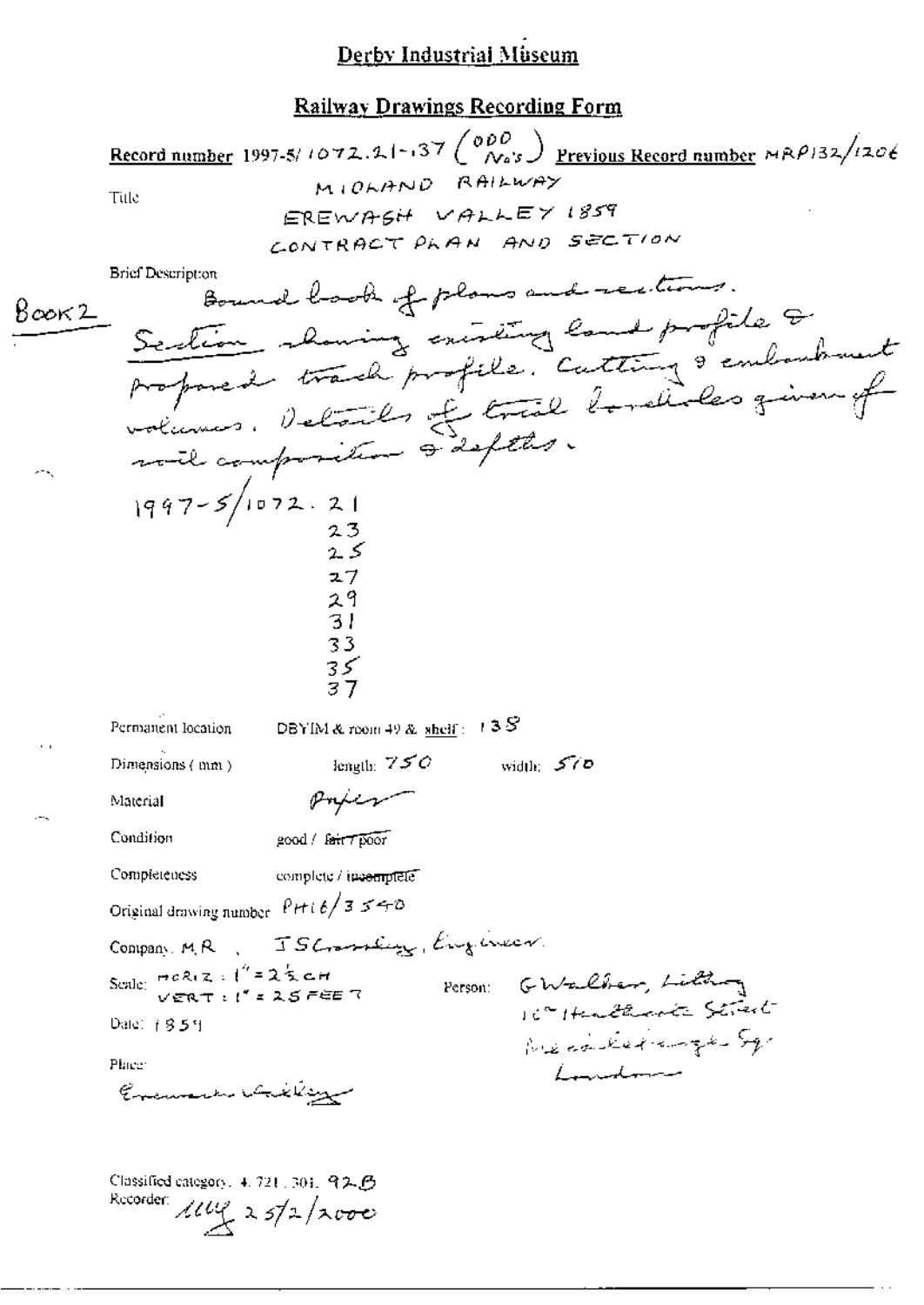#### Railway Drawings Recording Form

Record number 1997-5/1072.39-.57 $\binom{ODD}{Nc^{2s}}$ Previous Record number  $MRP132/1206$ MIOLAND RAILWAY Title GREWASH VALLEY 1859 CONTRACT PLAN AND SECTION **Brief Description** Bound book of plans and rections. - Plan showing profoned route with track centre line.<br>boundaires with mea-fland parchase à handourus.comes. Boon 3  $1997 - 5/1072.39$  $41$ <br> $43$ <br> $45$ 47 ۹۹<br>اک 53 کی 37 DBYIM & room 49 & shelf:  $133$ Permanent location length:  $75C$ width:  $5/6$ Dimensions (mm) Paper Material good / fan / poor Condition complete / incomplete Completeness  $,878$ Original drawing number  $\rho$ rt 16/3540 Company: MR Person: J. S. Cransley, Eugeneer Scale:  $\int_{0}^{R} z \hat{z} \hat{z} d\tau$ Gualder Litter Date: 1959 10th Heathants Street Place: Mechleburgh Sp Evenanti Vallen.  $L$ ondo Classified category:  $4.721.301.92.8$ Recorder 14045 25/2/2000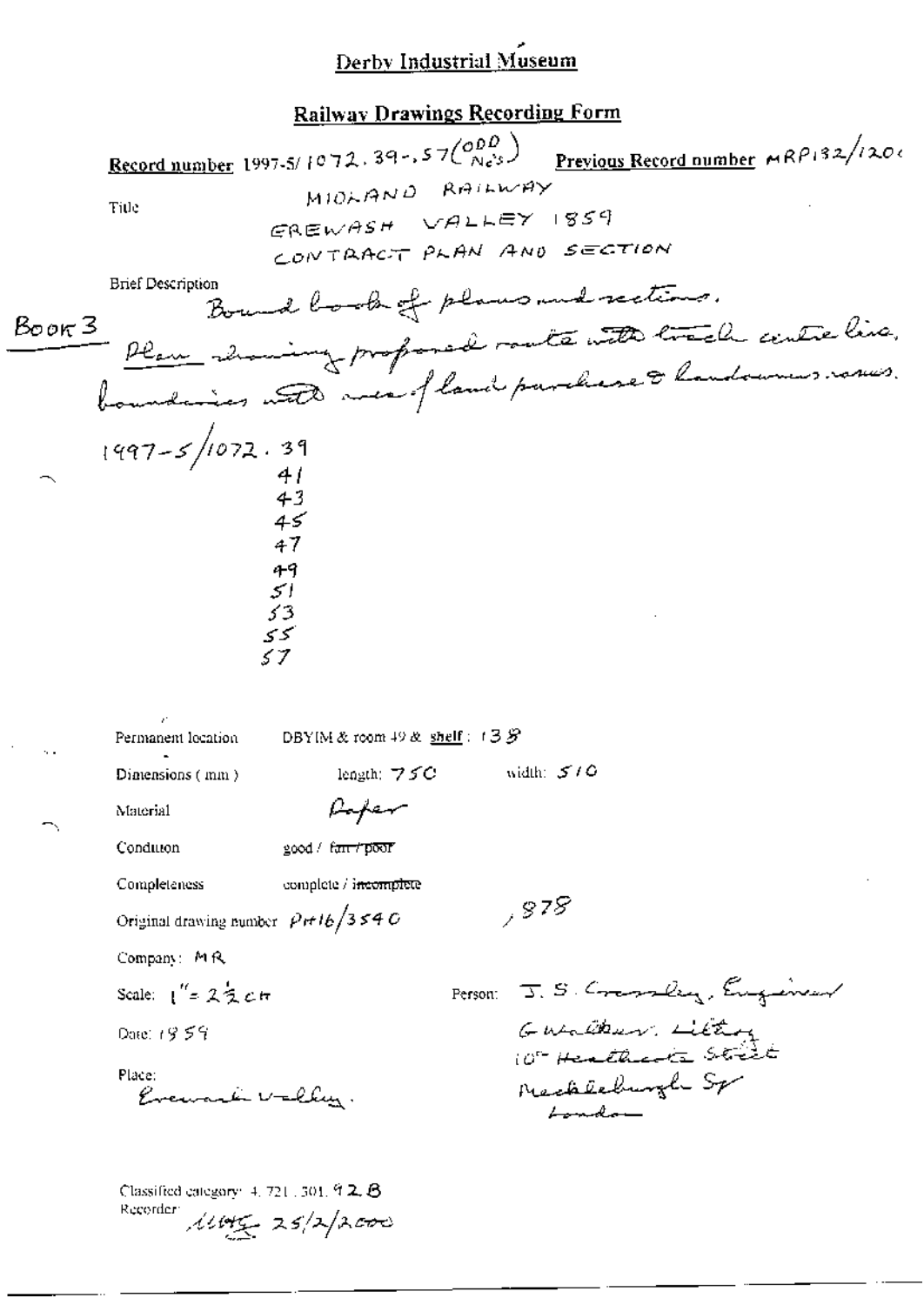<u>Record number</u> 1997-5/1072.40 - 56 (EVEN) Previous Record number MRP132/1206 MIDRAND RAILWAY Tirle EREWASH VALLEY 1859 CONTRACT PLAN AND SECTION **Brief Description** Bound book of plans and rections. Section channing existing land profile 2 800K 3\_ proposed track profile. Cutting & emborshment  $\frac{2}{3}$  1997-5  $\frac{10^{7}}{40}$ DBYIM & room 49 & shelf  $\therefore$  13  $\mathcal{S}$ Permanent location length:  $750$ width:  $570$ Dimensions  $(mn)$ pries Material Condition good / fair / poor Completeness complete / in<del>veniplete</del> Original drawing number  $Prt + \frac{c}{3} \leq +D$ Company: MR . J56++++Ccg, Evgineer. Scale:  $H \circ R(Z : I' = 2)$   $Z \in H$ <br> $V \in RT : I'' = 25$  FEE T Person GWalker, Littory 10" Healthout Strict Date:  $18.59$ Mechilled more Sq. Place: Lancelonne Evening Valley Classified category:  $4, 721, 301, 92, 6$ Recorder  $\mu v$   $\lambda$   $\frac{1}{2}$   $\lambda$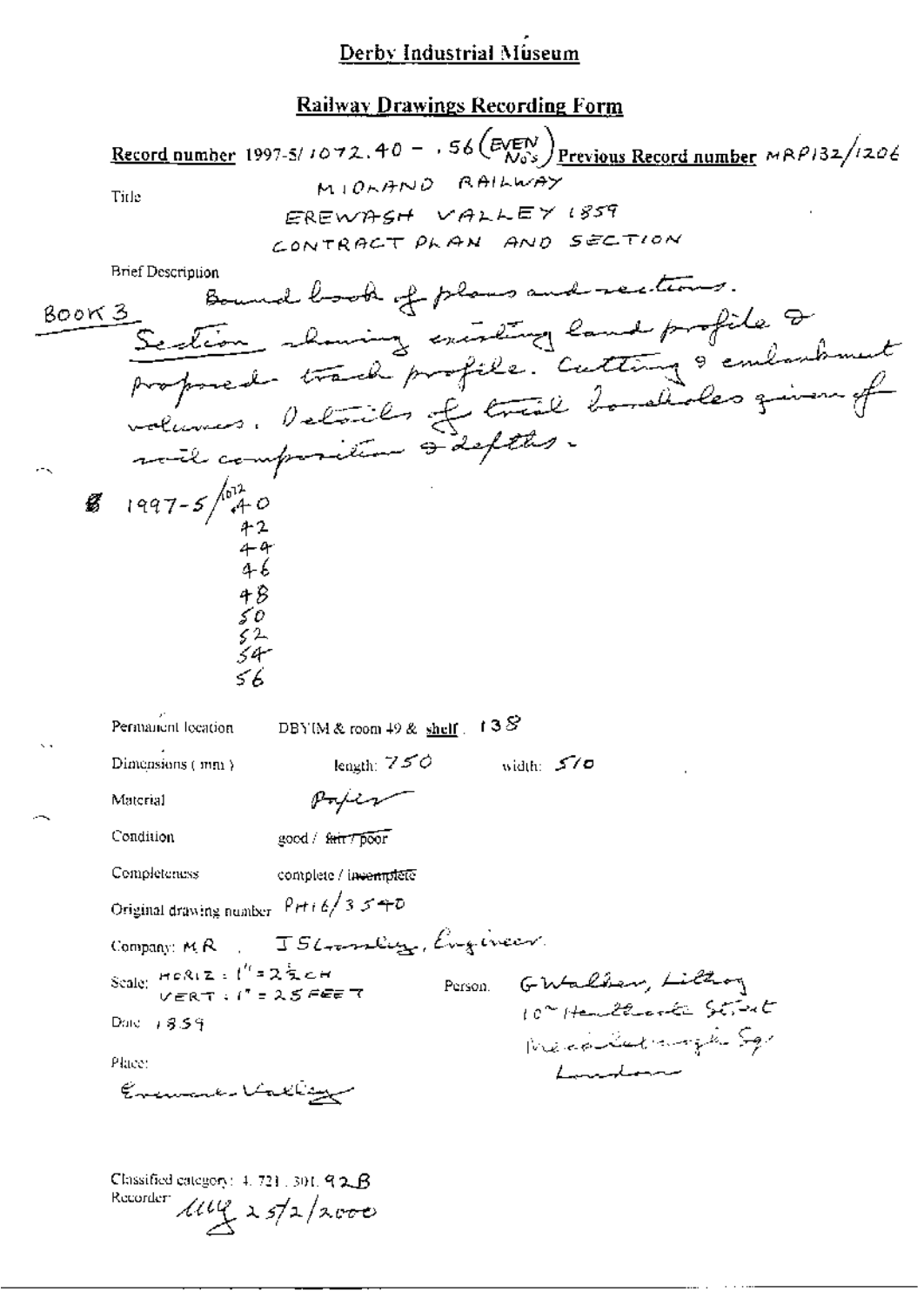#### Railway Drawings Recording Form

### Record number  $1971 - 384 / 576$

 $CATTELL$ Previous Record number 1548

Title

**Brief Description** 

Ravliamentary Plan showing proposed, I some alternative deviations of the route from hye Bredge to North Wingfield Building, bidges, fields 8 watercaurses shown Landowners; Sirkolston Willoughby ... Bart. Vircount Melbourne, James Cutto. ? John Foreroft.<br>John Cressy Hall. Charlotte Hagger Roge.<br>Jeange Oldbam D'Harriett Aage, Cromford Caual Co.<br>William Palmer Morewood. Folm Maltby. george malthy. FW rights W Jessop.  $\rho$ *T* $\rho$ . DBYIM & room 49 & shelf: /20 Permanent location length:  $2740$  width:  $465$ Dimensions (mm) Material Kaper Condition good / fair / poor-Completeness complete/incomplete Original drawing number  $AA$  3217/14  $\sim$  3401 Company: Scale:  $\int_{0}^{H} = \sum_{c,H} A_{i} \omega s$ Person:  $\tau$ GB-inne Surveyor & Lithographer Date: 1859  $B_{\text{w}}$   $\sim$  1845 Place: Greward Villey <del>Salonto</del>n Aye Bridge - Noveli Wingfield Classified category:  $4.721.301.$   $92.6$ Recorder:  $10^{10}$  3/10/2003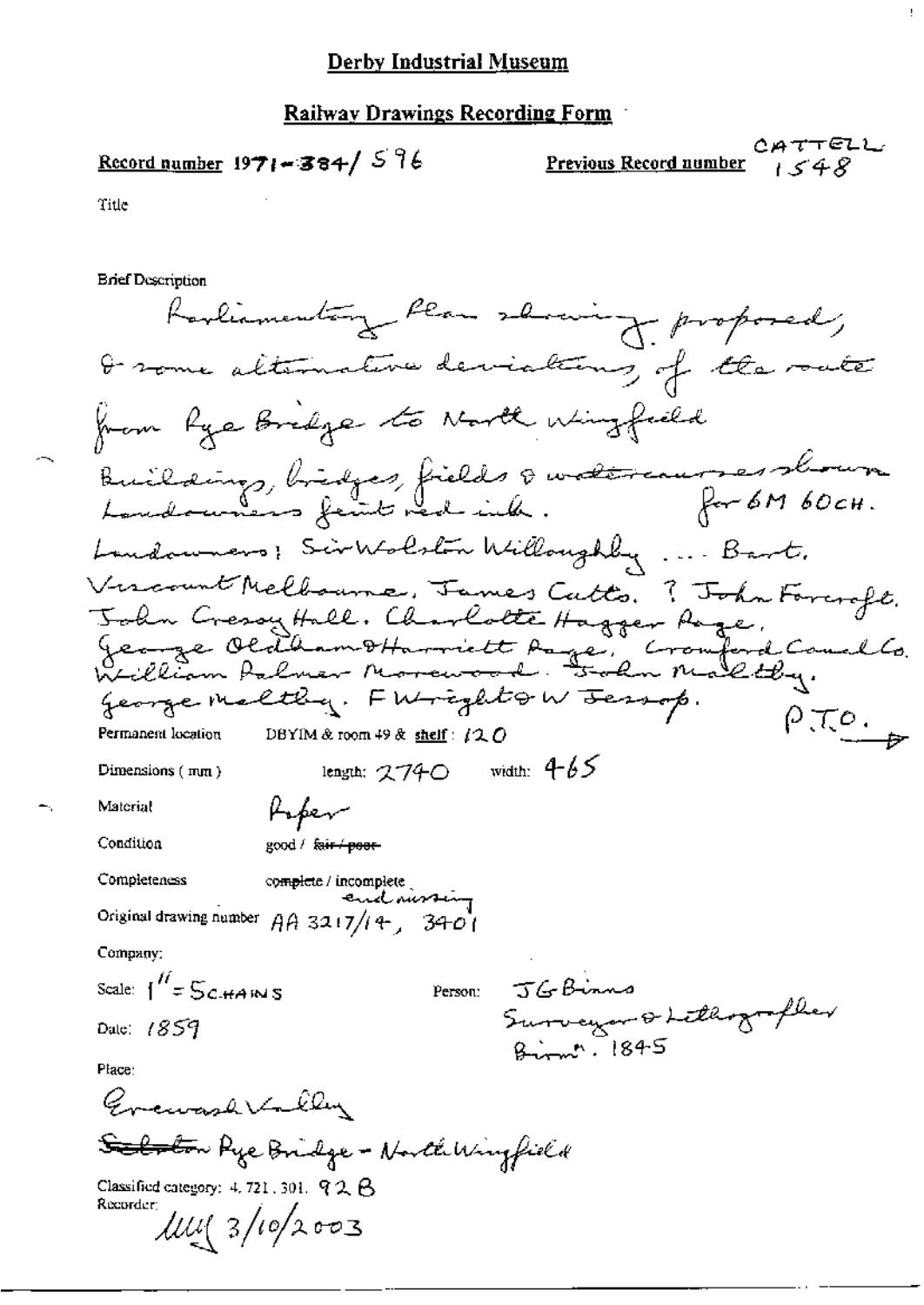#### **Railway Drawings Recording Form**

| Record number $1971 - 384 / 546$ |                                  | Previous Record number                                                    | CATTELL<br>1384 |
|----------------------------------|----------------------------------|---------------------------------------------------------------------------|-----------------|
| Tide                             | L.H.S.S.R.ALFRETON               | OLD TONNEL                                                                |                 |
| <b>Brief Description</b>         | $D$ ramage of $Shafb$ No.3.      | Proposed Concrete Channel                                                 |                 |
|                                  |                                  | brainings showing channel concrete                                        |                 |
|                                  |                                  | requents to be inverted in turnel shopt<br>and drainage upstem from them. |                 |
|                                  |                                  |                                                                           |                 |
|                                  |                                  |                                                                           |                 |
|                                  |                                  |                                                                           |                 |
|                                  |                                  |                                                                           |                 |
| Permanent location               | DBYIM & room $49$ & shelf: $119$ |                                                                           |                 |
| Dimensions (mm)                  | length: $670$ width: $620$       |                                                                           |                 |
| Material                         | Kaper                            |                                                                           |                 |
| Condition                        | good/fair/poor team              |                                                                           |                 |

complete / incomplete Completeness Original drawing number  $DS$  180/27

Company: LMSR

Scale:  $1^{\frac{N}{4}}$  = 2 FIER T

Person:

Date:

Place:

Alfreton

Classified category:  $4.721$ ,  $301.72$   $8$ Recorder 1100 23/5/2003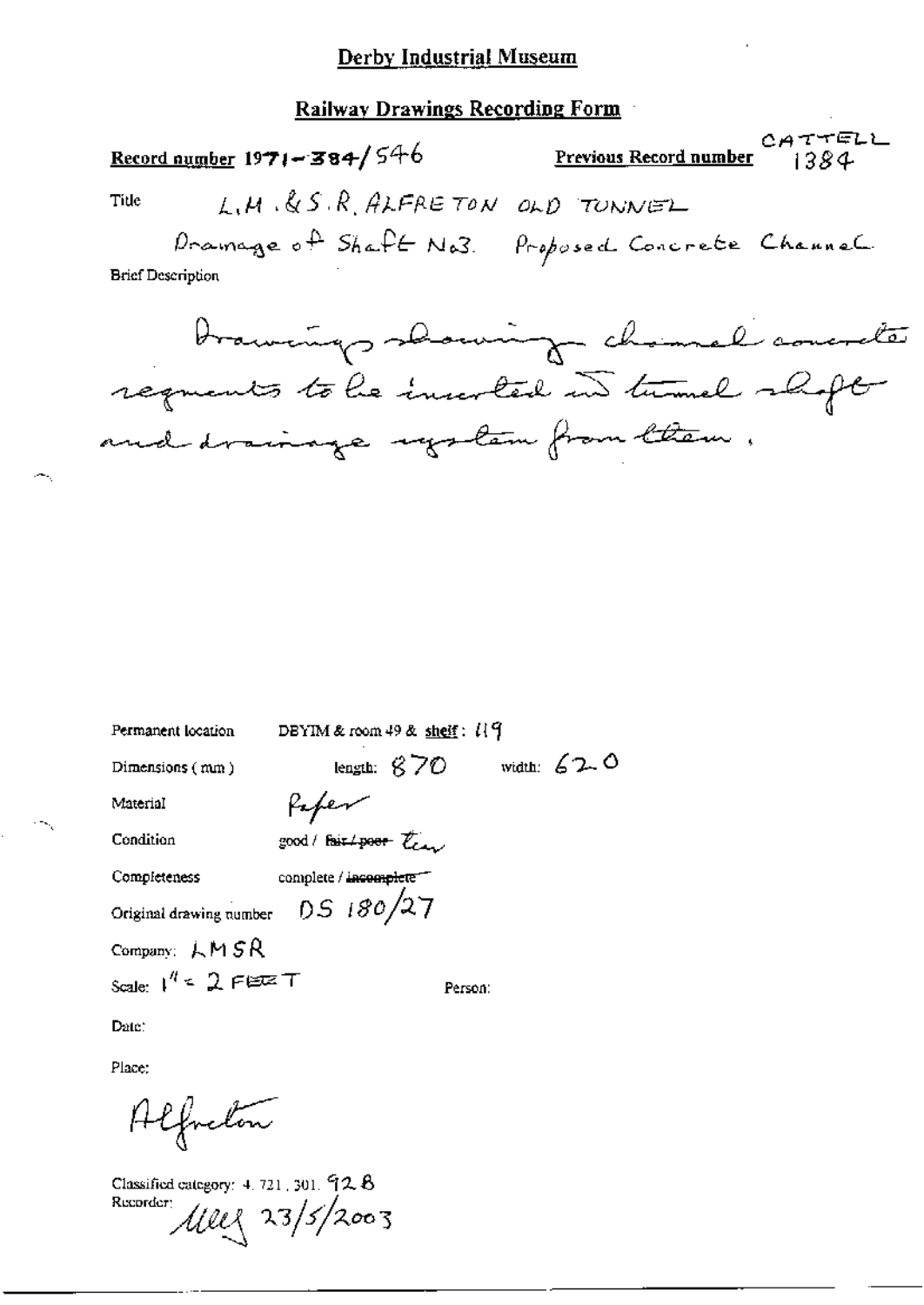## **Railway Drawings Recording Form**

Record number 1997-5/  $444.2$ 

Previous Record number MR  $P132/492$ 

Title

Ordnancemap Derlyo XXV SE **Brief Description** with a 5 Bende marks noted on rad which crosses MR at Alfreton reation. evel Eaben en 1914 81918

Permanent location

DBYIM & room 49 & shelf:  $78$ length:  $570$  width:  $725$ 

Dimensions (mm)

Rafer  $-$ good/ fair/ poor town

Condition

Completeness

Material

УH.

complete / incomplete

Original drawing number

Company:

 $v_1''$  = 880 Fert (b<sup>"</sup> = (mustocroni Scale:

 $1900$ Date:

Place:

Alfreton

Classified category: 4, 721, 301. 4字 92 B Recorder  $\mu$ ul  $17/3/1998$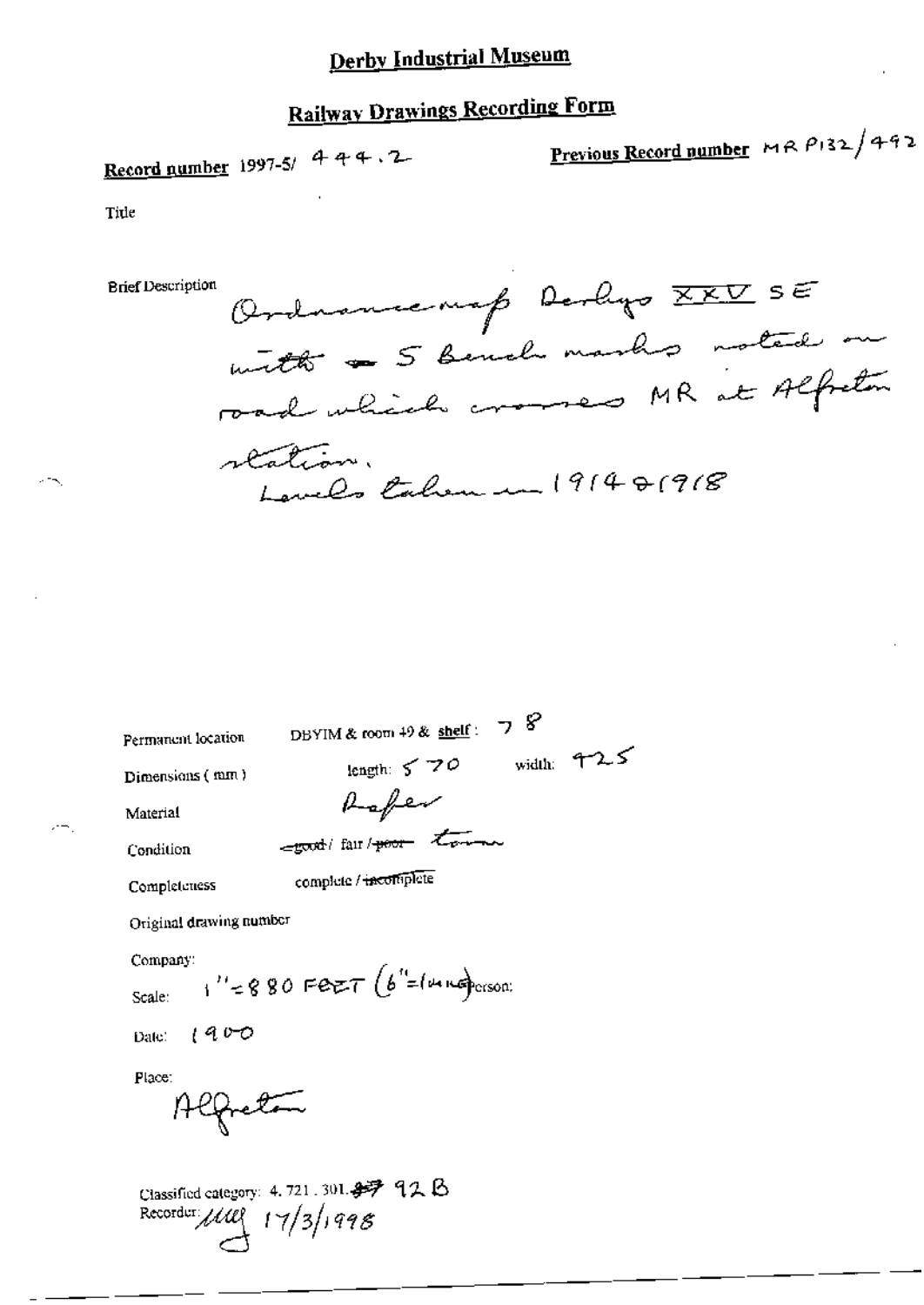# **Railway Drawings Recording Form**

 $M \cdot R$ ALFRETONI

Record number 1997-5/846

Previous Record number  $\mu$ RP13 2 229

Title

Reau of trieds, bridges, watercourses **Brief Description** 

Permanent location

DBYIM & room 49 & shelf :  $(2-4$ length:  $1260$  width: 640

Dimensions (mm)

Material

Condition

paperon folice good / fair+poor

Completeness

complete / incomplete

Original drawing number  $\chi_{\sqrt{2}} \gtrsim 5$ 

Company: MR

Scale:  $\int_1^H = \int \mathcal{L} H H^2 H$ 

Date: 12.6.1885

Person:  $\subset H$  O

Place:

Alfreton

Classified category: 4, 721, 301, 92B Recorder  $\mu\mu$   $(2/8/1999)$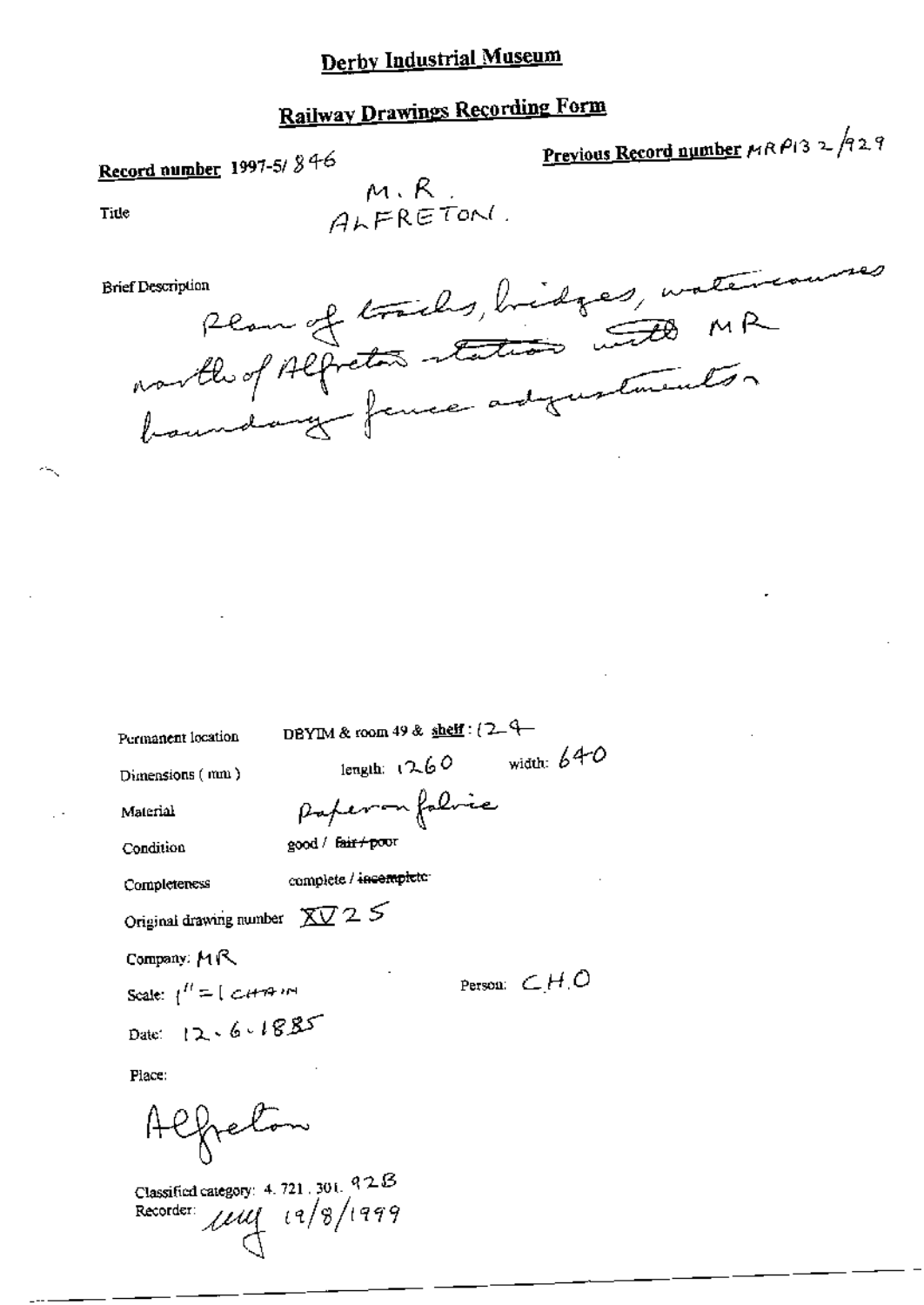### **Railway Drawings Recording Form**

#### Record number 1997-5/896

Previous Record number MRP132/989

Title

**Brief Description** 

DBYIM & room  $49$  & shelf:  $12.7$ Permanent location length:  $870$  width:  $410$ Dimensions (mm) Paper on folice Material Condition good / fair+poor complete / incomplete Completeness  $499$ Original drawing number  $\overline{\text{X/H}}$  (2.7 Company:  $MR$ Scale:  $\int^{\prime\prime} = \int c A H dV$  $CTO$ Person: Date: March 1887

Place:

alfreton

Classified category: 4, 721, 301,  $92.8$ Recorder: leng 24/9/1999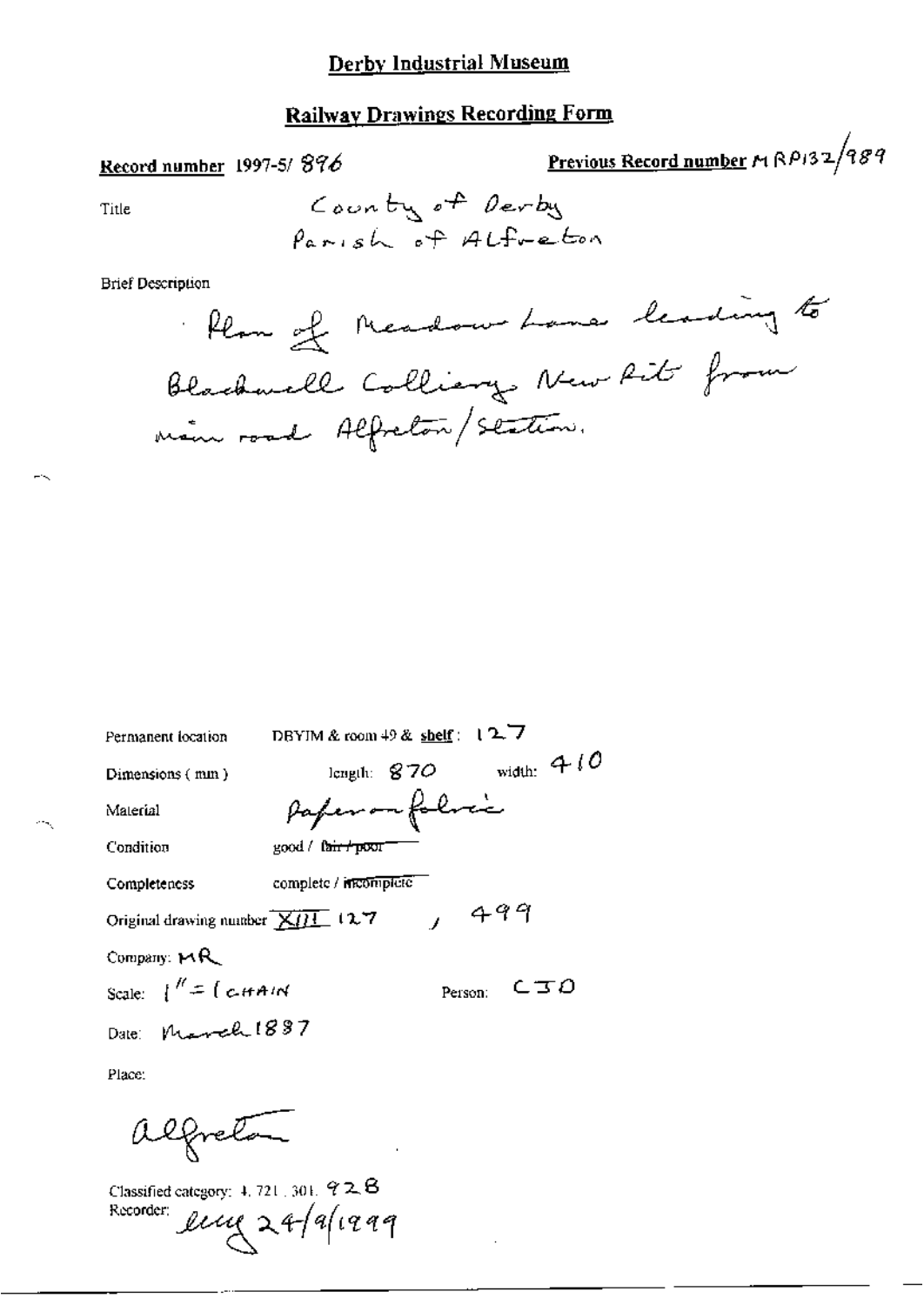#### **Railway Drawings Recording Form**

Previous Record number MRP132/1205 Record number 1997-5/ $1104.1 - 1104.2$ MIDLAND RAILWAY MIDLAND RAILWAY Title  $ACT1899$  $HCT1899$ ALFRETON SECOND TUNNEL ALFRETON & CLAY CROSS // WIDENING **Brief Description** 2 copies. County of Devenis Urban Destrict of Alfredom. Parent of South Normanton. Plan maning propered roote of record. turned and land regioned (shoded red). Land formidening from Alfreting chaded blue, northwards. Roads, buildings, untercourses, land features Or fields channe.

Permanent location

DBYIM & room 49 &  $\frac{\text{shell}}{2}$ :  $140$ 

Dimensions (mm)

width:  $540$ length: 13 10

Material

Paper good Light / poor bittle

Condition

Completeness

complete / incomplete

Original drawing number

Company:  $M \rightarrow \infty$ 

Scale:  $1^{11} \times 3.156$  cm

Person:

Dave Burge 1971 Band

Place:

Alfreton

Classified category:  $4.721$ ,  $301$ ,  $92.6$ Recorder:  $141(1412000)$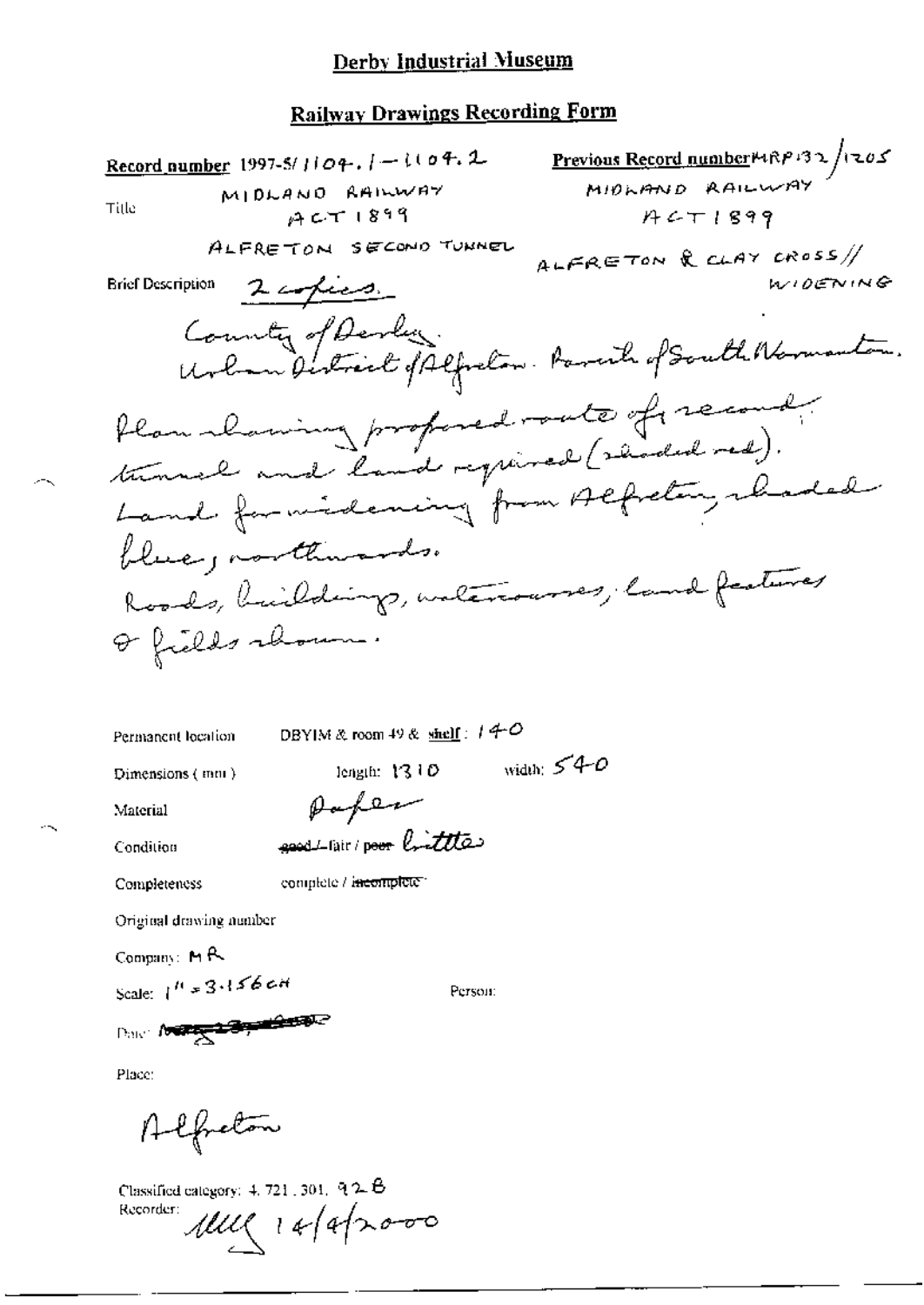## **Railway Drawings Recording Form**

Previous Record number MRPB2/1205 Record number 1997-5/1104.3 - 1104.5 MIDLAND RAILWAY  $SESION$  1899 Title ALFRETON RCLAYCROSS WIDENING SI Description 3 Copies<br>County of South Normanton<br>Plan show bimits of mideming boundaries **Brief Description** from north end of turnel for I mile. Section abours completed mil lead.

Permanent location

DBYIM & room 49 & shelf:  $(400$ 

paper

good/fair/poor buttles

Dimensions (nm)

length:  $\bigtriangledown$  6  $\bigcirc$  width,  $\bigtriangledown$  10

Material

Condition

complete / incomplete Completeness

Original drawing number Sheel 20

Company: MR Scale HORIZ  $\frac{u}{v} = 3.156$  CH<br>Scale  $\frac{u}{v} = 60$  FEET

Person J. A. McDonald

Place:

Alfreden

Dale: New 1898

Classified category: 4, 721, 301, 92B  $10 - 1442000$ Recorder: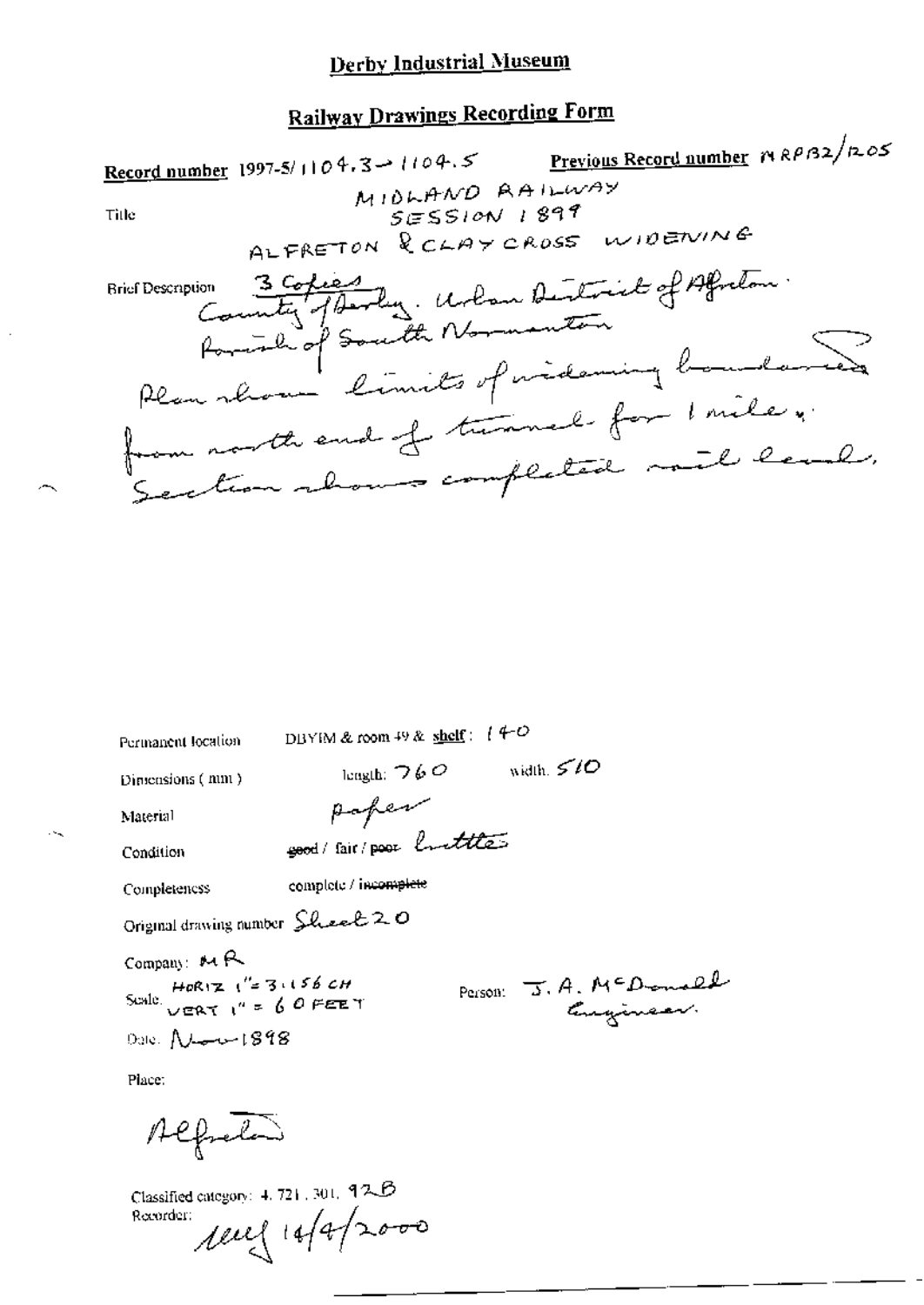## **Railway Drawings Recording Form**

Previous Record number MRP132/1205 Record number 1997-5/1104, 6-1104, 12 MIOLAND AAILWAY SESSION 1899 Title ALFRETON RELAY CROSS WIDENING m 7 Copies<br>County of Devly, Urbandistrict of Alfredom **Brief Description** Han showing extant of videning<br>with land strip to east of inisting track. 2 plans shouled blue.

Permanent location

DBYIM & room 49 & shelf:  $140$ 

Dimensions (mm)

 $\text{length:} \hspace{0.1cm} \forall \hspace{0.5mm} f \in \mathcal{S} \hspace{1cm} \text{width:} \hspace{0.1cm} \forall \hspace{0.5mm} f \in \mathcal{S}$ Paper

good/fair/poor huitle

Material

Condition

Completeness

complete / incomplete

Original drawing number

Company  $H_1$   $R_2$ 

Scale:  $x'' = 3.156$  cH

Person:

Dale: Than 23, 1900

Place.

Alfreton

Classified category,  $4.721.301.92.6$ Recorder:  $\mu$ ug isfabooo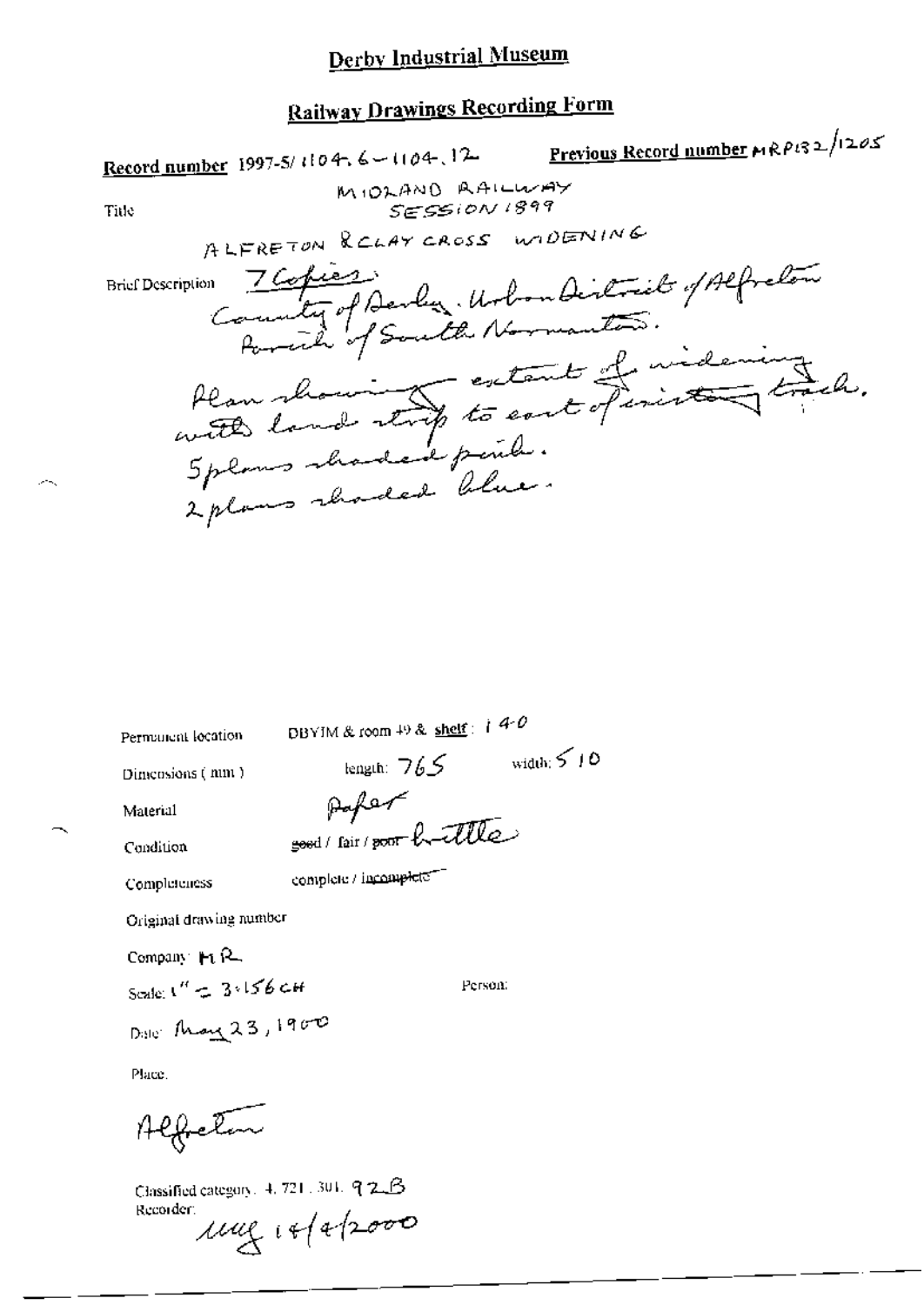## **Railway Drawings Recording Form**

erevious Record number 4AP132/12.05 Record number 1997-5/1104.13-1104.34 MIDLAND AAILWAY Title  $ACT1899$ A LERETON SECOND TUNNEL 21 Copies **Brief Description** County of Devlin , Urban District of Alfreton Parish of South Normantin. Plan showing ordered of landpurchase from Contemporal Colling Cranch (OM33CH-1045CH) to north end of tunnel.

Permanent location

DBYIM & room 49 & shelf:  $/4$ - $6$ 

Dimensions (mm)

length:  $775$  width:  $510$ 

Person:

Material

Arfer south fair / poor brattle

Condition

Completeness

complete / incomplete

Original drawing number

Company: MR

Scale:  $t'' = 3.156$  cm.

Date

Place:

alfreton

Classified category: 4, 721, 301, 92B Recorder use 14/4/2000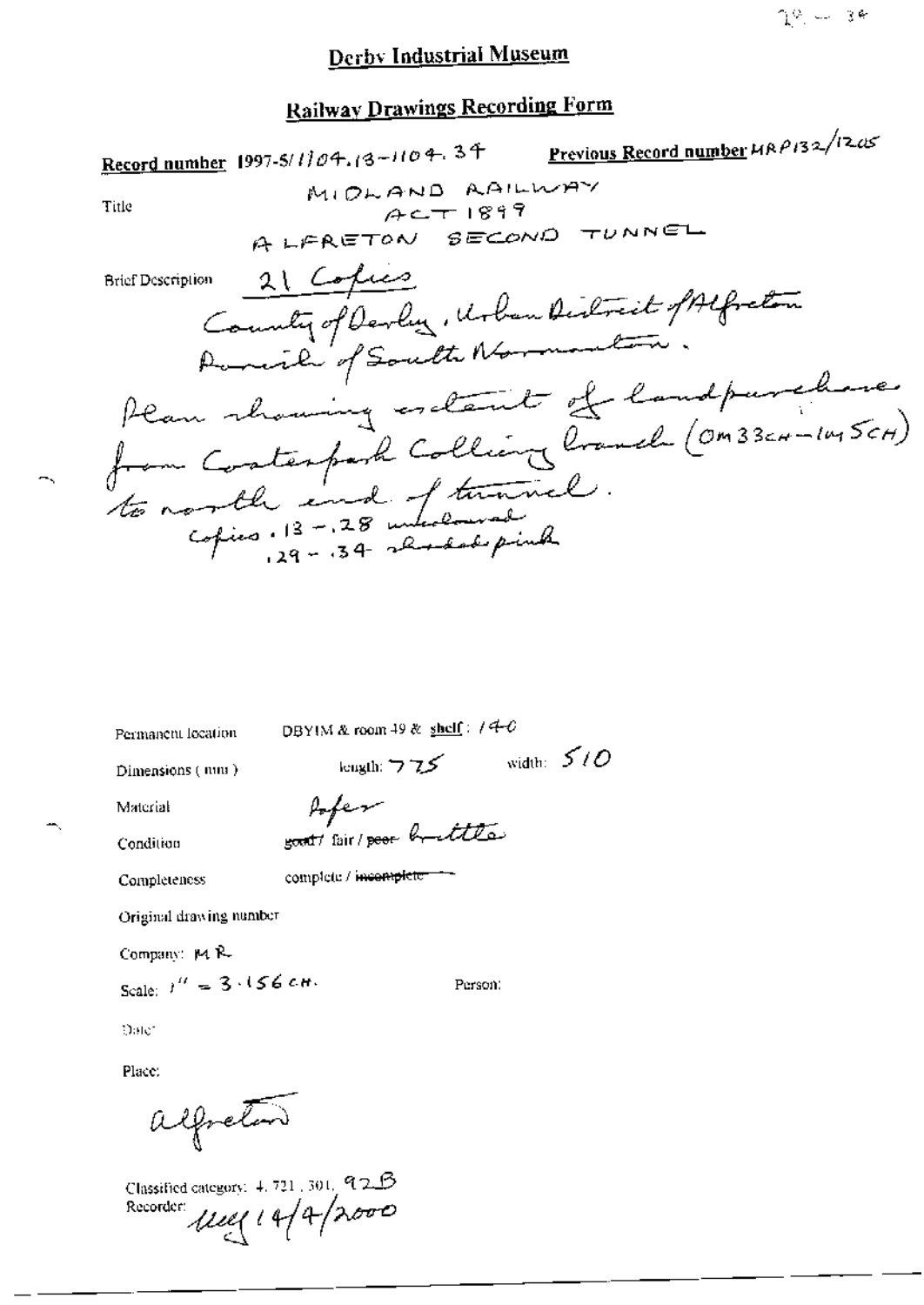#### **Railway Drawings Recording Form**

Previous Record number  $\mu$ RP132/1180 Record number 1997-5/  $1105.25$ M.R. Alfreton Q Clay Cross Widening Title  $Brid$  a  $N$   $\circ$  66 at I mile 682 chs.

**Brief Description** 



Permanent location

DBYIM & room 49 & shelf  $\left| 4-\right|$ 

Dimensions (mm)

length:  $920$  width:  $640$ 

Material

Paper good / fair+pxor

Condition

complete / incomplete

Original drawing number  $\emptyset$  b

Company:  $M \mathcal{R}$ Scale:  $1'' = 8$ FEET

Completeness

Person:

Date  $Q_7$  for  $1899$ 

Place:

Alfreton?

Classified category:  $4, 721, 301, 92.6$ Recorder  $104/28/4/2000$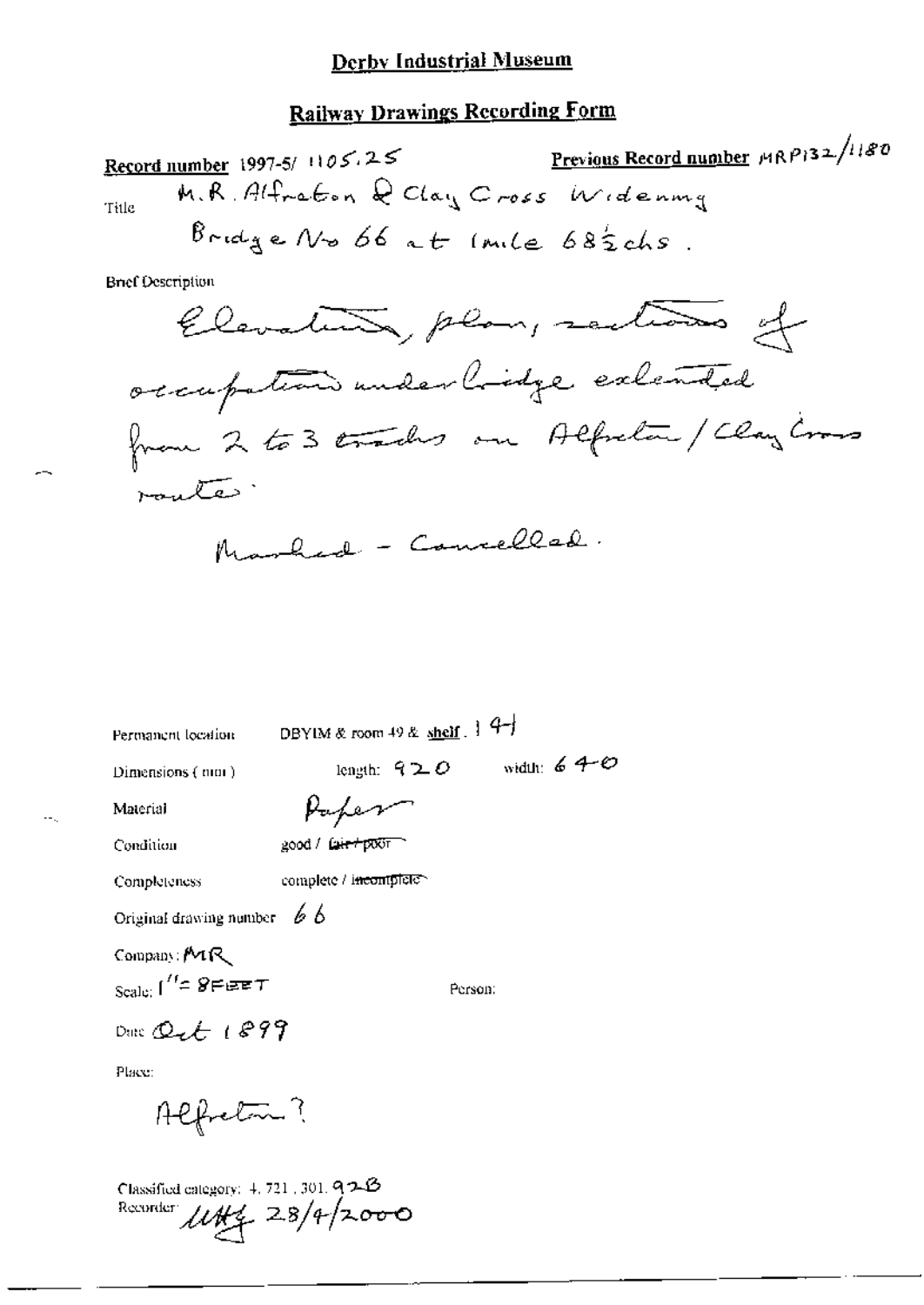#### **Railway Drawings Recording Form**

Previous Record number  $\kappa \kappa \rho$  (32/305) Record number 1997-5/ $271.35$ M.R.WESTHOUSES. CENTERING FOR BRIDGE NO 68. Title

**Brief Description** 

Claustins, restions & plans of

Centering.<br>Site location plan.

DBYIM & room 49 & shelf:  $69$ Permanent location length:  $960$  width:  $610$ Dimensions (mm) Tomaring followice Material Condition good / fair poor complete / incomplete Completeness Original drawing number Company: Pt R Person:  $AFP$ ,  $AB$ Scale:  $1'' = 2.$ PEET Date: 16 July 1910 Place: Lenthounon Classified category: 4, 721, 301,  $\leftrightarrow$  9 2 B Recorder:  $M + 6 - 1 - 98$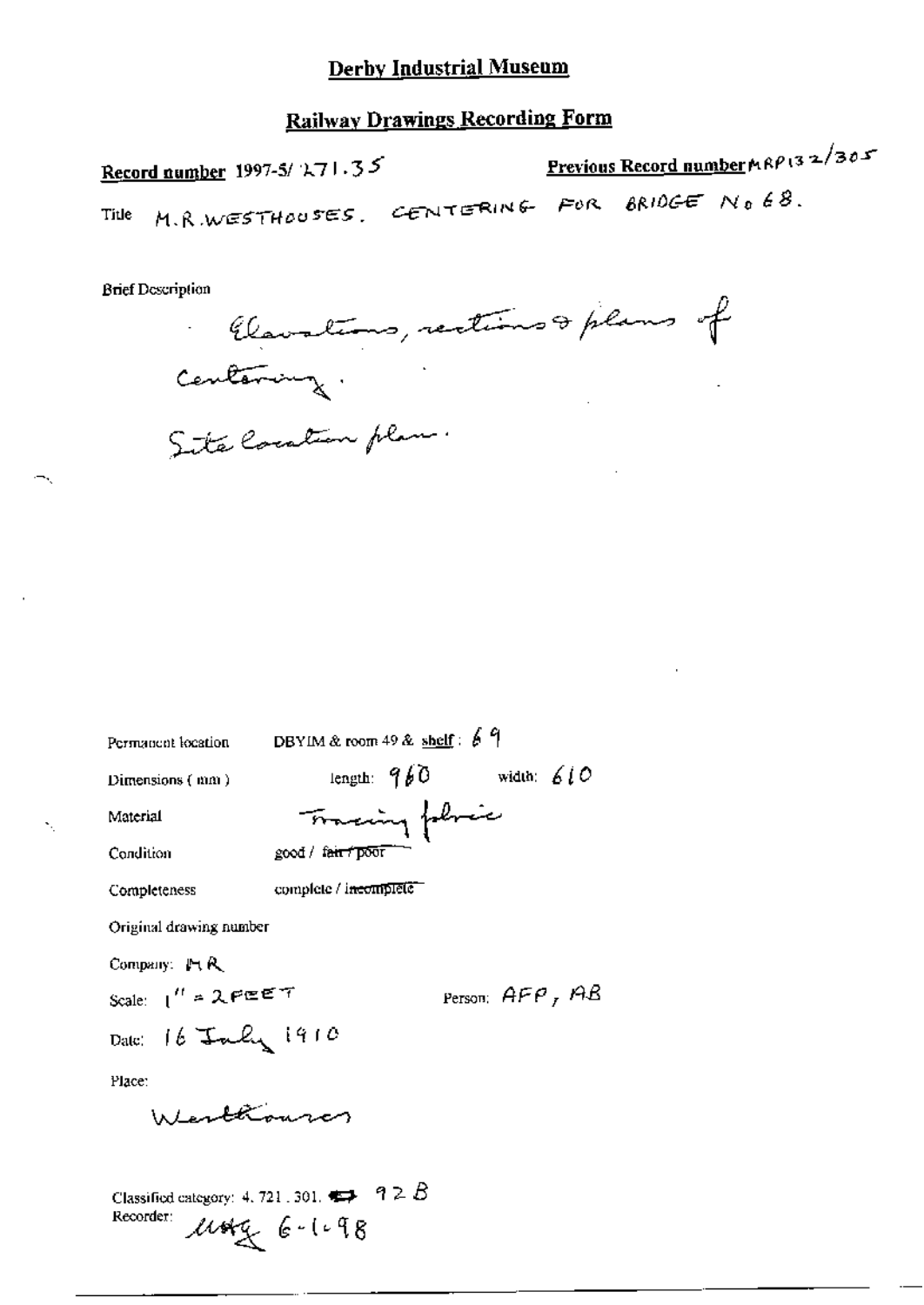#### **Railway Drawings Recording Form**

ITTELI<br>1494 Record number 1971-384/706.19A-B Previous Record number Title

**Brief Description** 

Bridge centerin

33<br>DBYIM & room  $\frac{49}{5}$ & shelf: Permanent location Dimensions (mm) length: width: Material Condition good / fair / poor Completeness complete / incomplete Original drawing number Company: MR Scale:  $1'' = 2$ Person: Date: 1910 Place: Werthouses

Classified category: 4.721.301. 92B Recorder:

MISSING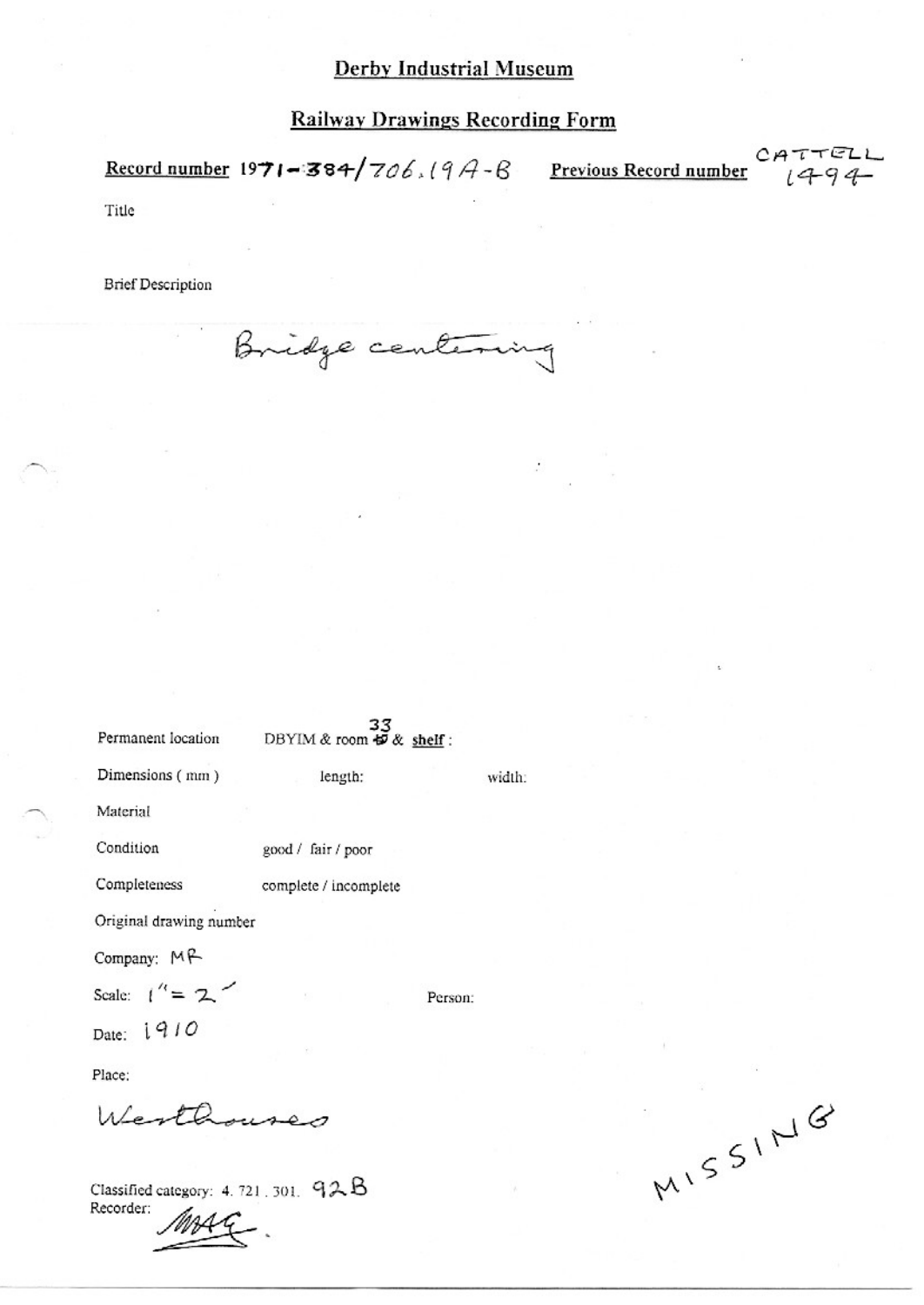### **Railway Drawings Recording Form**

Record number 1971-384/ $\bigoplus_{7 \leq 5}$ 

**Previous Record number** 

 $1402$ 

 $CATTELL$ 

Title

**Brief Description** 

Detailed plan of water touch

| Permanent location      | DBYIM & room $\overline{47}$ & shelf: |         |        |
|-------------------------|---------------------------------------|---------|--------|
| Dimensions (mm)         | length:                               |         | width: |
| Material                |                                       |         |        |
| Condition               | good / fair / poor                    |         |        |
| Completeness            | complete / incomplete                 |         |        |
| Original drawing number |                                       |         |        |
| Company:                |                                       |         |        |
| Scale: $1'' =  $ Foot   |                                       | Person: |        |
| Date: 1929              |                                       |         |        |
| Place:                  |                                       |         |        |
| Werthousest             |                                       |         |        |
|                         |                                       |         |        |

Classified category: 4.721.301. 92B Recorder:

MISSING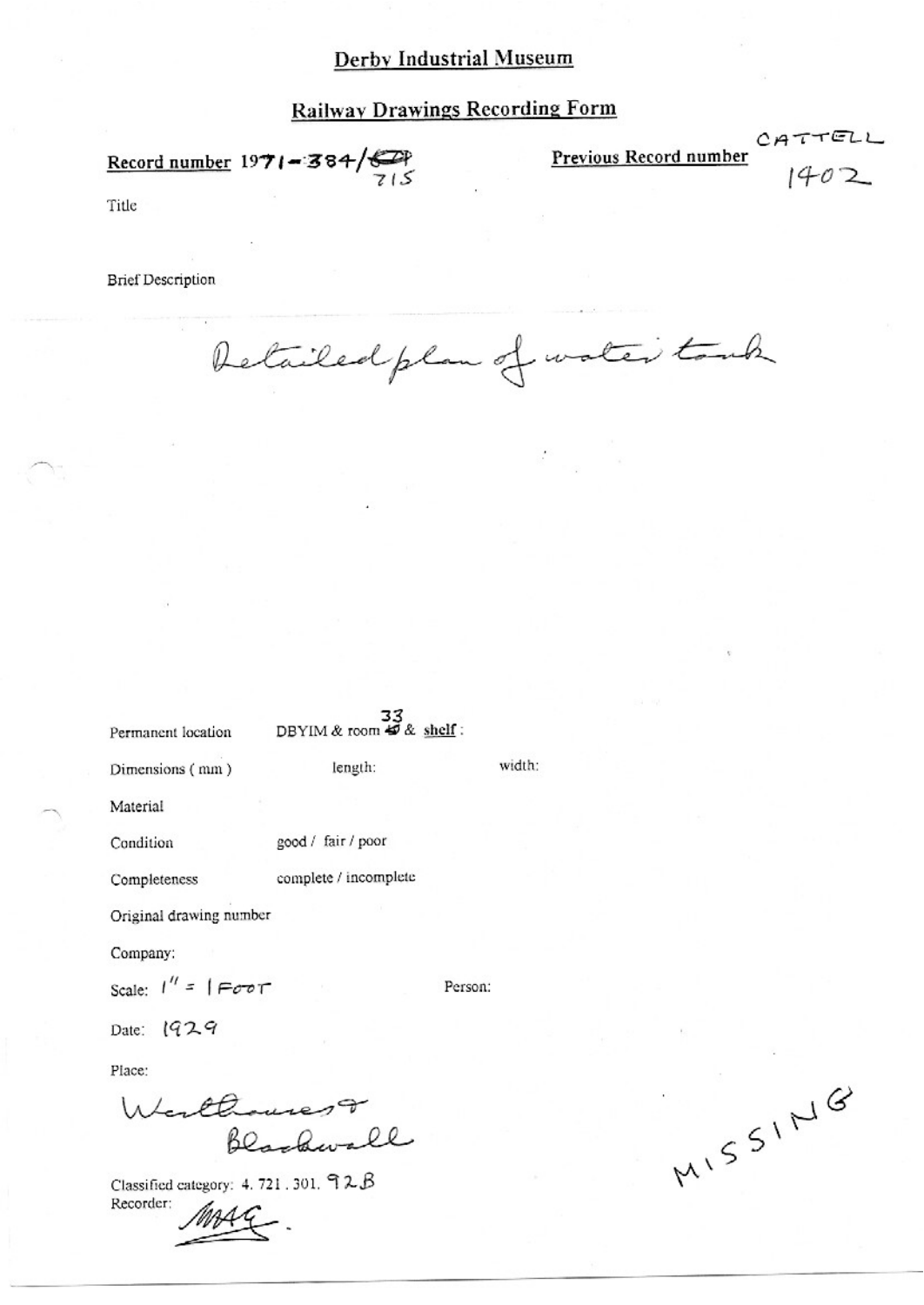### **Railway Drawings Recording Form**

Previous Record number 198932/1056 Record number 1997-5/ 958 LOUNTY OF DERBY Title PARISH OF BLACKWELL TOWN SHIP OF BLACKWELL **Brief Description** Plan of railway between MP588 MP58 3 showing professed new layant of Blackwell Sedings, nam line quadrupling & alterations to Tibolielf East Sen & Husbandl Colliery Main lines this states - blue. Jen. New lines - red. Redundent lines - real X. Retained - uncoloused. Retained Indones :- Oule of Devansline.<br>Adzarent landounes: Oule of Devansline.<br>5.5. Wilhimson Colliery. DBYIM & room 49 & shelf: 130 Permanent location length:  $90-0$  width:  $54-0$ T. Sampson Dimensions (mm) Paper on folice R. Ankwreght Material good / fair / poor-Condition complete / incomplete Completeness  $,228$ Original drawing number Sheet 24 Company: Scale:  $1'' = 2 c H A^1 N S$ Person: Date:  $5/7/1900$ Place: Westhouses @ Blackwell Classified category: 4.721.301. 928, 98F, 98G.<br>Recorder:  $\text{MQ} = \frac{5}{11}/\frac{989}{9}$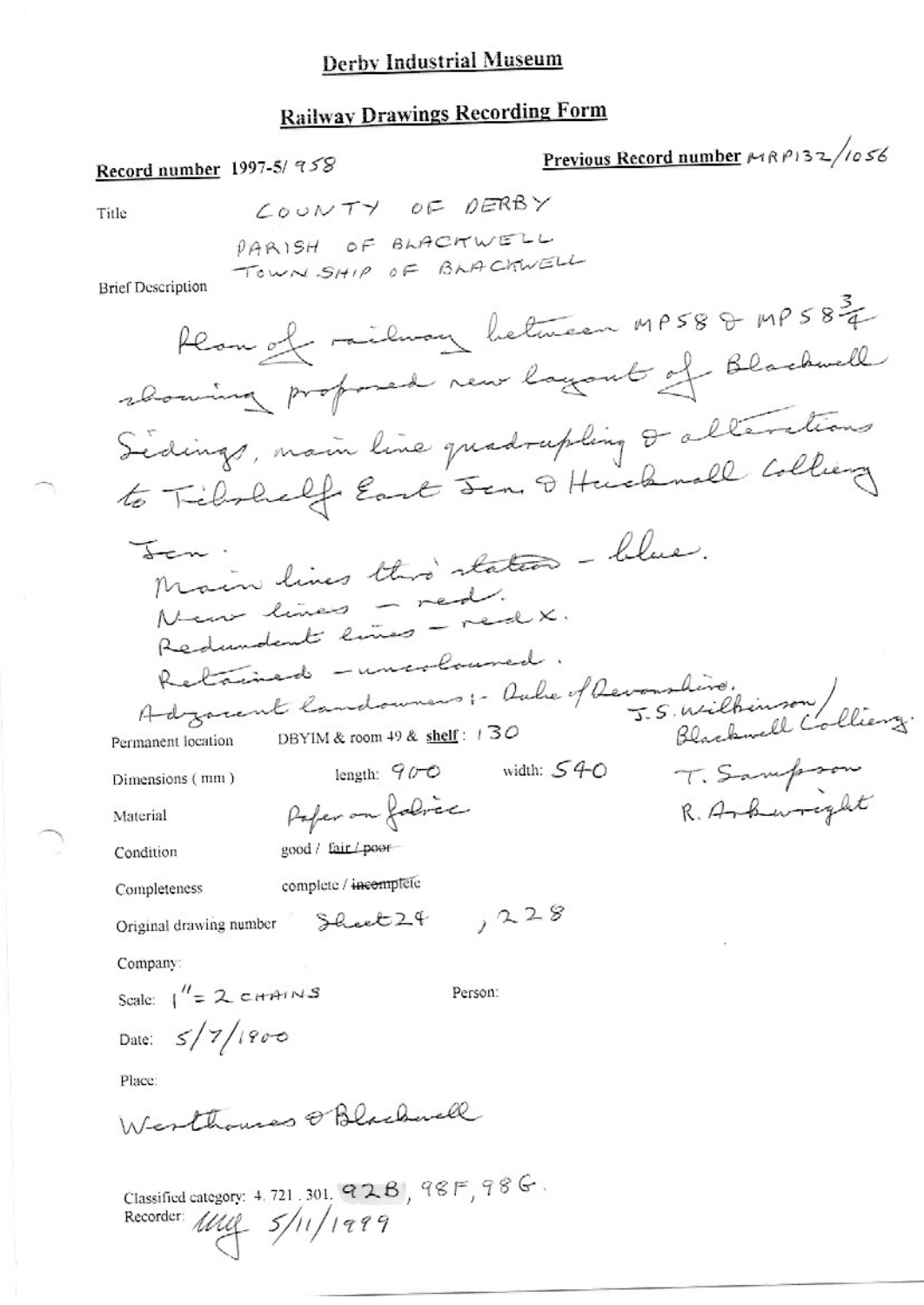#### **Railway Drawings Recording Form**

Previous Record number  $\mu$ RP 13 = 3c c Record number 1997-5/271.36 M.R. Westhouses & BLackwell Title Proposed Centering Ar Bridge No 72

**Brief Description** 

Commentant of contenting. Site Cocation plan

Permanent location

DBYIM & room 49 & shelf:  $67$ 

Dimensions (mm)

length:  $765$  width:  $390$ Fracing fabric

Condition

Material

Completeness

complete / incomplete-

good / farr poor

Original drawing number

Company: MR

Scale:  $1''$  = 2 FEET

Person: T.S.L.

Dale:  $A + 191$ 

Place:

Tichnhell

Classified category: 4.721, 301,  $\frac{27}{32}$  92B<br>Recorder:  $\mathcal{M}$ HQ  $6 - 1 - 98$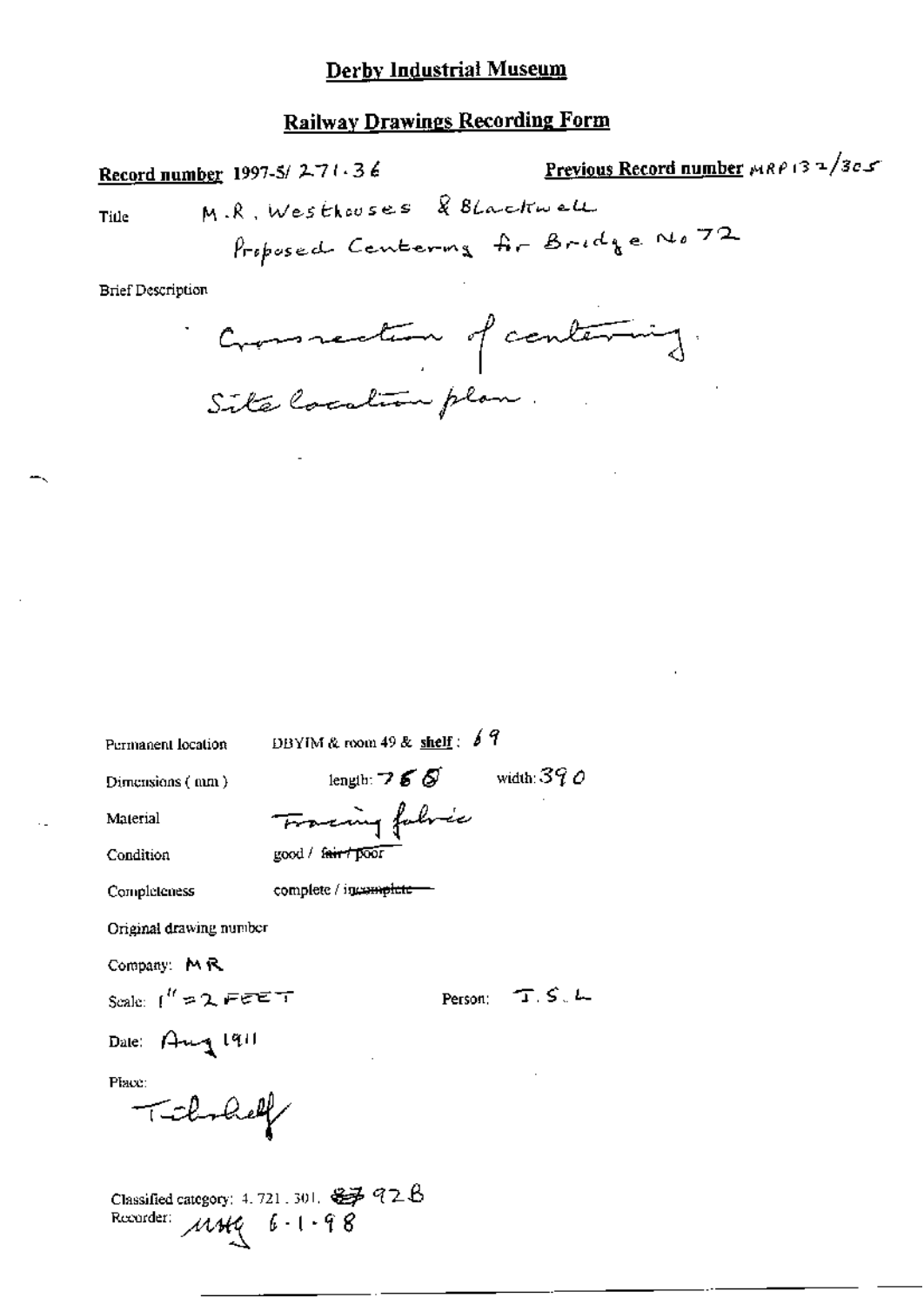#### **Railway Drawings Recording Form**

Previous Record number HAPI32/350 Record number  $1997-5/3$   $\beta$ . ALFRETON & CLAY CROSS WIDENING Title

**Brief Description** 

Plan of Doe Hill Station were showing proposed videning to 4 tracks and additional sidings, buildings and carthinals. Enisting tracks-blue New tracks - pink, red, yellow Area covered 138M 674 gols - 138M 1440 gds

DBYIM & room 49 & shelf :  $\overrightarrow{7}$  f Permanent location length:  $(500 \text{ width: } 565)$ Dimensions (mm) Aufer on folme Material Condition good / tair / poor Completeness complete /  $\frac{1}{2}$  incomplete - $371$ Original drawing number Company: MR Scale:  $\int_0^R z^2 + C \epsilon \epsilon \epsilon \tau$ Person:

Date:

Place:

 $D_{\text{del}}H\varphi$ 

Classified category: 4, 721, 301,  $\overline{\bullet}$  92.8<br>Recorder:  $41\overline{\phantom{1}}\phantom{1}\phantom{1}\phantom{1}23\cdot\phantom{1}1.98$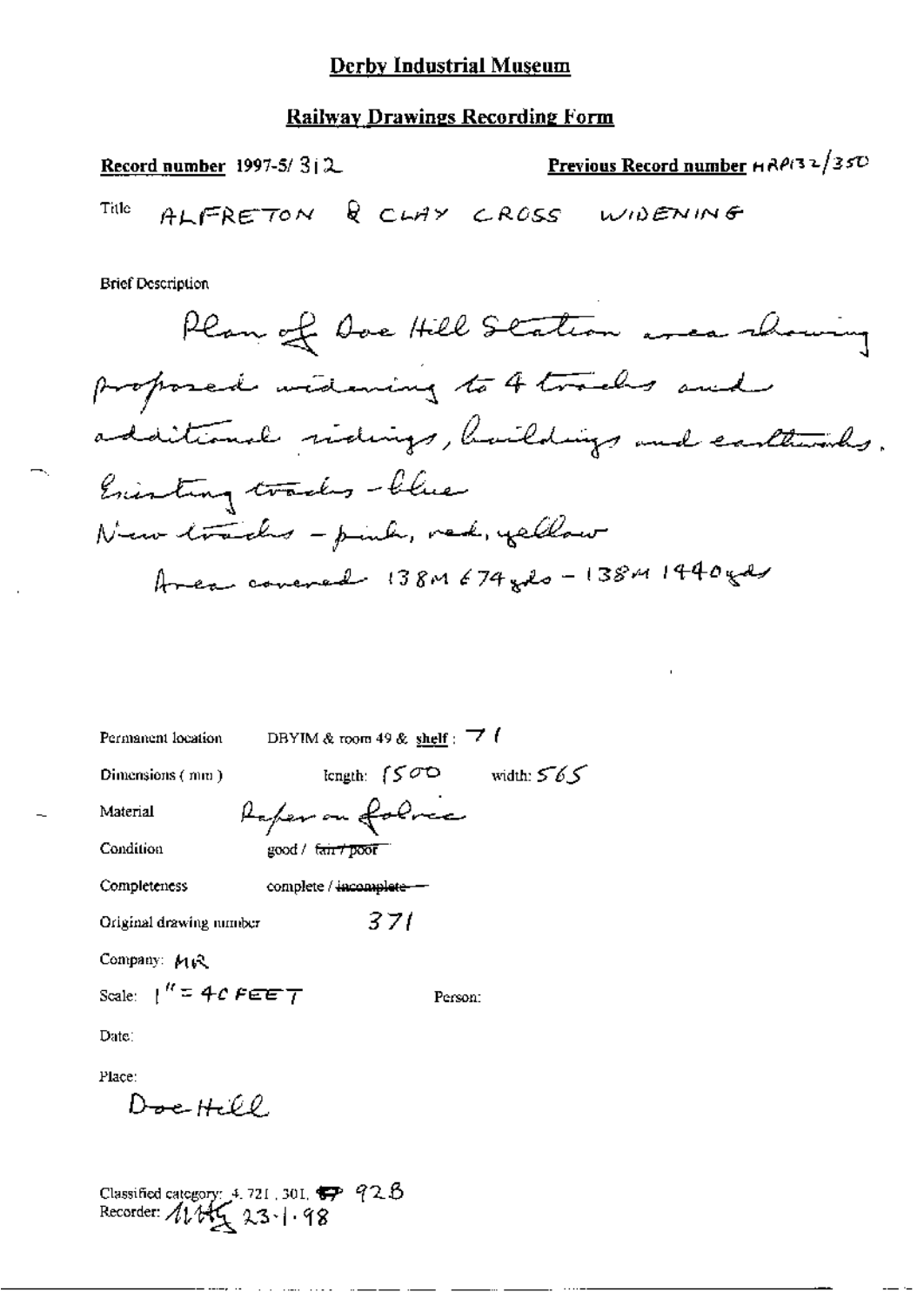#### **Railway Drawings Recording Form**

Previous Record number  $MRP$ (32/305) Record number 1997-5/ $27:12$ M.R. DOE HILL. CENTERING FOR BRIDGE NO 74 Title

**Brief Description** 



Permanent location

DBYIM & room 49 & shelf:  $69$ 

Dimensions (mm)

length:  $94-0$  width:  $610$ 

Material

Tracing follows good / faar/poor

Condition

complete / incomplete Completeness

Original drawing number  $2/16$ 

Company:

Scale:  $\sum_{i=1}^{n} f = 1$  (Foo T) Date:  $26.8.1904$ 

$$
\begin{array}{rcl}\n\text{Person:} & \text{C}_{\text{max}} \\
\text{P} & \text{P} \\
\text{P} & \text{P} \\
\text{P} & \text{P} \\
\text{P} & \text{P} \\
\text{P} & \text{P} \\
\text{P} & \text{P} \\
\text{P} & \text{P} \\
\text{P} & \text{P} \\
\text{P} & \text{P} \\
\text{P} & \text{P} \\
\text{P} & \text{P} \\
\text{P} & \text{P} \\
\text{P} & \text{P} \\
\text{P} & \text{P} \\
\text{P} & \text{P} \\
\text{P} & \text{P} \\
\text{P} & \text{P} \\
\text{P} & \text{P} \\
\text{P} & \text{P} \\
\text{P} & \text{P} \\
\text{P} & \text{P} \\
\text{P} & \text{P} \\
\text{P} & \text{P} \\
\text{P} & \text{P} \\
\text{P} & \text{P} \\
\text{P} & \text{P} \\
\text{P} & \text{P} \\
\text{P} & \text{P} \\
\text{P} & \text{P} \\
\text{P} & \text{P} \\
\text{P} & \text{P} \\
\text{P} & \text{P} \\
\text{P} & \text{P} \\
\text{P} & \text{P} \\
\text{P} & \text{P} \\
\text{P} & \text{P} \\
\text{P} & \text{P} \\
\text{P} & \text{P} \\
\text{P} & \text{P} \\
\text{P} & \text{P} \\
\text{P} & \text{P} \\
\text{P} & \text{P} \\
\text{P} & \text{P} \\
\text{P} & \text{P} \\
\text{P} & \text{P} \\
\text{P} & \text{P} \\
\text{P} & \text{P} \\
\text{P} & \text{P} \\
\text{P} & \text{P} \\
\text{P} & \text{P} \\
\text{P} & \text{P} \\
\text{P} & \text{P} \\
\text{P} & \text{P} \\
\text{P} & \text{P} \\
\text{P} & \text{P} \\
\text{P} & \text{P} \\
\text{P} & \text{P} \\
\text{P} & \text{P} \\
\text{P} & \text{P} \\
\text{P} & \text{P} \\
\text{P} & \text{P} \\
\
$$

Place:

 $0 - Hill.$ 

Classified category: 4.721.301.  $\rightarrow$  92 B<br>Recorder:  $\angle$ ULL( $\leq$ -12-97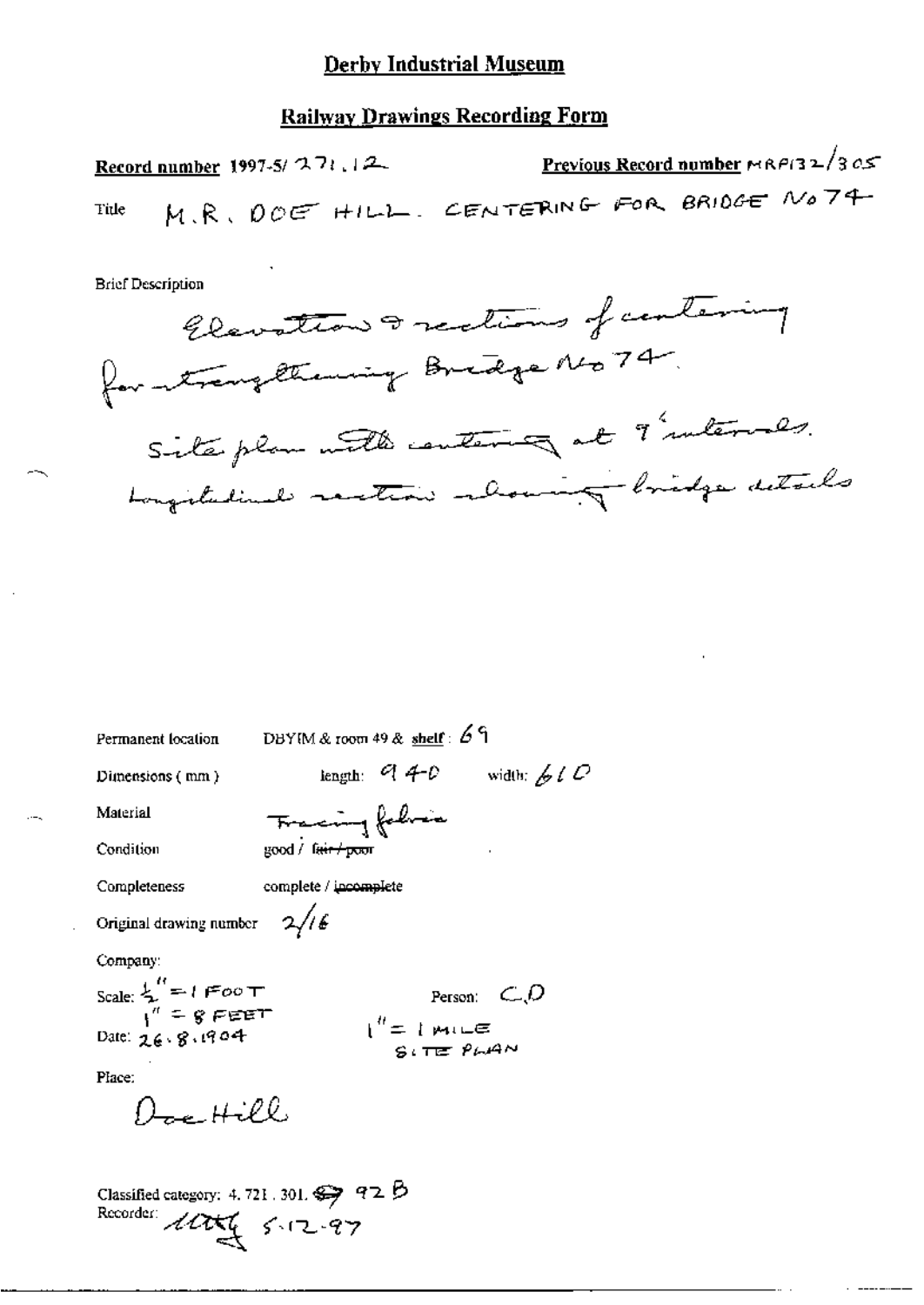## **Railway Drawings Recording Form**

Record number  $1971 - 384/706.10$ 

Previous Record number Cr

47TELL<br>1494

Title

**Brief Description** 

Bridge centering

|                         | 33                      |        |
|-------------------------|-------------------------|--------|
| Permanent location      | DBYIM & room 每 & shelf: |        |
| Dimensions (mm)         | length:                 | width: |
| Material                |                         |        |
| Condition               | good / fair / poor      |        |
| Completeness            | complete / incomplete   |        |
| Original drawing number |                         |        |
| Company: MR             |                         |        |
| Scale: $1'' = 8' + 2'$  | Person:                 |        |
| Date: 1898              |                         |        |
| Place:                  |                         |        |
| $\epsilon$ 4 /          |                         |        |

Classified category: 4, 721, 301. 92.8 Recorder:

MISSING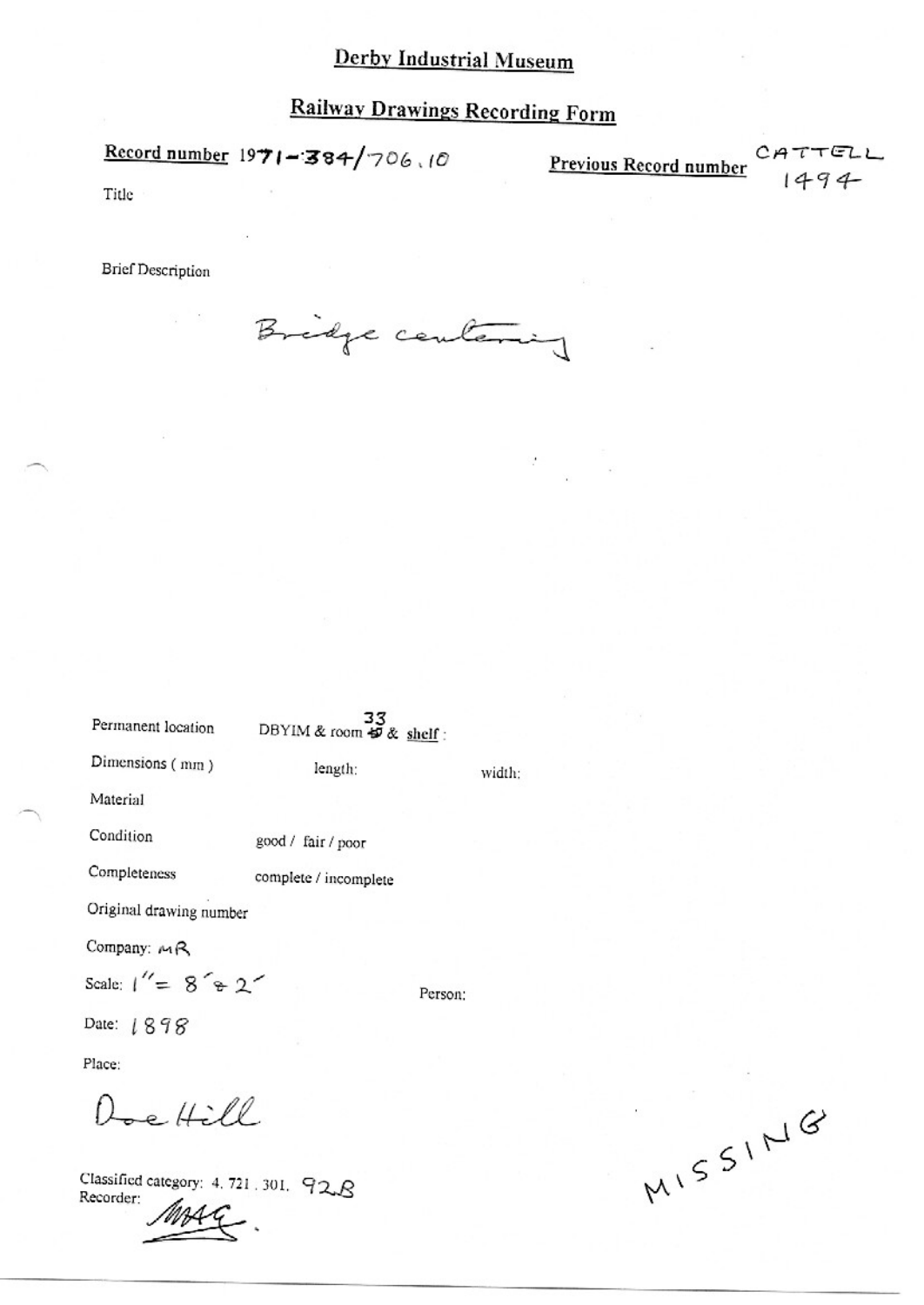#### **Railway Drawings Recording Form**

Previous Record number MRP 132/305 Record number  $1997-5/271.13$ MR. BRIDGE NO78 DOE HILL Title

**Brief Description** 



DBYIM & room 49 & shelf:  $67$ Permanent location

Dimensions (mm)

length:  $(2.10)$  width: 610

Material

Condition Completeness

complete / incomplete

Original drawing number

Company:

Scale: 
$$
\mathcal{E}' \circ \mathcal{E}' = 1 \circ \circ \circ \tau
$$
 Person: H.H

Place:

 $0 - 1420$ 

Classified category: 4. 721, 301,  $87 - 82B$ Recorder:  $442 - 5.12 - 97$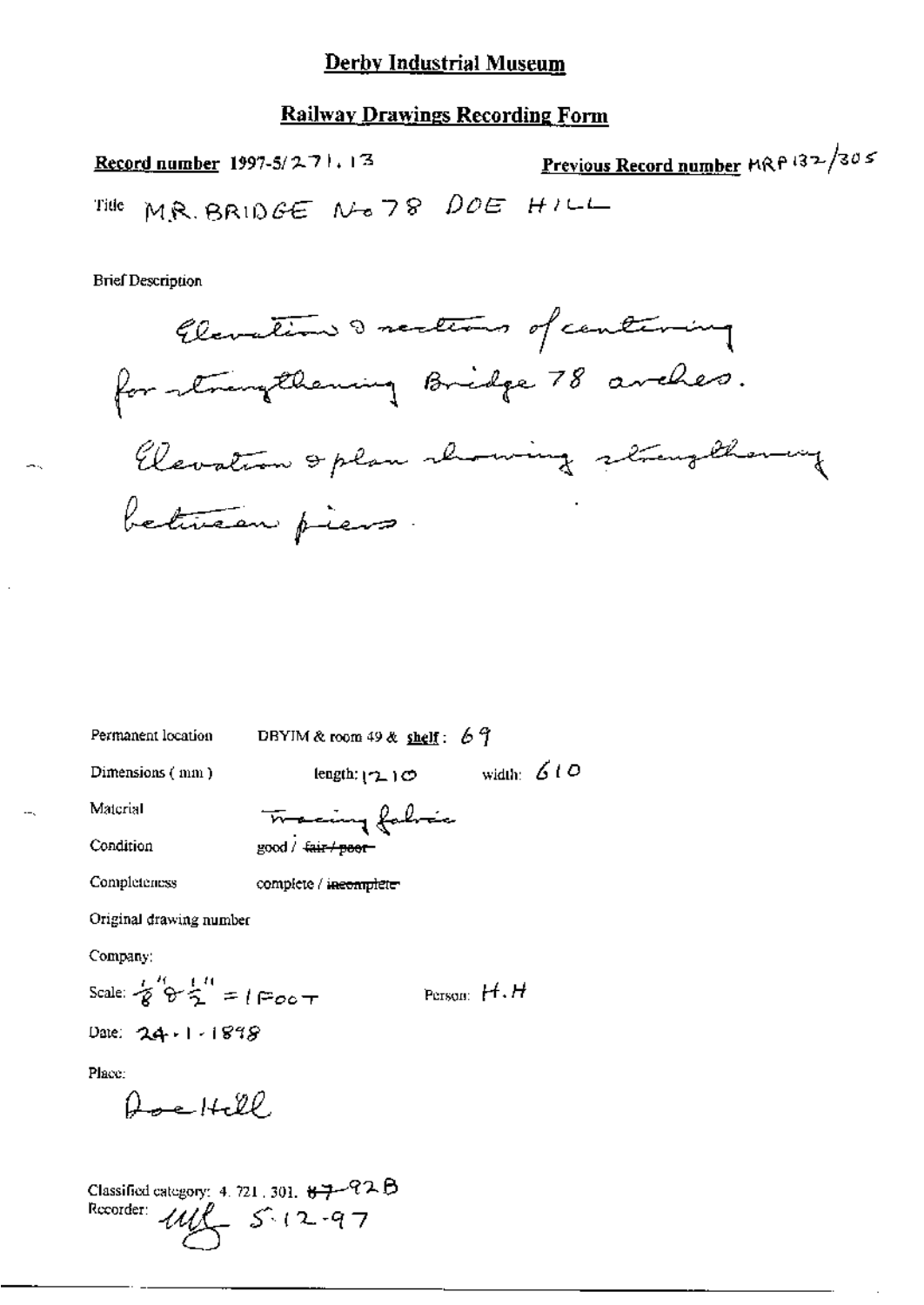## **Railway Drawings Recording Form**

Record number  $1971 - 384 / 706$ , 9 Previous Record number

CATTELL<br> $1494$ 

Title

**Brief Description** 

 $\frac{1}{2}$  = 0

Bridge centering

| Permanent location      | 33<br>DBYIM & room 47 & shelf: |         |        |
|-------------------------|--------------------------------|---------|--------|
| Dimensions (mm)         | length:                        |         | width: |
| Material                |                                |         |        |
| Condition               | good / fair / poor             |         |        |
| Completeness            | complete / incomplete          |         |        |
| Original drawing number |                                |         |        |
| Company: MR             |                                |         |        |
| Scale: $1'' = 2$        |                                | Person: |        |
| Date: 1916              |                                |         |        |
| Place:                  |                                |         |        |
| Doe Hell                |                                |         |        |
|                         |                                |         |        |

Classified category: 4.721.301. 92B Recorder:

MISSING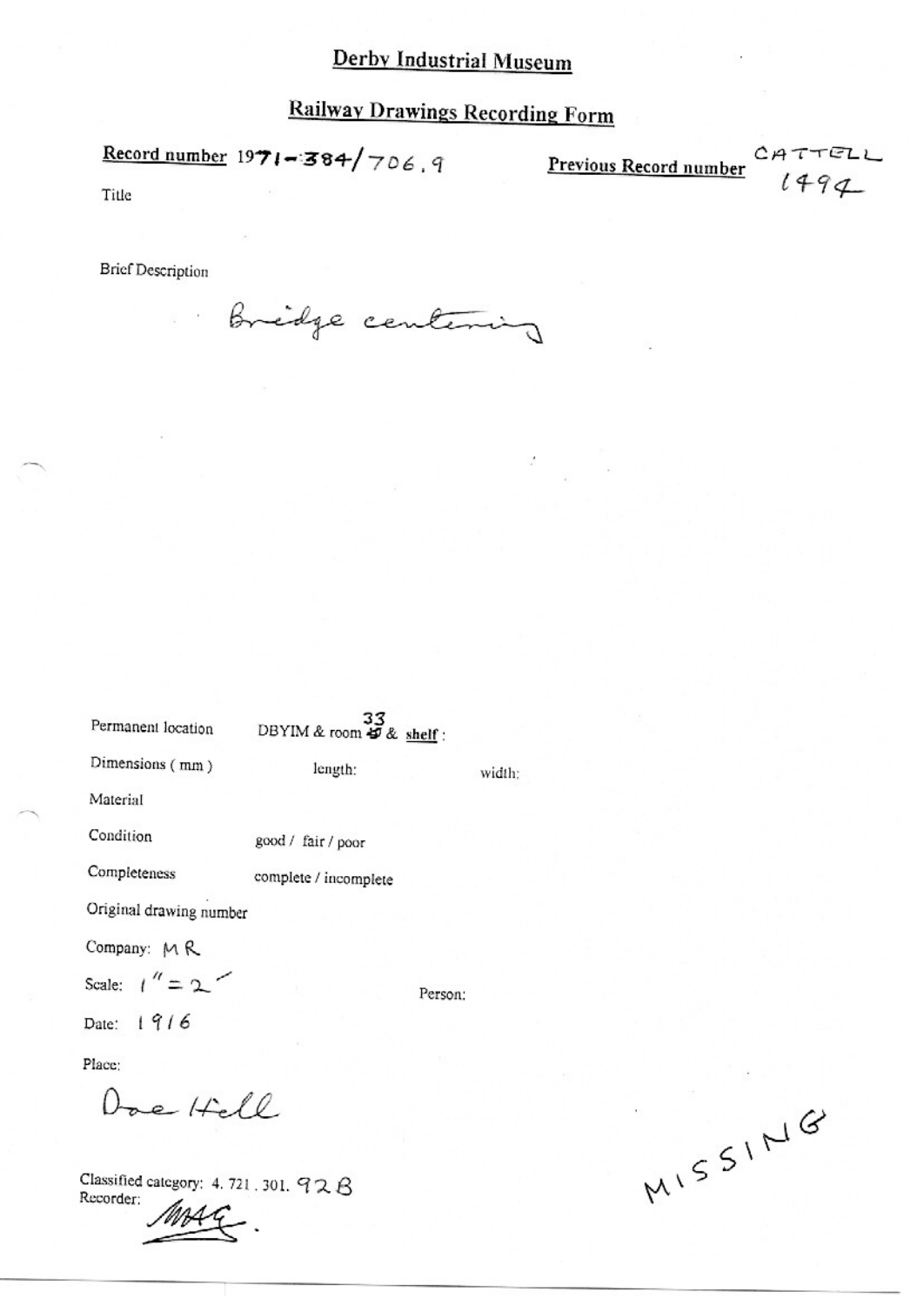#### **Railway Drawings Recording Form**

Record number 1997-5/ $834$ 

<u>Previous Record number</u>  $\mu$ RP i3  $\lambda$  /530 DOE HILL

Title

SKETCH OF GARDENS

**Brief Description** 

Plan of tracks between Morton Tournation S.B and Rilsley Tourter SB on Trent/Clay Cross route, rhowing  $1 - L$ andon 2 - Baldain 3 - Smith 4 - Whitmore  $5 - 7$  $\mathbb{R}$   $-$ DBYIM & room 49 & shelf:  $10^{-10}$ Permanent location length:  $5/0$  $\sim$  width:  $320$ Dimensions  $(mn)$ Paper on folice Material Condition good / fair / poor Completeness complete / incomplete 553 Original drawing number Company:  $M \otimes$ Scale: Person: Date: 14 Oct 1887 Place: Doc Hill

Classified category: 4, 721, 301,  $92B$ Recorder 11494 6/8/1999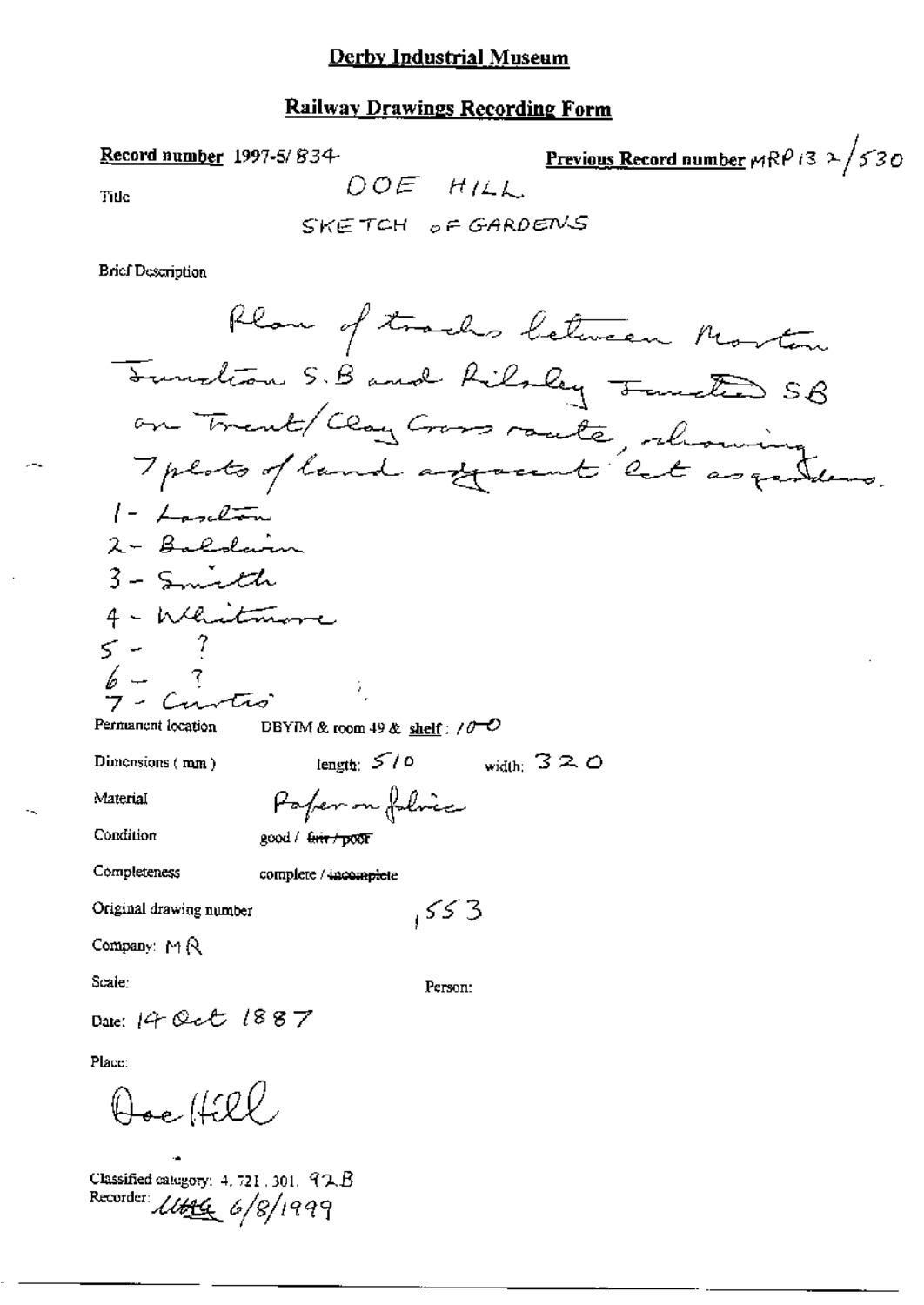#### **Railway Drawings Recording Form**

Previous Record number HRP132/1180 Record number 1997-5/1105.35 Title M.R BRIDGE Nº75 DOE HILL

**Brief Description** 

Elevation, plan a rection of 2 track mail lividge over ?

| Permanent location           | DBYIM & room 49 & shelf:          |
|------------------------------|-----------------------------------|
| Dimensions (mm)              | width, $690$<br>length: 102.5     |
| Material                     | Hapen                             |
| Condition                    | good / _bit <del>≠-poor</del>     |
| Completeness                 | complete / <del>incomple</del> te |
| Original drawing number      | ╭                                 |
| Company, $M \sim$            |                                   |
| Scale: $1'' = 4$ FEET, 2FEET | Person:                           |
| Date: $8.1895$               |                                   |
| Place:                       |                                   |

Doe Hill

Classified category:  $4, 721, 301, 92B$ Recorder *little* 28/4/2000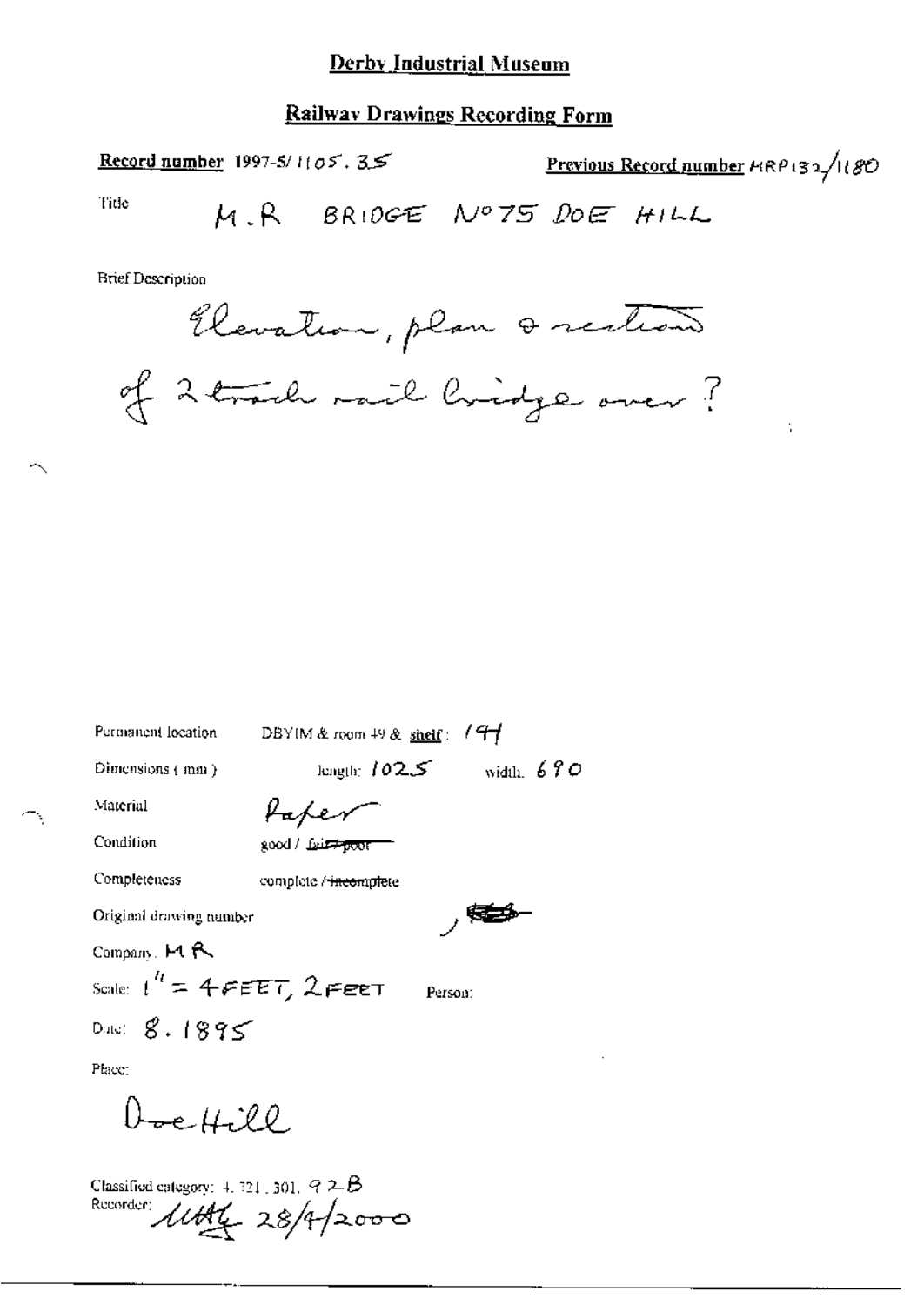#### **Railway Drawings Recording Form**

Record number 1997-5/ $\leq$  4 $\leq$ Previous Record number MRP132/612 ALFRETON & CLAY CROSS WIDENING Title

**Brief Description** 

Plan showing proposed new track widering layout to 4 trades and rewritings ~ the Marchan avec with Filoley Branch. Enisting main lines - Clue New goods lines - yellow New redings & SOC - pink.

Permanent location DBYIM & room 49 & shelf :  $\frac{6}{5}$  + length:  $2.630$  width:  $645$ Dimensions (mm) Poper on following Material Condition good / fair / poor-Completeness complete / incomplete-Original drawing number  $324$ Company: AR Scale:  $1^h = 4.0725T$ Person: Date: March 1900 Place: Morelan

Recorder:  $\mu v$  to / 2/1998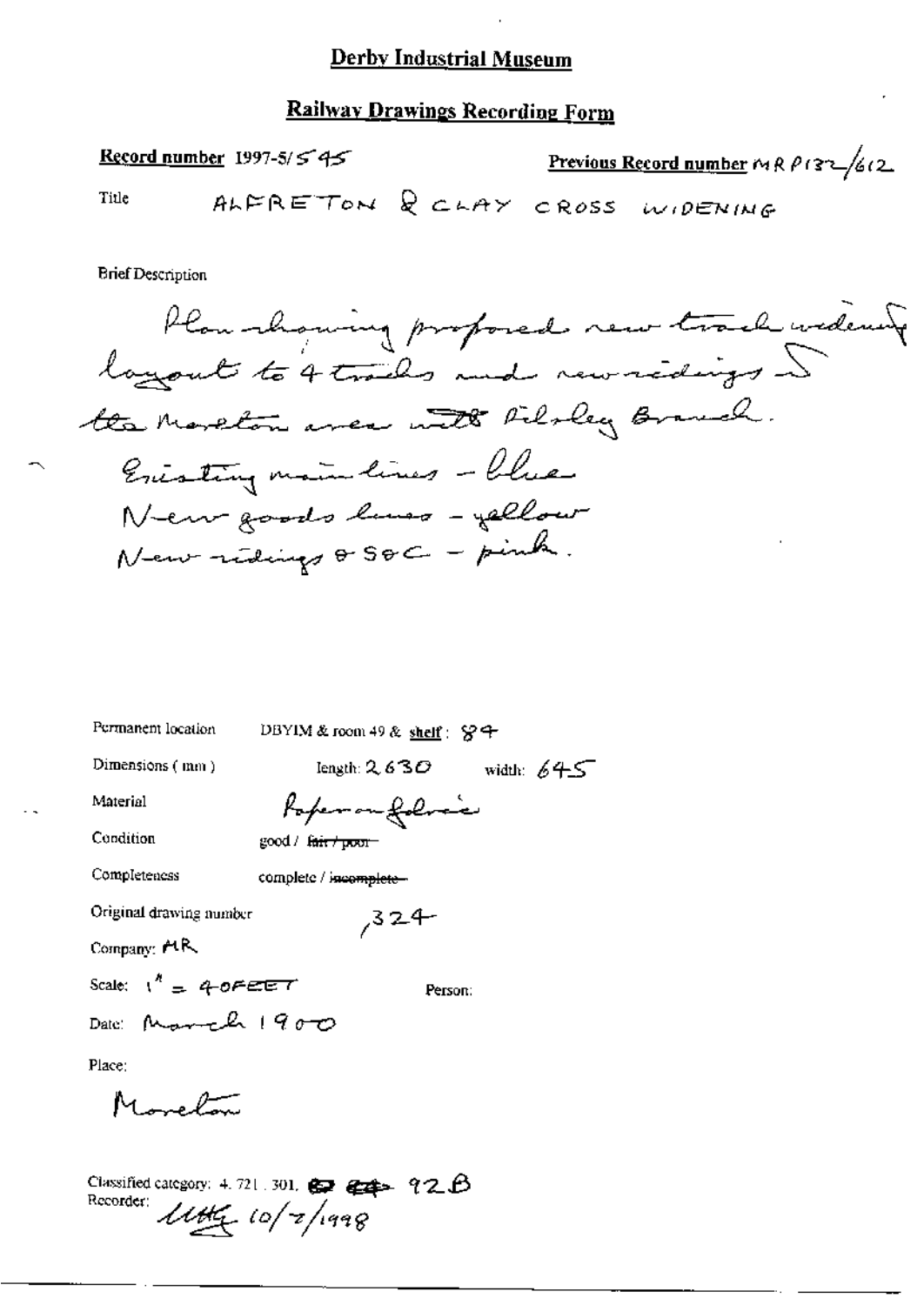#### **Railway Drawings Recording Form**

Record number 1997-5/553

Previous Record number HRP132/620

Title

**Brief Description** 

Permanent location DBYIM & room 49 & shelf :  $\cancel{84}$ length:  $790$  width:  $535$ Dimensions (mm) Paper on folice Material Condition good / fair+poof Completeness complete / inecomplete Original drawing number Shark 28, 34-6 Company: MR Scale:  $1^N = 2c$ HAINS Person:  $1899$ Date: Place:

Pilsley

Classified category: 4, 721, 301,  $\bigcirc$   $\rightarrow$   $\rightarrow$   $\rightarrow$   $\rightarrow$   $\rightarrow$   $\rightarrow$   $\rightarrow$ Recorder:  $14/7/1998$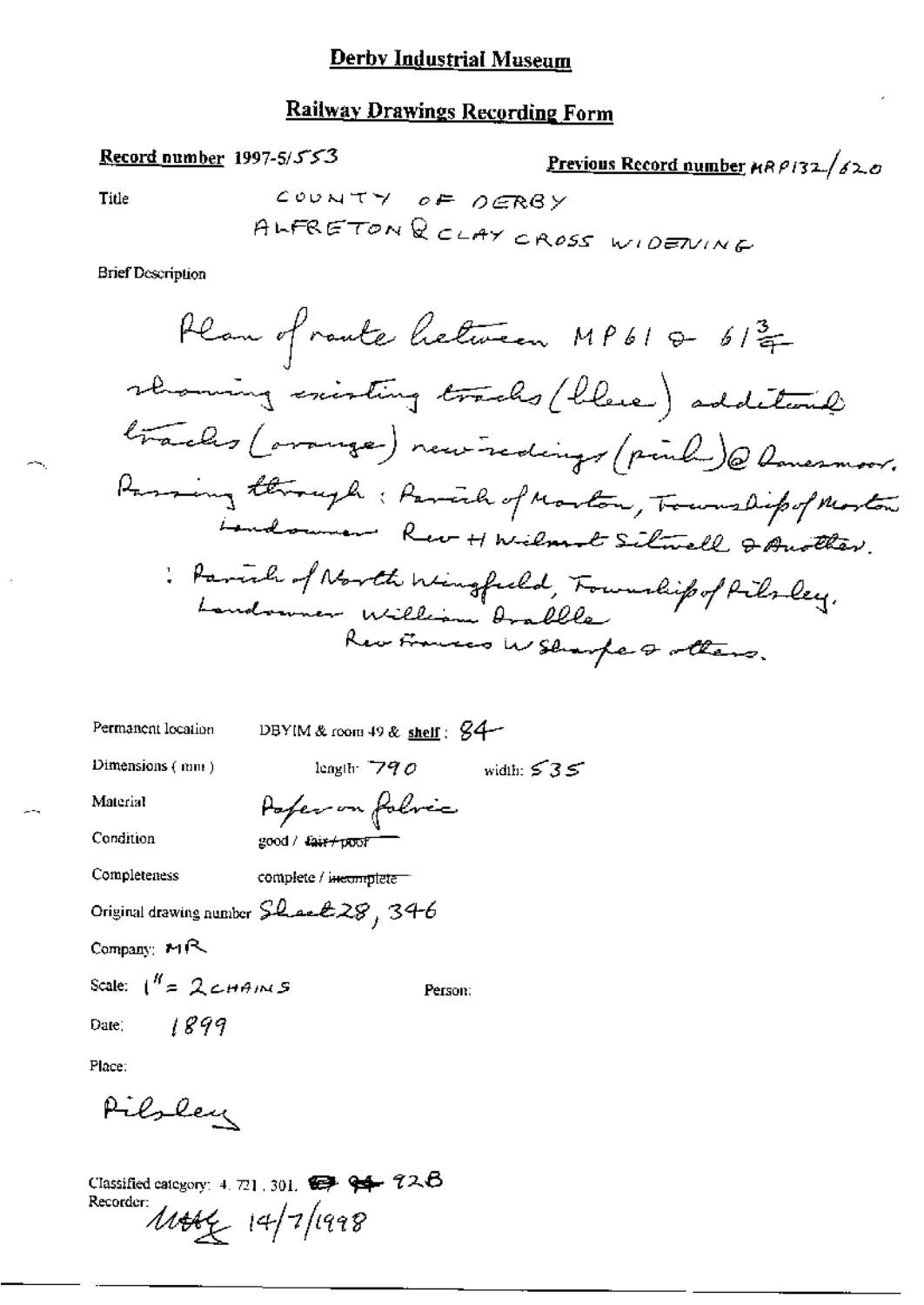### **Railway Drawings Recording Form**

| Previous Record number MRP132/758<br>Record number 1997-5/6 $75$<br>COUNTY OF DERBY<br>Title |
|----------------------------------------------------------------------------------------------|
| ALFRETON AND CLAY CROSS WIDENING                                                             |
| PARISH OF NORTH WINGFIELD                                                                    |
| TOWNSHIP OF PILSLEY<br><b>Brief Description</b>                                              |
| Land plan showing MR boundaries                                                              |
| advant fields, watercourses, roads                                                           |
| Olandomners.                                                                                 |
| New trachs whom - arranger                                                                   |
| New nederings shown - rede                                                                   |
| Executing shown - blue                                                                       |
| Redundent model X.                                                                           |
| $6 MP - b $ = mp                                                                             |
| bandommens :                                                                                 |
| Rev H Wilmot Situall . Raish & Townlip of Monter                                             |
| William <del>Drabb</del> le                                                                  |
| Reve to Francis W Sharper                                                                    |
| Permanent location DBYIM & room 49 & shelf: $Q$                                              |
| length: $g \mid \mathcal{O}$ width: $\leq \mathcal{S} \leq$<br>Dimensions (mm)               |
| Paper<br>Material                                                                            |
| good / fair / poor Low<br>Condition                                                          |
| Completeness<br>complete / incompleter                                                       |
| 7341<br>Original drawing number Sheet 28                                                     |
| Company: MR                                                                                  |
| Scale: $1^4 = 2c$ HAINS<br>Person.                                                           |
| Date:                                                                                        |
| Place:                                                                                       |
|                                                                                              |
|                                                                                              |
|                                                                                              |

Classified category: 4, 721, 301, 92B<br>Recorder:  $\mu$ <br> $\overline{\smash{\bigcup_{k=1}^{k-1}}$  i 5 · 1 · 1999

ħ,

÷.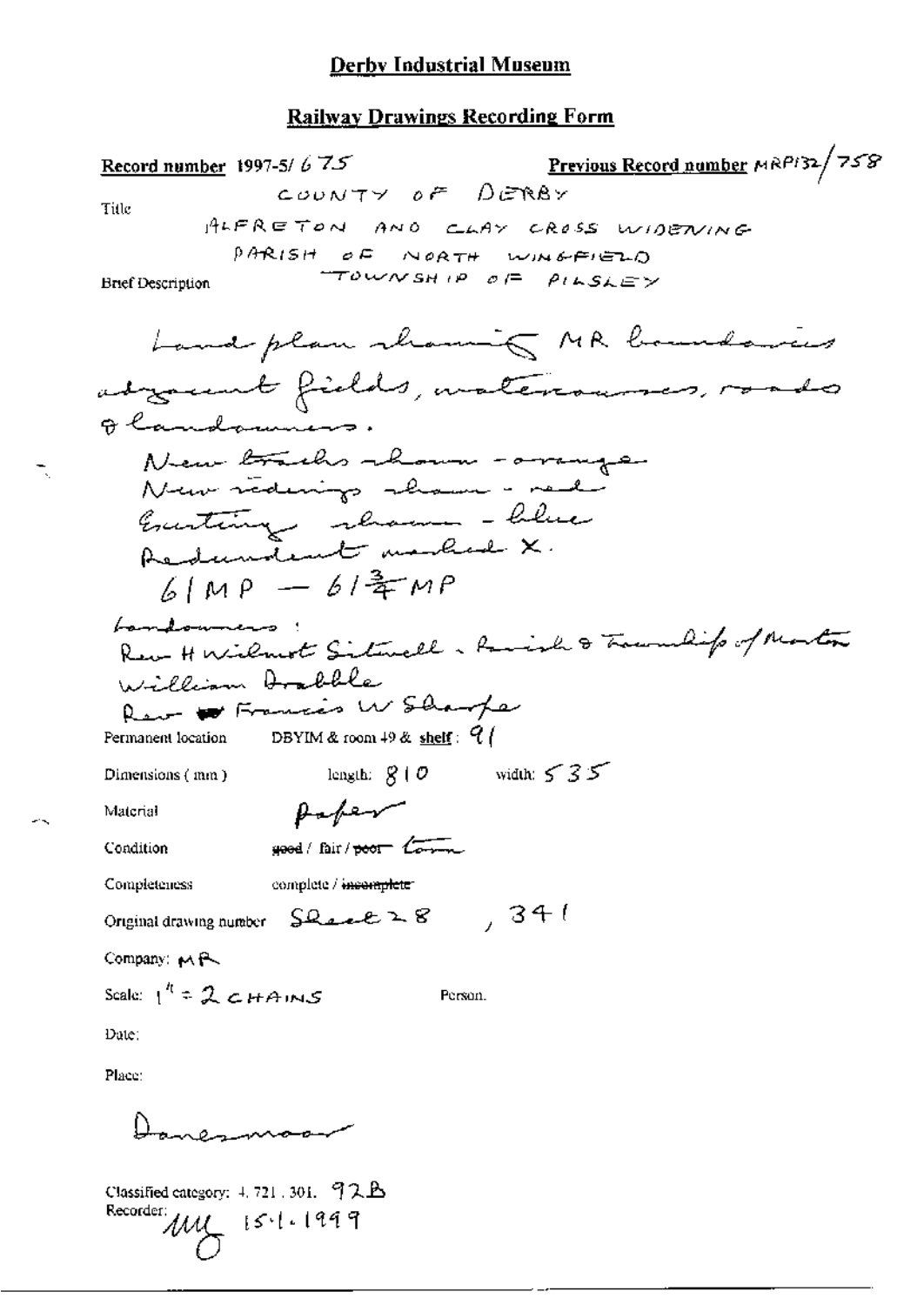### **Railway Drawings Recording Form**

Previous Record number MRP132/729 Record number 1997-5/649 ALFRETON & CLAY CROSS WIDENING Title

**Brief Description** 

÷.

Classified category: 4, 721, 301, 92 B<br>Recorder:  $\mathcal{A}\mathcal{B}$  13/11/1998